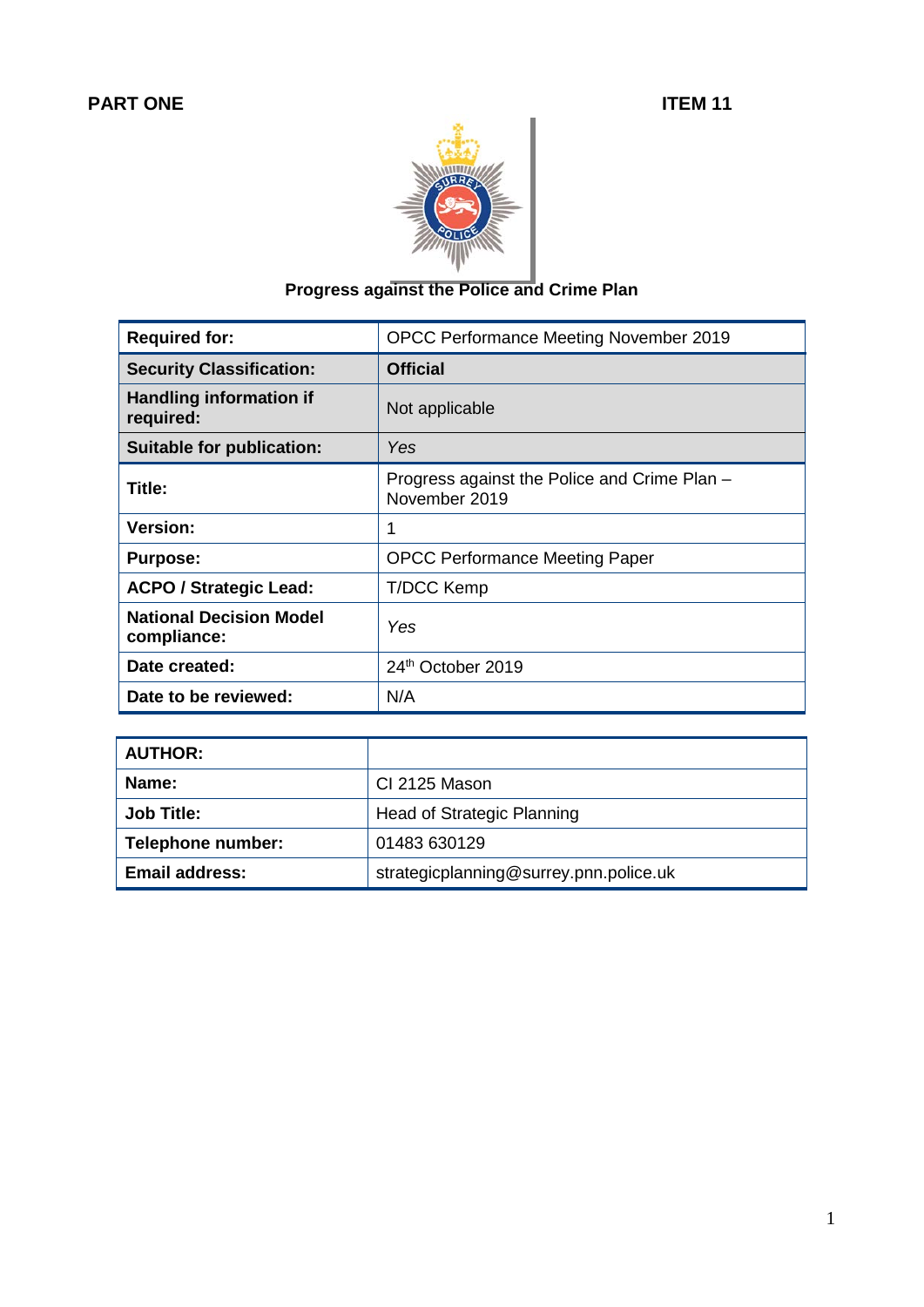



### **PART ONE**

- **To: Office of Police and Crime Commissioner Performance Meeting**
- **Date: 24th October 2019**
- **By: Strategic Planning**

#### **Title: Progress against the Police and Crime Plan**

**Purpose of Report/Issue:** The purpose of this paper is to provide an update for the Police and Crime Commissioner for Surrey regarding Surrey Police performance against the PCC's Police and Crime Plan.

**\_\_\_\_\_\_\_\_\_\_\_\_\_\_\_\_\_\_\_\_\_\_\_\_\_\_\_\_\_\_\_\_\_\_\_\_\_\_\_\_\_\_\_\_\_\_\_\_\_\_\_\_\_\_\_\_\_\_\_\_\_\_\_\_\_\_\_\_\_\_\_**

#### **Report Detail:**

#### **1. Tackling Crime and Keeping Surrey Safe**

#### **Force Recorded Crime and Positive Outcomes:**

#### **Force: Volume of Recorded Crime**

The volume of recorded crime is the total number of notifiable offences recorded within Surrey as defined by the Home Office Counting Rules (HOCR).

Over recent years there has been a national increase in recorded crime, with latest Office of National Statistics (ONS) data to March 2019 showing that crime increased nationally by 7.7% year on year. Surrey Police recorded a 3.8% increase in the 12 months to March 2019; significantly below the national increase, and that seen across the south east region, which recorded a 6.6% increase. Surrey Police has continued to work hard to increase the public's trust and confidence in the force and, as a result, is seeing greater willingness to report crime types that have been under-reported in the past; for example hate crime, domestic abuse and nonrecent sexual abuse.

The latest ONS figures show that Surrey has the seventh lowest crime rate (64.5 per 1000 residents) across England and Wales, and Surrey continues to have the lowest crime rate in the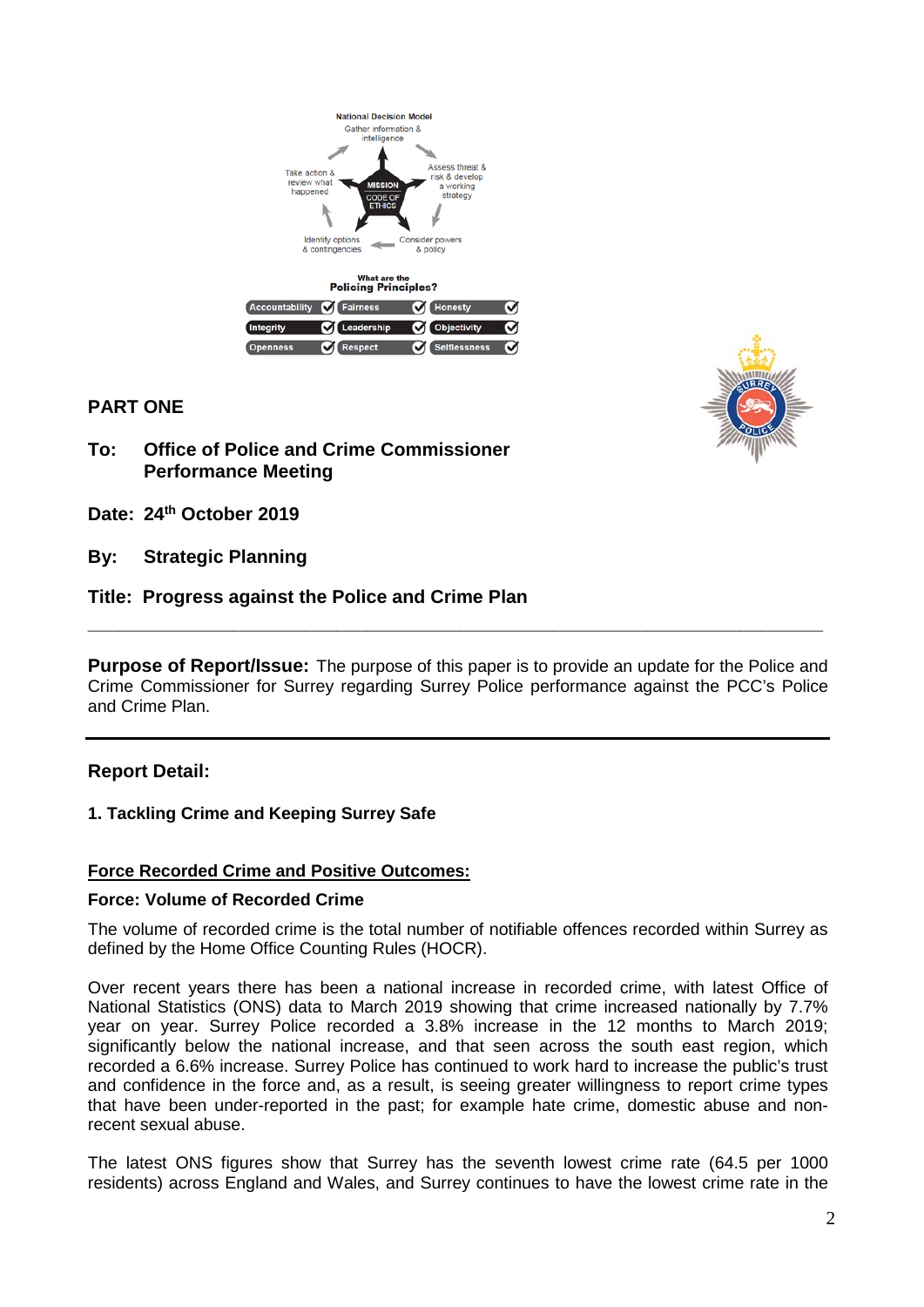south east region; a significant accomplishment, bordering the MPS and attractive to travelling criminality.

For the 12 months to September 2019 the volume of notifiable offences recorded was 76,352 which is a slight increase from the 12 months to August 2019 (76,262).



#### **Force: Volume of Positive Outcomes**

Home Office Counting Rules require all notifiable offences to have an outcome. For Surrey Police, a positive outcome is a notifiable offence with an outcome of either a charge, caution, penalty notice, drug warning, community resolution or "taken into consideration" (TIC).

For the 12 months to September 2019 the volume of positive outcomes for notifiable offences was 10,647 which is down 1.5% compared to the 12 months to August 2019 (10,812). This low volume over the last 12 months is statistically significant compared to values over the last two years, and has been the focus of Force Performance Boards and the Heads of Crime Investigative Improvement Plan.



#### **Force: Positive Outcome Rate**

Positive outcome rates are calculated using the volumes of positive outcomes in a given period divided by the volume of crimes in the same period.

For the 12 months to September 2019 the positive outcome rate for notifiable offences was 13.9% which is a drop of 0.2 percentage points compared to the 12 months to August 2019 (14.2%) (NB: percentage values have been rounded up and down to the first decimal place). As above, this has been the focus of Force Performance Boards and the Heads of Crime Investigative Improvement Plan.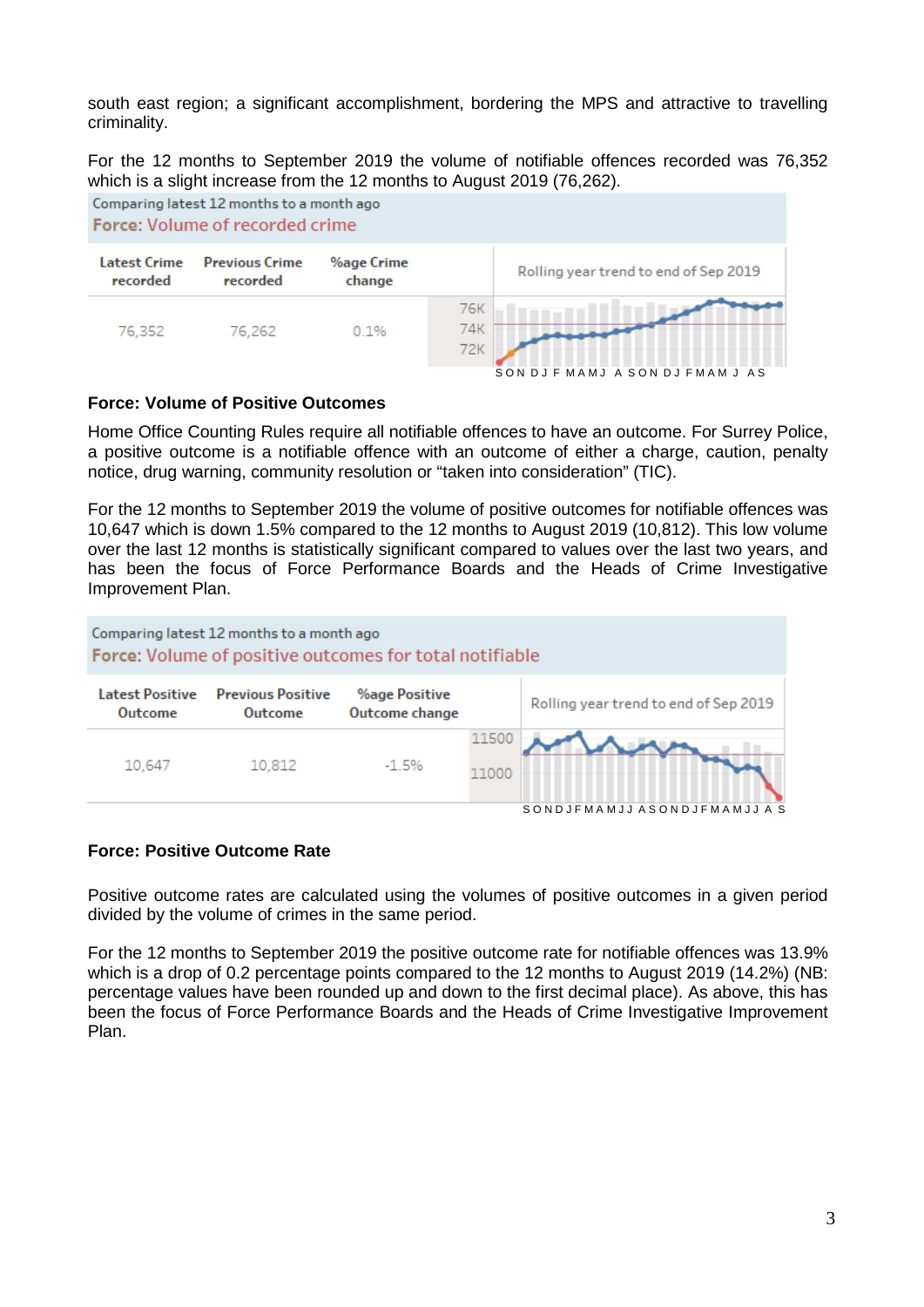

#### **Force: High harm positive outcome rate**

High harm offences are comprised of the following types of crime: serious sexual offences, domestic abuse related offences involving violence, child abuse offences and hate crime offences.

For the 12 months to September 2019 the positive outcome rate for high harm offences was 13.9% which is down -0.5 percentage points compared to the 12 months to August 2019 (14.4%).

The continued decline in positive outcome rate for Rape and Serious Sexual Offences (RASSO) – [which is an element of high harm offences] has been the focus of several Force Performance Boards since April 2019. The volume of serious sexual offences reported is increasing, as is their complexity, partly due to issues of disclosure, and charging decisions are taking longer to acquire. The force has focused on disclosure training for all staff, and is working closely with the Crown Prosecution Service to address these issues.

In September 2019, as well as looking at serious sexual offences, the Force Performance Board also focused on domestic abuse recorded as violence with injury offences (which also forms part of the high harm category). Analysis highlighted that volumes of 'charge' & 'caution' outcomes had reduced over the last three years with increased use of outcome 15 (police evidential difficulties) and outcome 16 (victim/witness declines or withdraws support). It was identified that a significant reason for this shift in recorded outcomes was an increase in third-party reporting, via statutory agencies, of crimes that the victim did not wish to support. This increase in reporting is positive, as it improves the force's understanding of the full scale and nature of the issue. In such cases, however, a careful balance must be struck between making repeated contact to support and encourage a victim and respecting their privacy and wish not to proceed.



#### **Problem Solving Occurrences**

The 12 months to September 2019 show the volume of problem solving occurrences recorded as 333 which is up 2.8% compared to the 12 months to August 2019 (324). Volumes continue to increase as the force continues to embed a problem-solving ethos across the organisation, and improvements are made to accurately record these occurrences.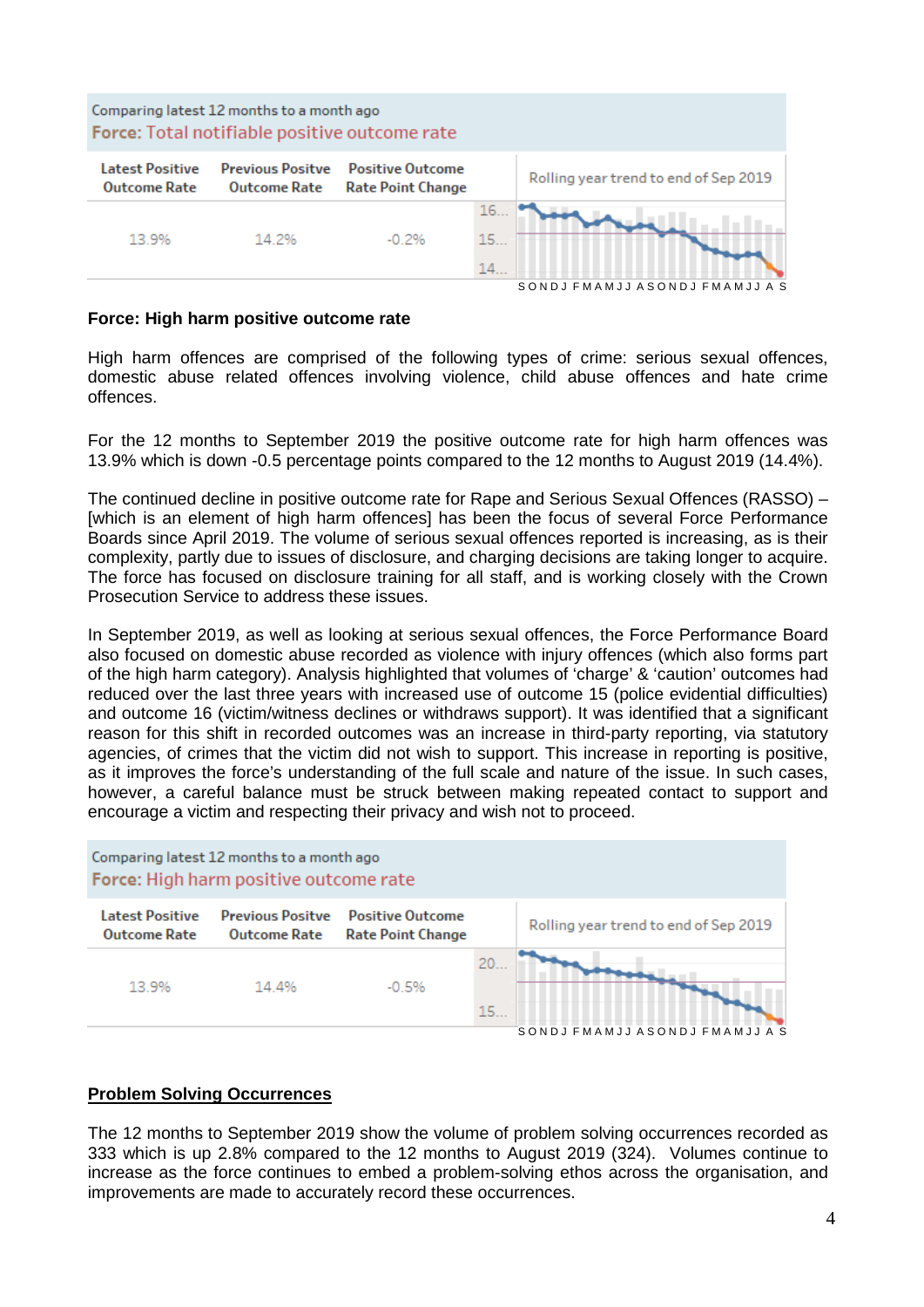Reflecting Surrey Police's commitment to prevention and proactivity, problem-solving was a focus of the Force Performance Board in September 2019. Further analysis will continue with the formation of the dedicated Problem-Solving Team, including the recruitment of problem-solving advisors and a dedicated analyst.

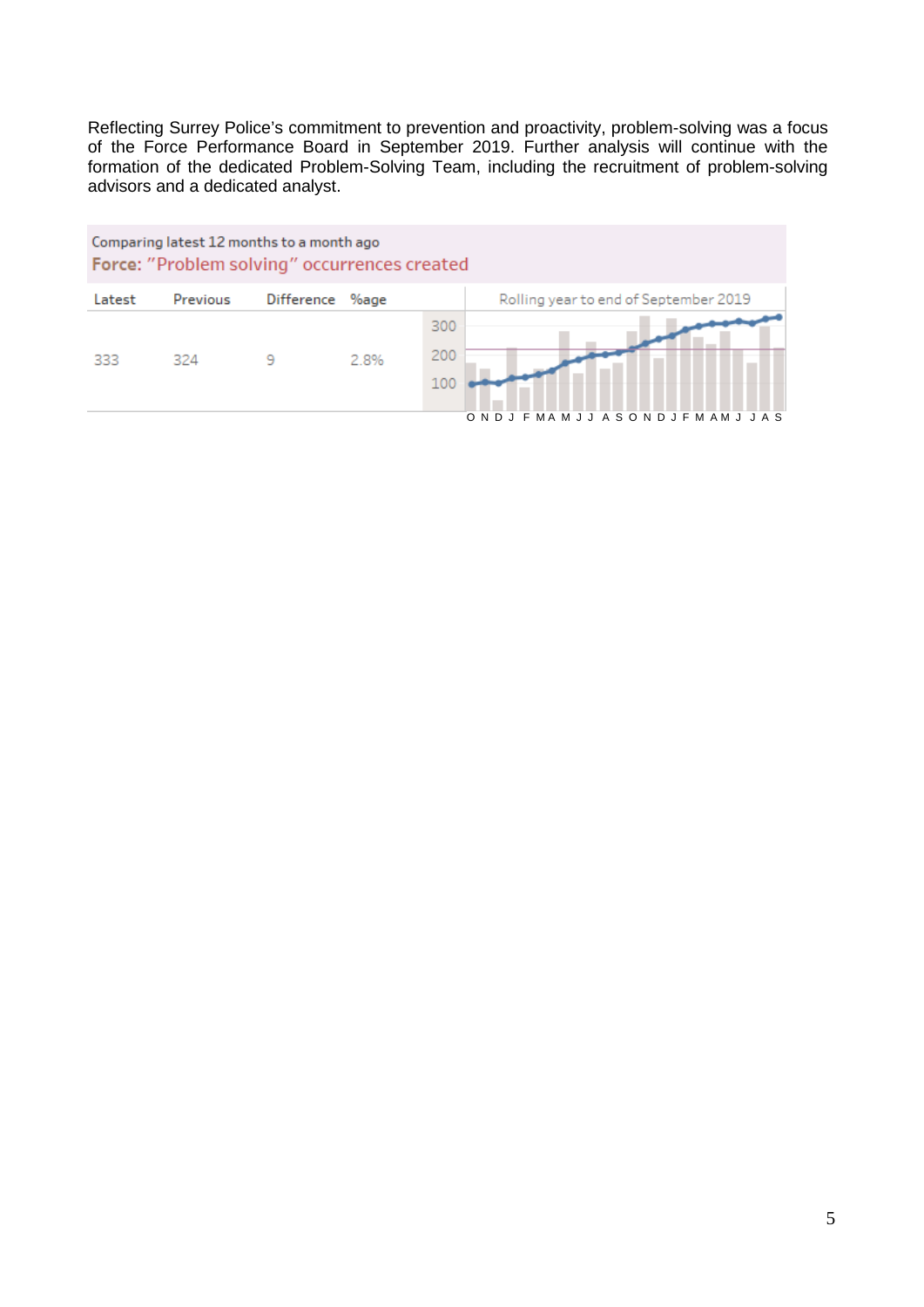#### **Dealing with ASB and Crime**

Joint Neighbourhood Survey results for the 12 months to September 2019 show that 71.8% of respondents agreed that Surrey Police are dealing with anti-social behaviour and crime issues that matter in their area. This is a slight decrease on the previous year (-1.2% points), but the latest quarter (Jul-Sep 2019) results show a very positive increase of 5.3% points to 74.1% compared to the previous quarter.



#### **Call Handling and Deployment**

#### **Force: Calls for Service Performance**

999 calls are always prioritised by Surrey Police, and performance remains strong. Data for the latest 12 months to September 2019 show 95.6% of 999 calls are answered within target which is comparable to the 12 months to August 2019. This is an excellent result, as call volumes have increased and staffing efficiencies have been made within the department.



#### **Force: Average time to answer 101 calls**

101 call handling performance exhibits a greater degree of variation than 999 performance due to a number of factors including continued prioritisation of 999 emergency calls over 101 calls, and the greater volume of calls the force experiences during the summer months or following a significant incident. Nonetheless, overall performance remains good, with significant improvements over the last two years.

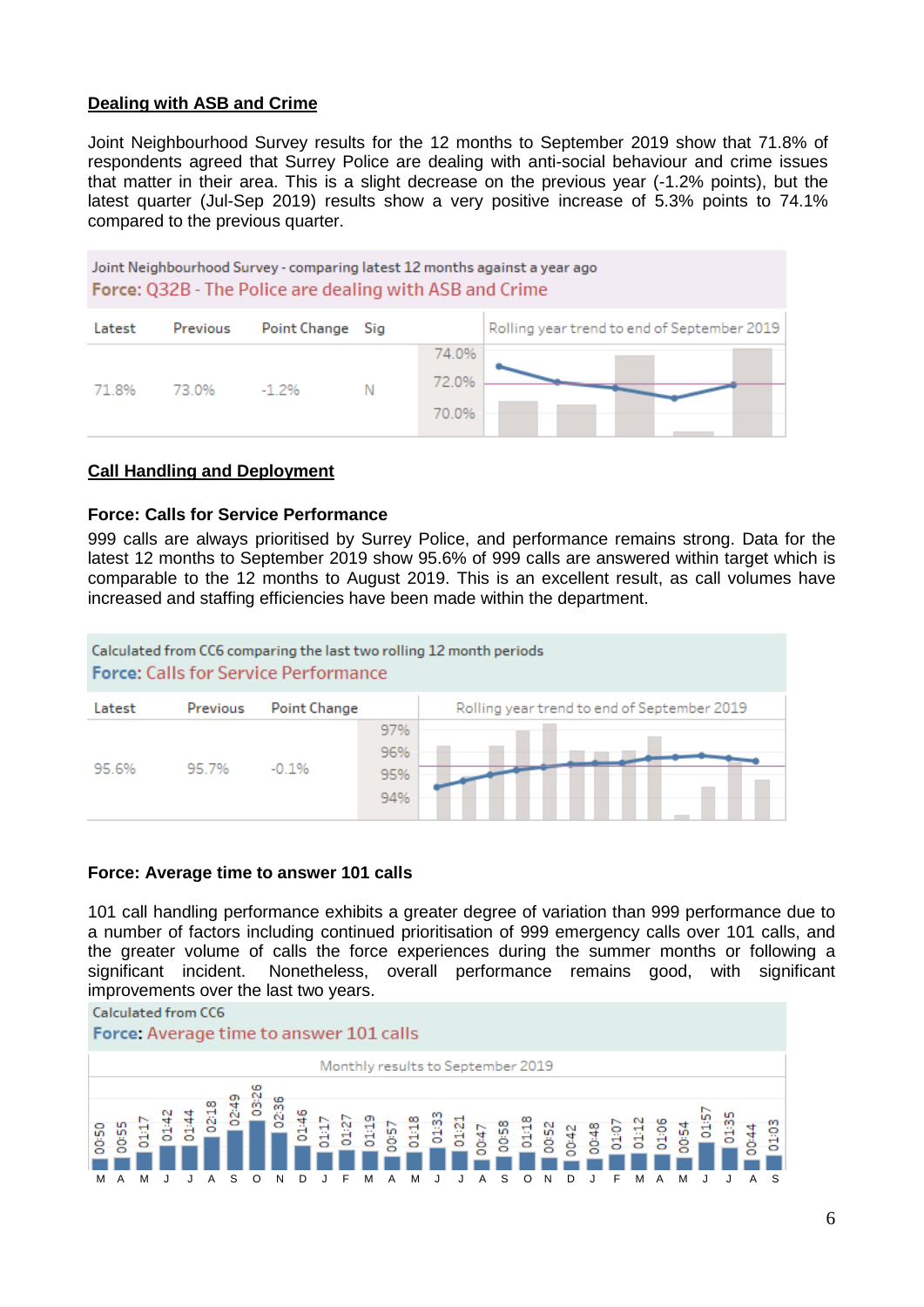#### **Force: Emergency Response Performance**

Grade 1 & 2 response performance (measured as percentage of incidents attended within 15 minutes and 60 minutes respectively) has reduced over the last 12 months. The latest 12 months to September 2019 shows grade 1 is showing a reduction (-0.2% points) compared to the 12 months to August 2019. Grade 2 is also showing a reduction in the latest 12 months down 0.3 percentage points compared to previous month. This is an issue experienced by many forces, as the actions required of officers at incidents become more complex, taking more time per incident.



#### **Counter Terrorism (CT**)

The HMICFRS have highlighted a need for greater national consistency in how forces and partners manage their Prevent duty as part of Contest. In order to address this, Surrey Police has been working with Counter Terrorism Policing South East (CTPSE) and the four other forces in the south east region to develop an agreed action plan to introduce common practices and greater consistency. The emphasis has been on identifying local force best practice and ensuring it is shared across the region. The action plan proposes minimum standards and a framework for delivery including key roles, governance and performance scrutiny. This has been presented to the regional Contest Board and agreed in principle. The force is now working with the region to ensure consistent implementation.

Surrey Police's Neighbourhood teams are currently assessing local issues and working with partners to inform the 2020 Counter Terrorism Local Profile. Ownership of the intelligence collection sits with the relevant Neighbourhood Commanders and this approach results in a tailored, more local perspective than previous assessments.

During the last reporting period there has been one CT incident of note with a local man from Stanwell receiving a lengthy custodial sentence at Kingston Crown Court following the presiding Judge declaring the incident CT. The Spelthorne Neighbourhood Team are managing linked community concerns to minimise impact and provide reassurance whilst building stronger links with vulnerable sections of the community.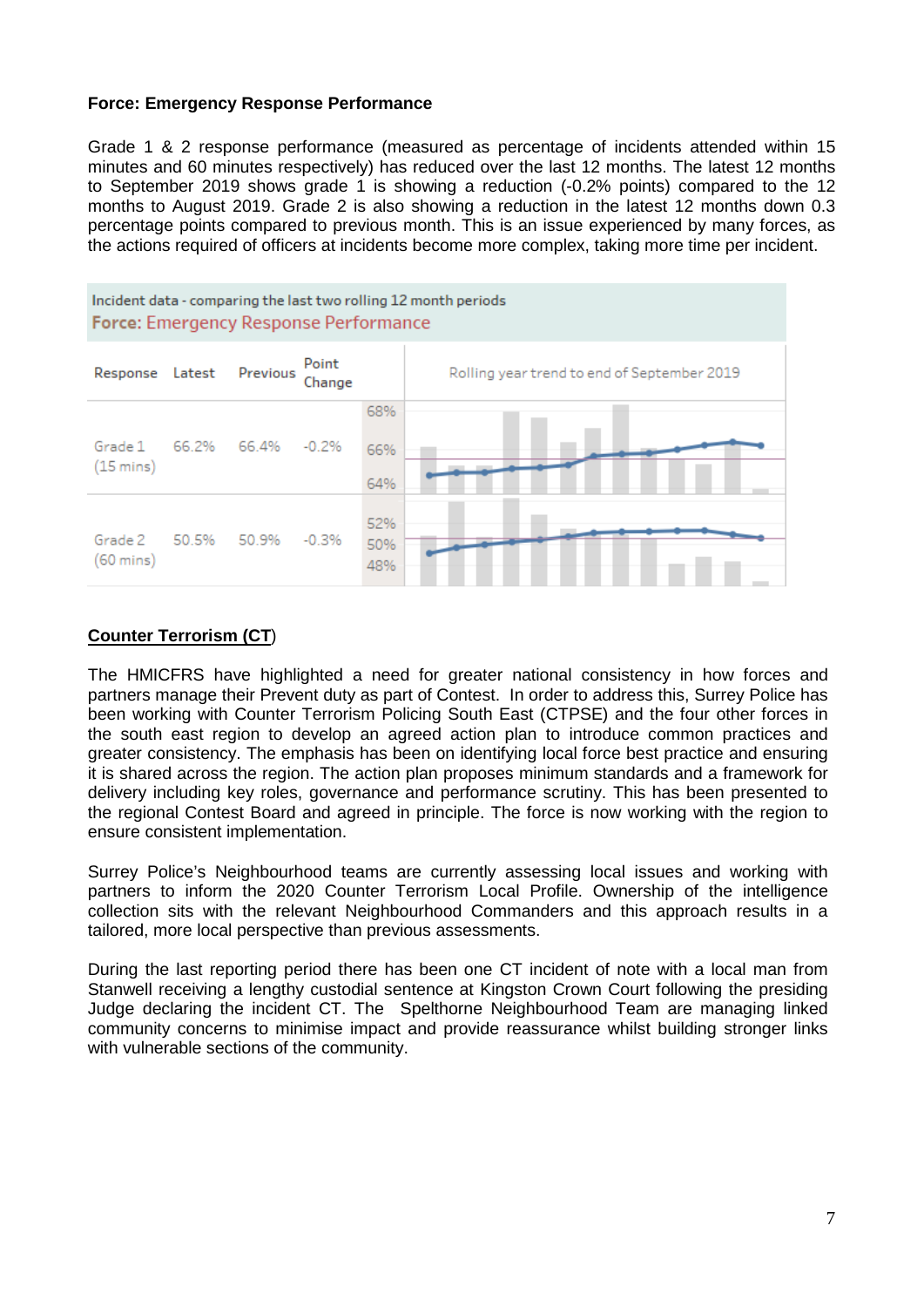#### **2. Building Confident Communities**

#### **Force: Crime Survey for England and Wales (CSEW) Confidence**

For the 12 months up to March 2019, Surrey Police has dropped to  $7<sup>th</sup>$  place for public confidence in the Crime Survey for England and Wales (down from  $3<sup>rd</sup>$  previous quarter), with a reduction of 2.1 percentage points over the last quarter to 80.3%.

Updated quarterley Crime Survey for England and Wales **Force: CSEW Confidence** 

Rolling year trend to end of March 2019

80.3% (Down: -2.1%)

National ranking: 7 (previous ranking: 3)

#### **Force: Q19 – Confidence in Neighbourhood Police**

Surrey County Council and Surrey Police survey over 6000 residents a year as part of the Joint Neighbourhood Survey (JNS).

In the 12 months to September 2019, of those asked "taking everything into account, how confident are you in your neighbourhood police?", 87.9% said they were very or fairly confident. This represents no change from the 12 months to September 2018 and broadly mirrors the confidence results from the national crime survey for England and Wales highlighted above.

Joint Neighbourhood Survey - comparing latest 12 months against a year ago Force: Q19 - Confidence in neighbourhood police

| Latest | Previous | Point Change Sig |  |                | Rolling year trend to end of September 2019 |
|--------|----------|------------------|--|----------------|---------------------------------------------|
| 87.9%  | 87.9%    | 0.0%             |  | 88.0%<br>87.5% |                                             |

#### **3. Supporting Victims**

From April 2019 a new methodology was introduced to consult with victims of crime and Anti-Social Behaviour (ASB). Victims are now contacted via text message, which brings benefits such as reaching more victims of a broader range of crimes, an increased response rate, and greater insight through victims' comments. Results are now also received in real time as opposed to the previous delay of 2-3 months between incidents or crimes occurring and results being received.

When presenting the results, although percentages will be shown, a customer satisfaction score (CSAT Score) will also be provided. This is based on the satisfaction questions, where respondents are asked to provide a response between 1 - 5 (Dissatisfied to Satisfied) to the question they are asked (Initial Contact, Kept Informed, Actions Taken and Treatment).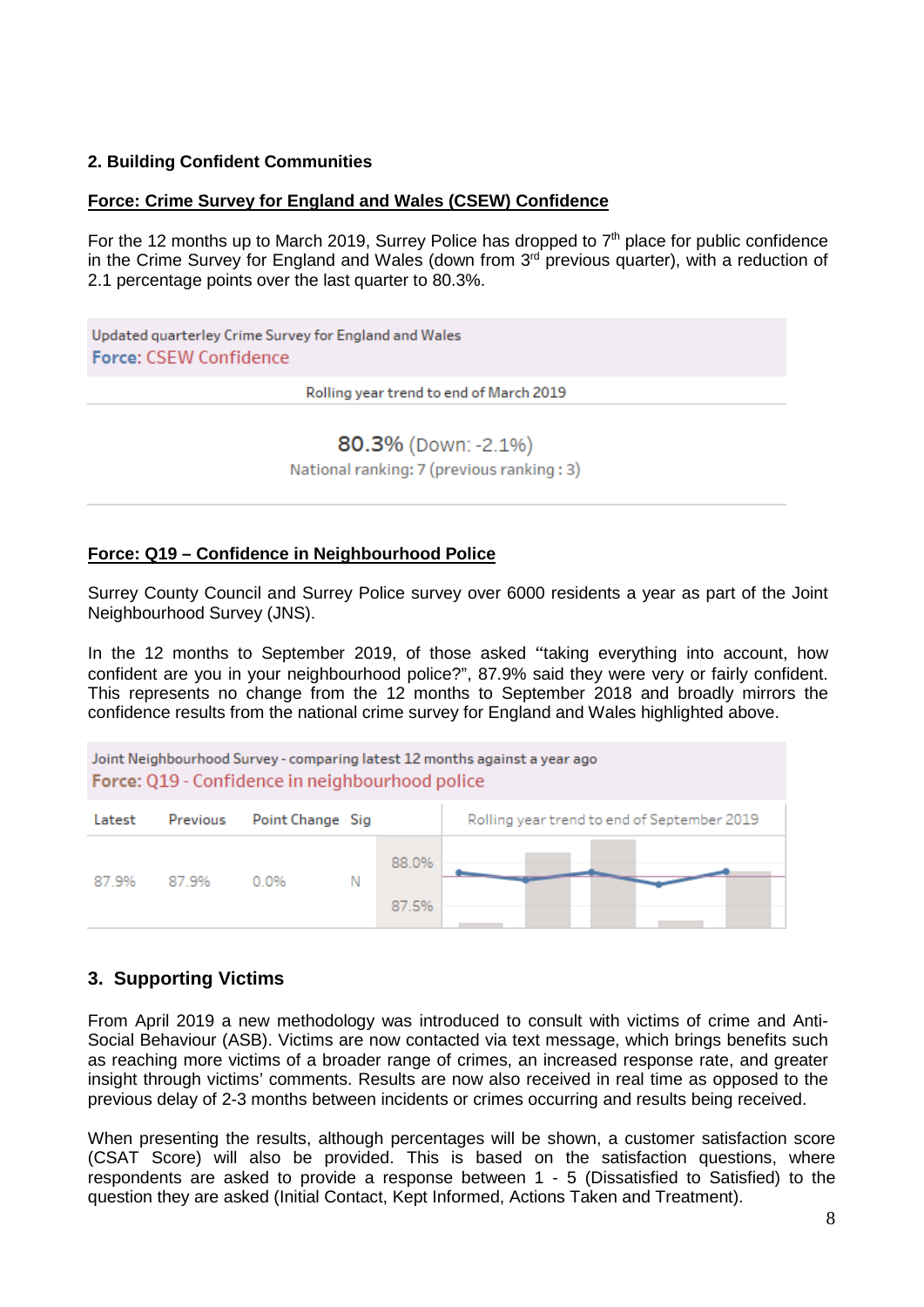This month the proportion of victims satisfied with the service they were provided has remained consistent at 58.7%. Furthermore, the CSAT score, which takes into account all of the areas of satisfaction, has increased slightly to 3.49.

With the exception of actions taken, which has decreased this month (-7.5% points to 41.7%), all other areas of satisfaction have seen an increase. In particular, treatment (which had decreased to a low 51.9% in August) has recovered well this month to 63.4%. Further analysis will be carried out this month to look into victims dissatisfied with actions taken; providing service recovery where appropriate.

The results to date are as follows;

Main overall CSAT score (taking into account all results):

| <b>Month</b> | April | <b>May</b> | June | July | August | September |
|--------------|-------|------------|------|------|--------|-----------|
| <b>CSAT</b>  | 3.47  | 3.50       | 3.58 | 3.60 | 3.46   | 3.49      |
| % Satisfied  | 58.7  | 62.4       | 61.4 | 62.8 | 58.5   | 58.7      |

ASB overall CSAT score (taking into account all results):

 $\mathbf{v}$  and  $\mathbf{v}$  and  $\mathbf{v}$  and  $\mathbf{v}$  and  $\mathbf{v}$ 

| <b>Month</b> | <b>April</b> | ີ<br>May | June | July | <b>August</b> | <b>September</b> |
|--------------|--------------|----------|------|------|---------------|------------------|
| <b>CSAT</b>  | 3.93         | 3.89     | 3.90 | 3.89 | 3.70          | 3.81             |
| % Satisfied  | 70.3         | 71.3     | 65.8 | 68.1 | 63.1          | 68.8             |

#### **Force: Rolling quarterly results for Victim Contact Compliance**

The methodology for victim contact compliance has changed significantly since the measure was first put in place. The chart below shows the compliance results for each department reviewed over the last 18 months.

#### **Victim contact Contract Contract**

|     | <b>Force:</b> results for victim contact compliance |     |     |     |            |     |                 |              |      |     |     |
|-----|-----------------------------------------------------|-----|-----|-----|------------|-----|-----------------|--------------|------|-----|-----|
|     | Rolling quarter trend to end of Jul 2019            |     |     |     |            |     |                 |              |      |     |     |
| Feb | Mar                                                 | Apr | May |     |            |     | Aug Oct Dec Jan | Feb          | Mar  | Jun | Jul |
|     |                                                     | 78% | 70% | 74% | '1%        | 69% |                 | 72%          |      | 72% |     |
|     | 84%                                                 |     |     |     |            |     | 59%             | . <b>.</b> . | '59% |     |     |
| SIU | <b>NPT</b>                                          | CID | SIU | CID | <b>NPT</b> | SIU | <b>NPT</b>      | CID          | SIU  | CID | SIU |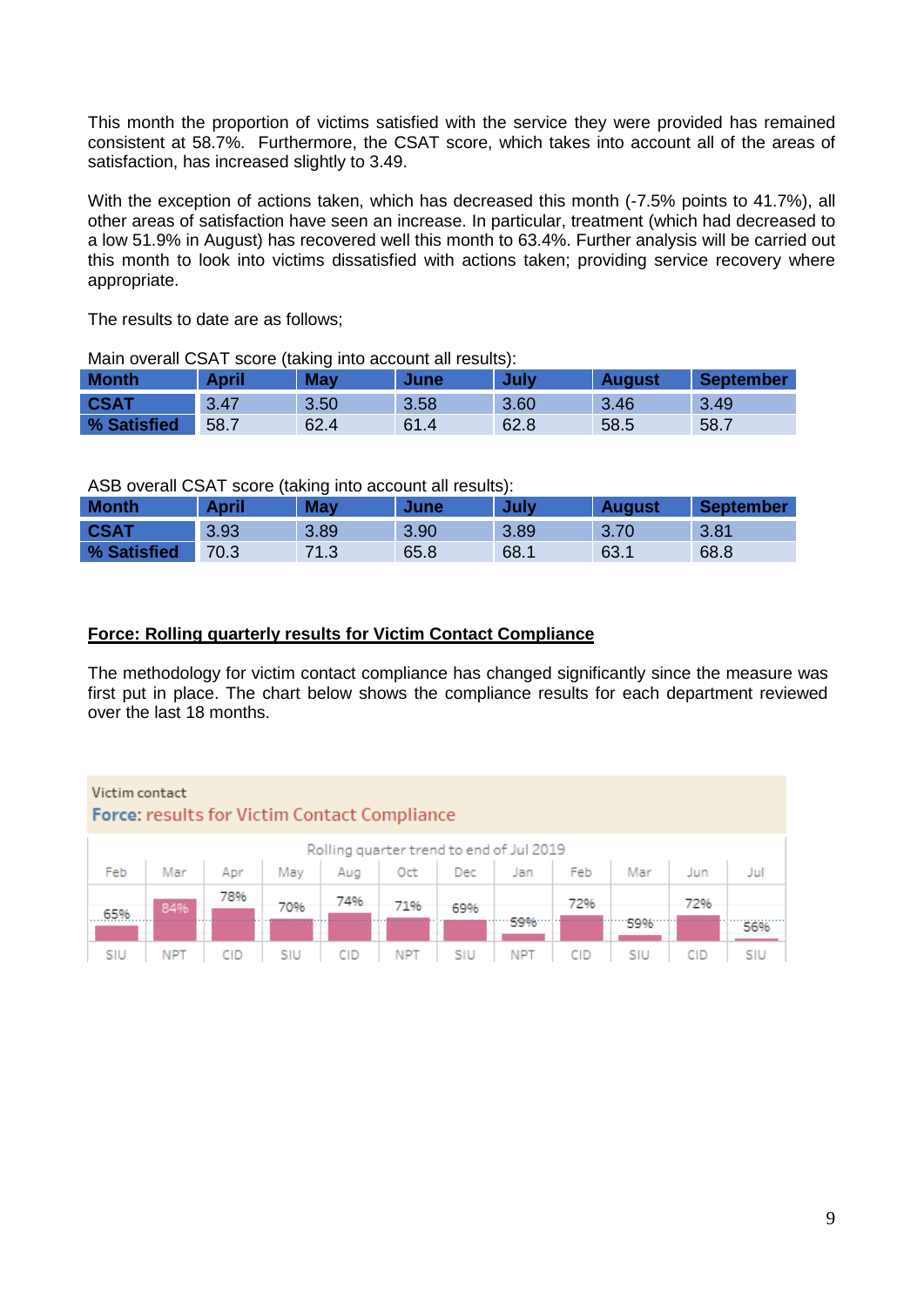### **4. Preventing Harm**

#### **Force: Repeat Vulnerable Missing Individuals**

The volume of vulnerable missing individuals over the last 12 months to September 2019 is 761, a decrease of 11 on the volume recorded in the 12 months to August 2019. As seen in the chart below, this continues the excellent downward trajectory of the last year; a result of greatly improved partnership working and the embedding of the SHIPP programme.



#### **Force: Repeat Victims of High Harm**

During the 12 months to September 2019, the force recorded a repeat rate of 29.9% for high harm offences which is up 0.26 percentage points compared to the 12 months to August 2019 (29.6%). The force believes that this increase is evidence of increasing trust and confidence of victims in Surrey Police, encouraging them to report more crimes to the force in the knowledge that they will be handled professionally.



#### **Force: Repeat DA offenders over the last three years with two or more victims**

During the 12 months to September 2019, the Force recorded 970 serial perpetrators which is down slightly (1.4%) compared to the 12 months to August 2019 (984). Again, the long-term trajectory is believed to be a result of increased confidence of victims to report abuse to police.

NICHE offender - comparing latest 12 months to a year ago Force: Repeat DA offenders over last three years with two or more victims

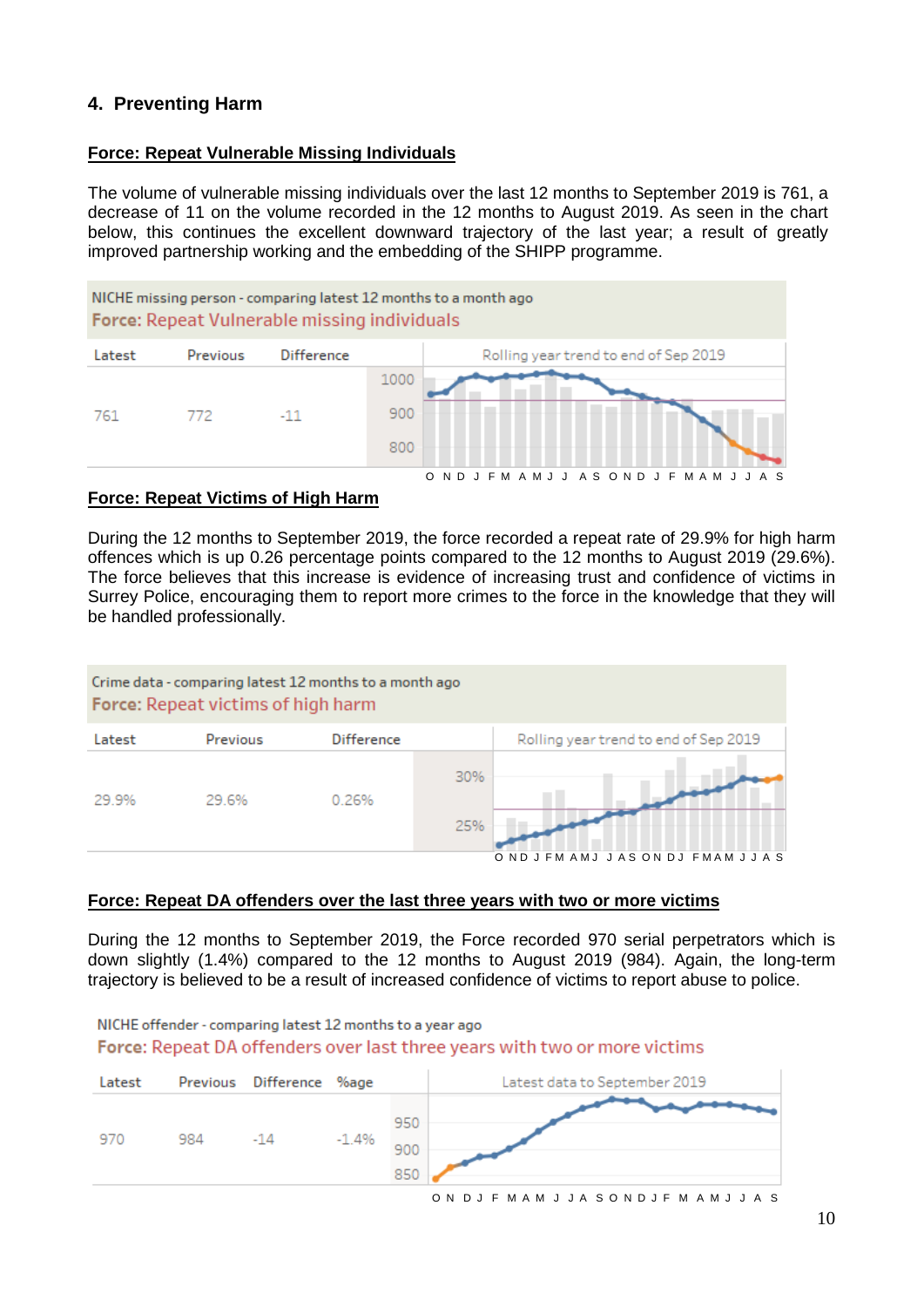#### **Mental Health Needs**

Surrey Police continues to see a rising trend in the number of calls it receives relating to mental health concerns. Work is ongoing alongside the Surrey and Borders Partnership (SABP) single point of access to provide a more effective system to refer calls into appropriate mental health services. An agreement has been established which enables Surrey Police to contact the SABP crisis helpline to access support and advice which will provide a more effective response to those contacting Surrey Police who have been assessed as requiring mental health services.



Following four successive years of reduction in the use of s136 within Surrey it is expected that the use of s136 will stabilise for 2019/20. Surrey Police continues to work with key partner agencies to reduce the use of s136, and initiatives such as the Surrey High Intensity Partnership Programme, Joint Response Unit and Approved Mental Health Professionals (AMHP) diversion scheme are recognised as being key tools in managing this demand.



The force now utilises a cohort of police hospital SPOC's to support the demand placed on the force by incidents within hospitals. These SPOC's attend regular operational review meetings at each hospital in Surrey and act as a conduit for any communication between police and the NHS hospital trusts. This system has proven particularly successful when reviewing incidents of missing or "Absent Without Leave" (AWOL) patients.

Surrey Police continues to play a key role within the countywide Crisis Care Concordat which is the key multi-agency driver of mental health services in the county. Going forward, the focus will be on improving out-of-hours services in Surrey to provide a more consistent response to those requiring crisis services outside of normal hours.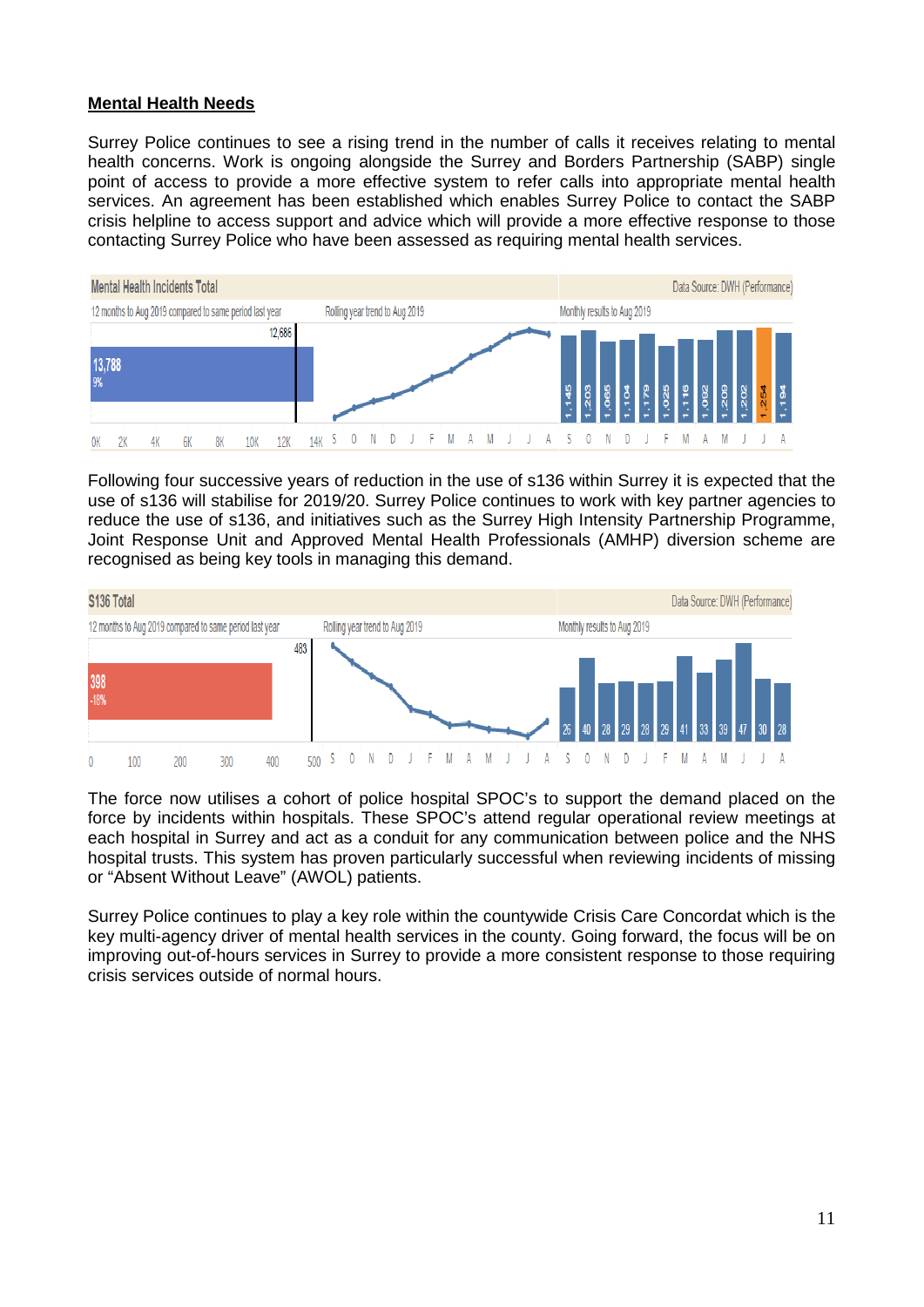### **5. Making Every Pound Count**

#### **Force: Surrey Financial Monitoring at: 31<sup>st</sup> July 2019 Finance Department**

#### **1. Overview**

- 1.1. Surrey and Sussex Police have a combined revenue budget totalling £522.6m, the majority of which is allocated to the individual force Chief Constables to deliver their operational demands.
- 1.2. The total operational delivery budget across Surrey and Sussex for 2019/20 is £521.3m, against this the forecast outturn position is £523.1m resulting in an overspend totalling £1.8m across both forces. The breakdown per force is shown in the table below.

| <b>Total</b>  | 522.6                         | 521.3                                                  | 523.1                                             | 1.8                        |
|---------------|-------------------------------|--------------------------------------------------------|---------------------------------------------------|----------------------------|
| <b>Sussex</b> | 287.5                         | 288.3                                                  | 290.1                                             | 1.8                        |
| Surrey        | 235.1                         | 233.0                                                  | 233.0                                             | 0.0                        |
| Force         | Total<br>2019/20<br>Budget £m | 2019/20<br>Operational<br>Delivery<br><b>Budget £m</b> | 2019/20<br>Operational<br>Delivery<br>Forecast £m | Variance<br>$\mathbf{f}$ m |

1.3. The combined Surrey and Sussex Police capital budget including schemes carried forward from 2018/19 totals £63.3m. The Sussex capital budget includes revenue costs relating to the capital programme and are reported as Capital and Investments. The table below shows the individual force totals reporting a combined outturn forecast of £60.0m. The PCCs for both Surrey and Sussex allow for a flexible capital budget which is managed over a rolling 2 year period enabling schemes to be brought forward or deferred.

| Force         | 2019/20<br>Capital<br><b>Budget £m</b> | 2019/20<br>Capital<br>Forecast<br>£m | Variance<br>$\mathbf{f}$ m |
|---------------|----------------------------------------|--------------------------------------|----------------------------|
| Surrey        | 20.3                                   | 19.8                                 | (0.5)                      |
| <b>Sussex</b> | 43.0                                   | 40.2                                 | (2.8)                      |
| Total         | 63.3                                   | 60.0                                 | (3.3)                      |

#### **2. Introduction**

2.1. This report provides the operational delivery budget and capital position for Surrey Police as at 31<sup>st</sup> July 2019 with the PCC budget being reported separately.

#### **3. Recommendations**

- **3.1. The Police and Crime Commissioner is asked to:**
	- 3.1.1. Note the net revenue budget forecast for the police fund as at 31st July 2019
	- 3.1.2. Note the capital budget forecast as at 31st July 2019
	- 3.1.3. Approve the budget transfers (virements); at appendix F.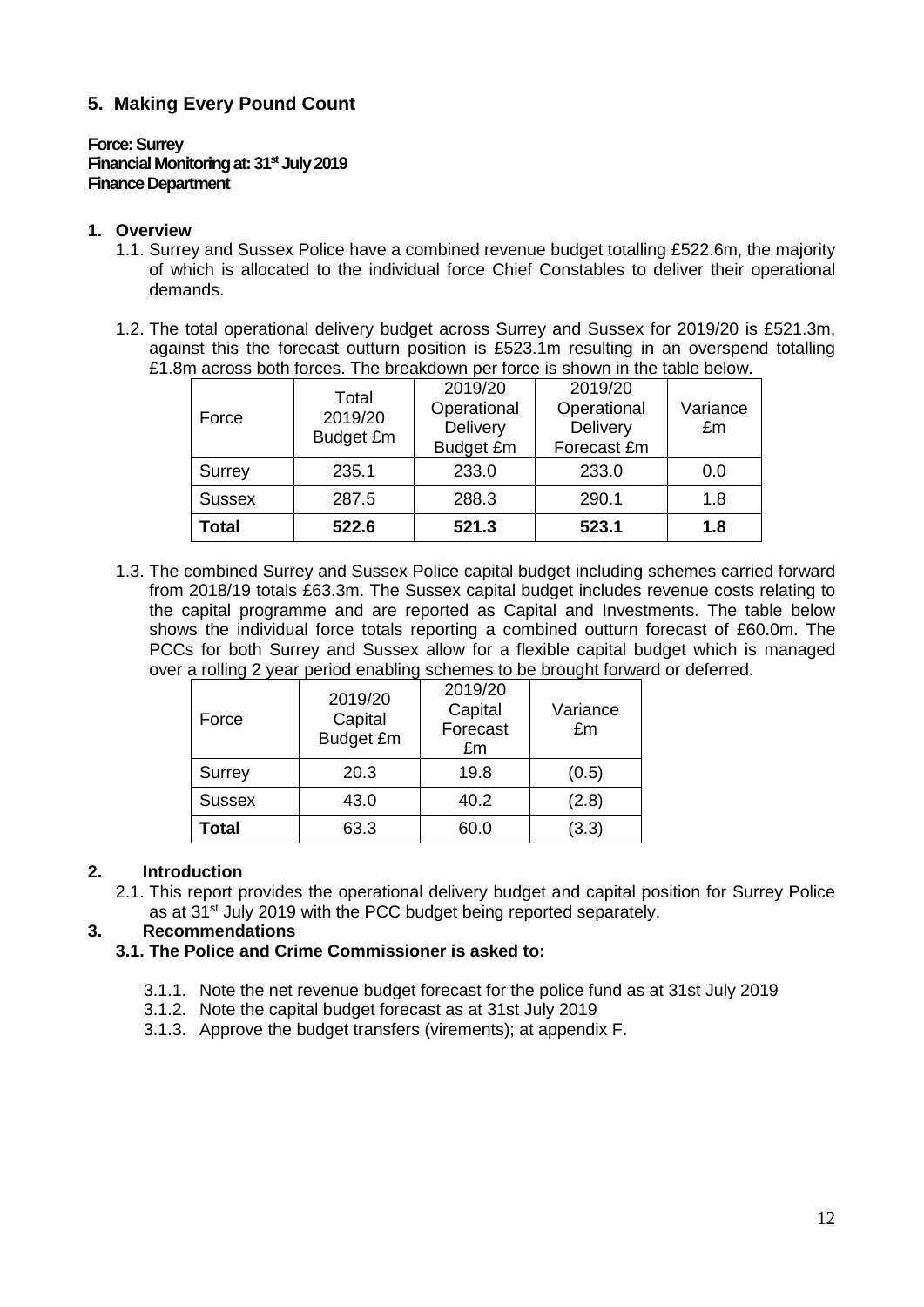#### **4. Revenue Budget Position**

4.1. The Force's revenue outturn position for 2019/20 is forecast to be underspent by £0.01m as summarised in the table below.

|                     | Year to Date |               |          | Annual                              |          |               |          |
|---------------------|--------------|---------------|----------|-------------------------------------|----------|---------------|----------|
|                     | Actual       | <b>Budget</b> | Variance | <b>YTD</b><br>Annualised<br>Actuals | Forecast | <b>Budget</b> | Variance |
|                     | £'000        | £'000         | £'000    | £'000                               | £'000    | £'000         | £'000    |
| Payroll             | 60.738       | 61,871        | (1, 133) | 182,213                             | 192.171  | 191.441       | 729      |
| Premises            | 4.980        | 3.189         | 1.791    | 14.940                              | 9.654    | 9,566         | 88       |
| Transport           | 2.748        | 1.542         | 1.207    | 8.244                               | 5.055    | 4.661         | 394      |
| Supplies & Services | 11,612       | 12.166        | (554)    | 34.835                              | 34.037   | 33,542        | 495      |
| Financing           | (130)        | 1.064         | (1, 194) | (391)                               | 4.058    | 3.191         | 867      |
| Total Income        | (1,301)      | (3,283)       | 1,982    | (3,904)                             | (12,026) | (9, 391)      | (2,634)  |
| Total               | 78.646       | 76.547        | 2.098    | 235.937                             | 232.949  | 233.010       | (61)     |

4.2. The forecast position has moved from the previous forecast at month 3 which had £0.2m overspend due to the following;

| Month 3 Variance                   | £0.4m   |                                        |
|------------------------------------|---------|----------------------------------------|
| Additional 0.5% police officer pay | £0.3m   | National settlement                    |
| award                              |         |                                        |
| Police officer overtime            | (E0.1m) | <b>Specialist Crime Investigations</b> |
| Income                             | (E0.2m) | Leatherhead site                       |
| <b>Operation Heather</b>           | (E0.3m) | Funded operation ended                 |
| Training                           | (E0.1m) | Reduction following review of plans    |
| Month 4 Variance                   | £0.0m   |                                        |

4.3. The 2019/20 revenue budget was approved by the PCC in February 2019 at £235.1m, during the year agreed budget virements have been processed within the operational delivery budget and OPCC budget, with the overall budget remaining at £235.1m as shown in the table below:

|                                     | Original      | <b>Budget</b> | Revised       |
|-------------------------------------|---------------|---------------|---------------|
|                                     | <b>Budget</b> | Virements     | <b>Budget</b> |
|                                     | £'000         | £'000         | £'000         |
| Operational Delivery Budget         | 233,010       | $\Omega$      | 233,010       |
| Office of the PCC                   | 2,118         | $\Omega$      | 2,118         |
| Transfers to/(from) Reserves        | $\Omega$      | $\Omega$      | 0             |
| <b>Total Net Budget Requirement</b> | 235,128       | n             | 235,128       |

- 4.4. Appendix A provides further details of the operational delivery budget showing budget and forecast both by budget holder portfolio and the main categories of expenditure.
- 4.5. Pay Costs Total pay is overspent by £0.7m as summarised in the table below. The annualised spend gives an indication of outturn based on the year to date spend, whist this is a good benchmark, it does not factor in year-end accruals and the uneven profile of certain expenditure, whereas the forecast does.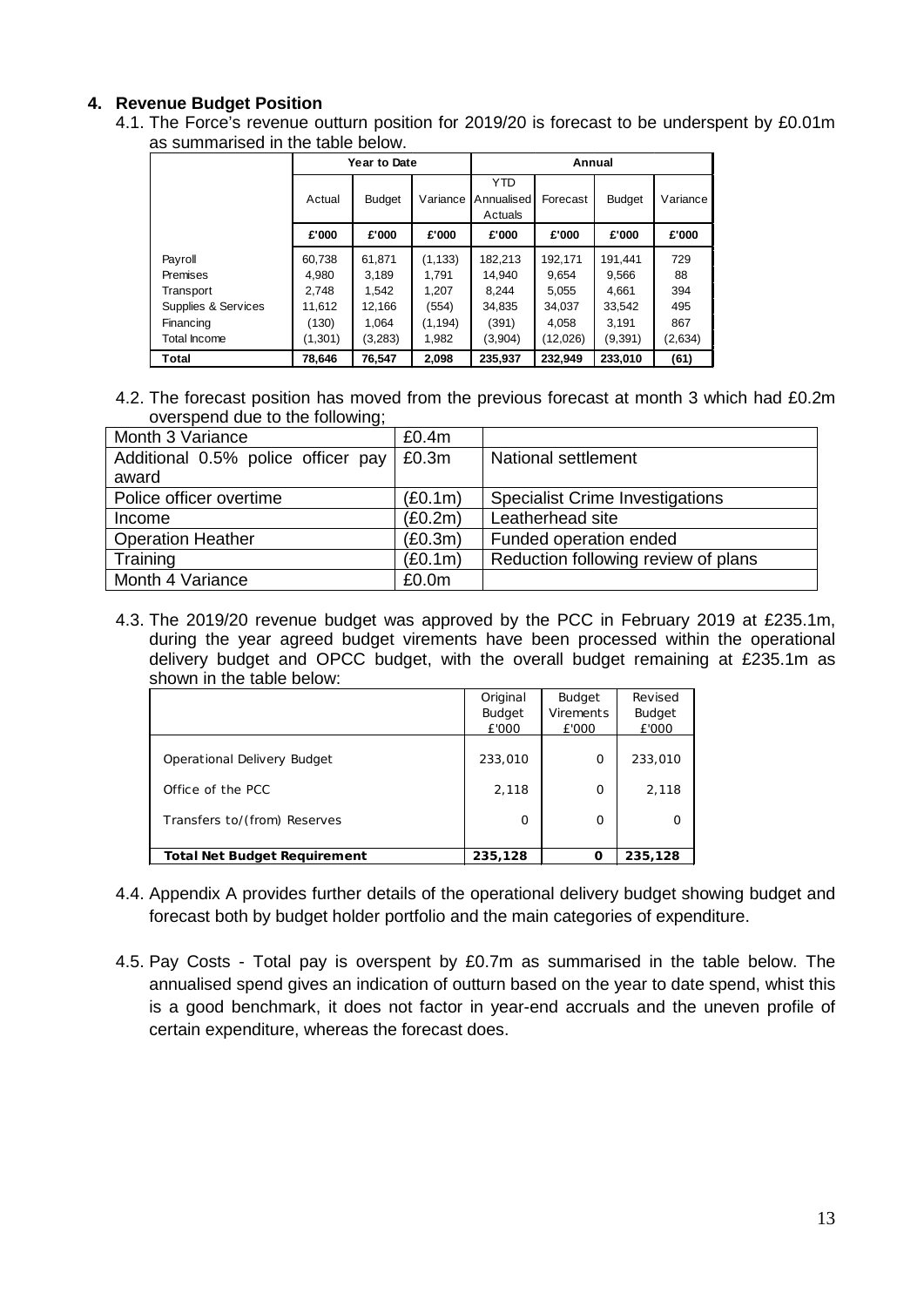|                            |        | <b>Year to Date</b> |          | Annual                       |          |               |          |
|----------------------------|--------|---------------------|----------|------------------------------|----------|---------------|----------|
|                            | Actual | <b>Budget</b>       | Variance | YTD<br>Annualised<br>Actuals | Forecast | <b>Budget</b> | Variance |
|                            | £'000  | £'000               | £'000    | £'000                        | £'000    | £'000         | £'000    |
| Police Payroll             | 35.916 | 35,715              | 201      | 107.747                      | 110.767  | 111.132       | (366)    |
| Police Overtime            | 1.615  | 1.325               | 289      | 4.844                        | 4.811    | 3.939         | 872      |
| <b>Staff Payroll</b>       | 20.622 | 22,212              | (1,590)  | 61.865                       | 66.403   | 68.589        | (2, 185) |
| <b>Staff Overtime</b>      | 426    | 407                 | 19       | 1.279                        | 1.349    | 1.409         | (60)     |
| Agency                     | 399    | 342                 | 57       | 1.197                        | 1.784    | 769           | 1.014    |
| Training                   | 474    | 403                 | 71       | 1.423                        | 1.049    | 1.210         | (161)    |
| <b>Other Payroll Costs</b> | 1.286  | 1.466               | (180)    | 3.858                        | 6.007    | 4.392         | 1,615    |
| <b>Sub Total</b>           | 60,738 | 61,871              | (1, 133) | 182,213                      | 192,171  | 191,441       | 729      |

4.6. In Surrey employee numbers and pay are monitored in detail throughout the year within a workforce plan by People Services. The following table illustrates the variances between the average forecast number of employees (employee strength) compared with the budgeted number of employees (employee establishment), expressed as FTE (full time equivalent) roles.

| Average FTE's          | Forecast of<br><b>Employees</b><br>(Strength) | Budgeted No. of<br>Employees<br>(Establishment) | Variance |
|------------------------|-----------------------------------------------|-------------------------------------------------|----------|
| <b>Police Officers</b> | 1864                                          | 1921                                            | :57      |
| <b>Police Staff</b>    | 1565                                          | 1704                                            | 139)     |
| PCSO's                 | 110                                           | 119                                             | '9'      |
| Total                  | 3548                                          | 3739                                            | 191      |

- 4.7. Police Payroll The police officer pay is forecast to underspend by £0.4m.
- 4.8. Police Officer pay is a non-delegated cost and is shown on a separate line within the budget by function (Appendix A) with departmental variances reflecting their delegated budgets.
- 4.9. The month pay forecast indicates an average of 1864 FTE officers for the year, which results in an underspend of £0.4m, compared to the budget of 1921 FTE which now includes the precept uplift. The table below shows the movement in the monthly forecast by FTE.

|                               |         |                    |         | Month 3<br>Month 4 |         |         |                    |               |          |          |          |          |         |
|-------------------------------|---------|--------------------|---------|--------------------|---------|---------|--------------------|---------------|----------|----------|----------|----------|---------|
|                               |         |                    |         |                    |         |         |                    |               |          |          |          |          |         |
| Month 4                       | 1,844   | 1,850              | 866,    | 1,850              | 1,876   | 1,866   | 1,855              | 1,876         | 1,863    | 1,873    | 1,862    | 1,893    | 1,864   |
| Month 3                       | 1.844   | 1.850              | 1.866   | 1.851              | 1,837   | 1,834   | 1,827              | 1,823         | 1.819    | 1.816    | 1.818    | 1,815    | 1,833   |
| Month 2                       | 1,844   | 1,850              | 1.867   | 1.854              | 1,843   | 1,843   | 1,837              | 1,834         | 1,829    | 1,826    | 1.829    | 1,828    | 1,840   |
| Month 1                       | 1.844   | 1,850              | 1,850   | 1,850              | 1,850   | 1,850   | 1,850              | 1,850         | 1,850    | 1,850    | 1,850    | 1,850    | 1,850   |
| <b>Officer Forecast (FTE)</b> |         |                    |         |                    |         |         |                    |               |          |          |          |          |         |
| Officer Budget (FTE)          | 1876    | 1867.58            | 1931.58 | 1930.58            | 1930.58 | 1930.58 | 1930.58            | 1930.58       | 1930.58  | 1930.58  | 1930.58  | 1930.58  | 1921    |
|                               | month 1 | month <sub>2</sub> | month 3 | month 4            | month 5 | month 6 | month <sub>7</sub> | month 8       | month 9  | month 10 | month 11 | month 12 |         |
|                               | Apr-19  | $May-19$           | Jun-19  | <b>Jul-19</b>      | Aug-19  | Sep-19  | Oct-19             | <b>Nov-19</b> | $Dec-19$ | Jan-20   | Feb-20   | Mar-20   | Average |

| Variance                               | Volume<br>£'000 | Ratel<br>£'000 | Total<br>£'000 | Volume<br>£'000 | Ratel<br>£'000 | <b>Total</b><br>£'000 |
|----------------------------------------|-----------------|----------------|----------------|-----------------|----------------|-----------------------|
| Police pay, NI & Pension               | (2,607)         | 3,537          | 930            | (2,991)         | 2,216          | (775)                 |
| Rent and regional and other allowances | (269)           | 825            | 555            | (272)           | 314            | 42                    |
| Collaboration                          |                 |                | 12             |                 |                | 367                   |
| Total                                  | (2,876)         | 4.362          | 1.497          | (3, 263)        | 2,530          | (366)                 |

Month 3 restated to include precept officer uplift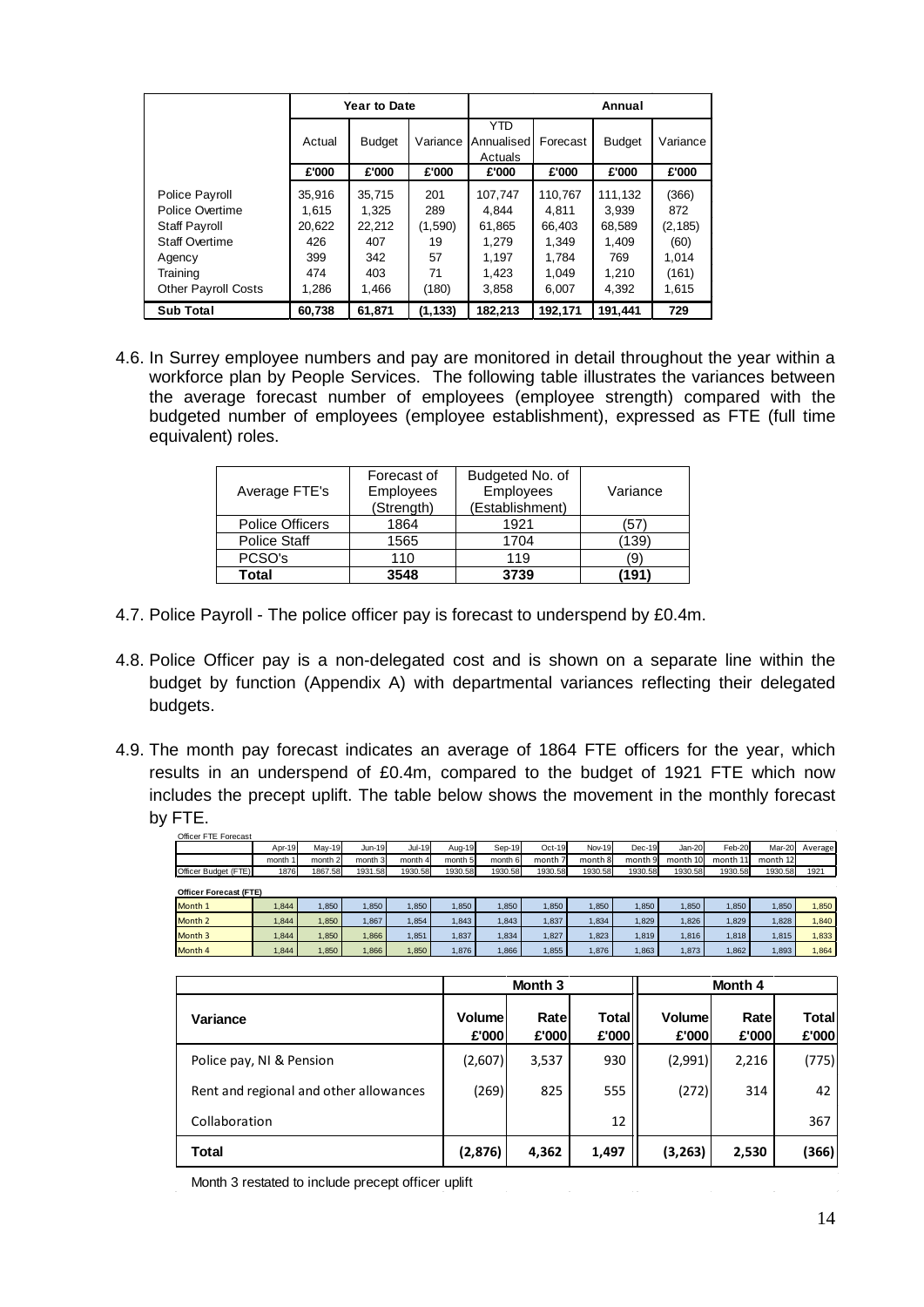- 4.10. The above calculations show that we are 57 officers under budget which is resulting in a volume underspend of £3.0m (£52.6k per FTE), with a rate overspend of £2.2m relating to officer rates being higher than budgeted. A vacancy factor of 2% is assumed for police officers which is part of the rate variance along with the mix of officers.
- 4.11. Police staff pay is forecast to be underspent by £2.2m. The staff underspend reflects the vacancy rate being above the 5% target along with a number of vacancies being held pending the implementation of change programmes. The current projection is for the number of staff working in the force to remain under establishment until the end of the financial year, when the predicted number of FTE's is 1694. The table below shows the movement in the monthly forecast by FTE.
- 4.12. The month 4 pay forecast shows an average of 1675 FTE staff for the year, compared to the average budget of 1823 FTE.

| Staff FTE Forecast   |         |               |          |         |         |         |          |               |          |          |          |                  |      |
|----------------------|---------|---------------|----------|---------|---------|---------|----------|---------------|----------|----------|----------|------------------|------|
|                      | Apr-19  | <b>Mav-19</b> | $Jun-19$ | Jul-19  | Aug-19  | Sep-19  | $Oct-19$ | <b>Nov-19</b> | $Dec-19$ | $Jan-20$ | Feb-20   | Mar-20           |      |
|                      | month 1 | month 2       | month 3  | month 4 | month 5 | month 6 | month 7  | month 8       | month 9  | month 10 | month 11 | month 12 Average |      |
| Staff Budget (FTE)   | 1799.43 | 1824.74       | 1824.74  | 1824.74 | 1824.74 | 1824.74 | 1824.74  | 1824.74       | 1824.74  | 1824.74  | 1824.74  | 1824.74          | 1823 |
|                      |         |               |          |         |         |         |          |               |          |          |          |                  |      |
| staff Forecast (FTE) |         |               |          |         |         |         |          |               |          |          |          |                  |      |
| Month 1              | 1.682   | .700          | 1.700    | 1.700   | 1.700   | 1.700   | 1.700    | 1.700         | .700     | 1.700    | 1.700    | 1.700            | 1699 |
| Month 2              | 1.682   | .688          | 1.654    | 1.642   | 1.635   | 1,636   | 1,631    | .629          | 1.620    | 1,617    | 1,612    | 1.615            | 1638 |
| Month 3              | 1,682   | .688          | 1,653    | 1,656   | 1,644   | 1,668   | 1,678    | 1.702         | 1,691    | 1,695    | 1,702    | 1.717            | 1681 |
| Month 4              | 1,682   | .688          | 1,653    | 1,649   | 1.656   | 1,669   | 1.675    | 1.694         | 1.680    | 1.680    | 1,681    | 1.694            | 1675 |

|                         |                 | Month 3        |                       | Month 4                |               |                       |  |
|-------------------------|-----------------|----------------|-----------------------|------------------------|---------------|-----------------------|--|
| Variance                | Volume<br>£'000 | Ratel<br>£'000 | <b>Total</b><br>£'000 | <b>Volume</b><br>£'000 | Rate<br>£'000 | <b>Total</b><br>£'000 |  |
| Staff pay, NI & Pension | (4, 942)        | 2,701          | (2,241)               | (5,208)                | 2,608         | (2,600)               |  |
| Enhancements            | (264)           | 166            | (98)                  | (274)                  | (156)         | (430)                 |  |
| Holiday Pay Allowance   | (28)            | (198)          | (226)                 | (29)                   | (358)         | (387)                 |  |
| Collaboration           |                 |                | 1,058                 |                        |               | 1,232                 |  |
| Total                   | (5,234)         | 2,669          | (1,507)               | (5, 511)               | 2,094         | (2, 185)              |  |

- 4.13. The shortfall of 148 staff FTE's results in a £5.5m volume underspend for pay, NI and pension (£34.9k per FTE), that is being offset by a rate overspend of £2.1m.
- 4.14. Staff enhancements and holiday pay have underspends due to being under establishment. The rate and volume variances are based on all posts having these allowances and therefore is not representative of entitlement.
- 4.15. Overtime for both officers and staff by department is shown on Appendix D, with officer overtime forecast to overspend by £0.9m and staff overtime forecasting a slight underspend.
- 4.16. The force police officer overtime working group continues to monitor spend and provide guidance to reduce spend in this area, the tables below show spend for both officer and staff overtime over the past four years.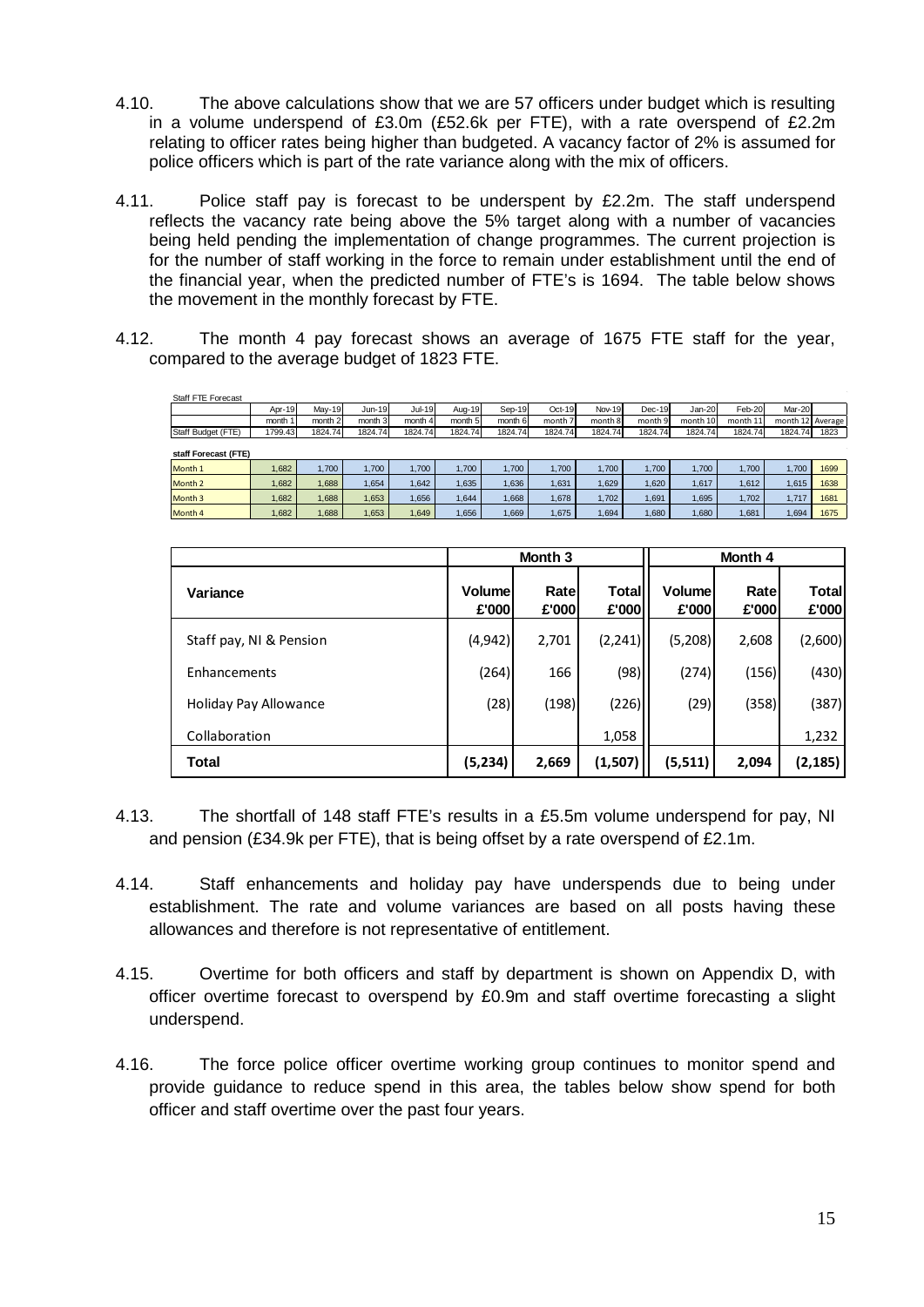| <b>Police Overtime</b> | Budget £'000           | Actual £'000    | Variance<br>£'000 | Variance<br>% | Average per<br><b>FTE</b> |
|------------------------|------------------------|-----------------|-------------------|---------------|---------------------------|
| 2019-20                | 3,939                  | 4,811           | 871               | 22%           | 2,558                     |
| 2018-19                | 4,030                  | 4,270           | 240               | 6%            | 2,241                     |
| 2017-18                | 4,232                  | 6,688           | 2,456             | 58%           | 3,417                     |
| 2016-17                | 3,839                  | 6,568           | 2,729             | 71%           | 3,516                     |
| <b>Staff Overtime</b>  | <b>Budget</b><br>£'000 | Actual<br>£'000 | Variance<br>£'000 | Variance<br>% | Average per<br><b>FTE</b> |
| 2019/20 exc PCC        | 1,408                  | 1,349           | -59               | -4%           | 816                       |
| 2019/20 PCC            | 10                     | 19              | 9                 | 91%           | 12                        |
| 2019/20 total          | 1,418                  | 1,368           | -50               | -4%           | 828                       |
| 2018/19                | 1,561                  | 1,454           | $-107$            | $-7%$         | 882                       |
| 2017/18                | 1,641                  | 1,853           | 212               | 13%           | 1,101                     |
| 2016/17                | 1,341                  | 1,622           | 281               | 21%           |                           |

#### 4.17. Agency Costs

- 4.17.1. Agency is forecasting an overspend of £1.0m. The majority of this relates to additional Divisional Resources, Public Protection are forecasting an overspend for SOLO officers, and there is also a slight overspend on agency costs for implementation of Equip.
- 4.18. Training & restructuring costs
	- 4.18.1. There is a slight underspend of £0.2m with minimal variances within Joint Operations and People Services.
- 4.19. Other Staff Costs
	- 4.19.1. There is an overspend in Other Staff Costs of £1.6m relating to ill health pensions £0.2m and £1.1m overspend within Operations relating to Camera Partnership costs and recharges for Gatwick which is offset by an over achievement in income (see 2.5.6. Income).
- 4.20. Non Pay Budgets
	- 4.20.1. Non pay cost budgets are forecast to be overspent by £1.8m as shown in the table below. These budgets include costs for premises, transport, supplies & services, financing and income.

|                     |        | <b>Year to Date</b> |          | Annual                              |          |               |          |
|---------------------|--------|---------------------|----------|-------------------------------------|----------|---------------|----------|
|                     | Actual | <b>Budget</b>       | Variance | <b>YTD</b><br>Annualised<br>Actuals | Forecast | <b>Budget</b> | Variance |
|                     | £'000  | £'000               | £'000    | £'000                               | £'000    | £'000         | £'000    |
|                     |        |                     |          |                                     |          |               |          |
| Premises            | 4,980  | 3,189               | 1,791    | 14,940                              | 9,654    | 9,566         | 88       |
| Transport           | 2,748  | 1.542               | 1,207    | 8.244                               | 5,055    | 4,661         | 394      |
| Supplies & Services | 11,612 | 12,166              | (554)    | 34,835                              | 34,037   | 33,542        | 495      |
| Financing           | (130)  | 1,064               | (1, 194) | (391)                               | 4,058    | 3.191         | 867      |
| <b>Sub Total</b>    | 19,210 | 17,960              | 1,250    | 57,629                              | 52,804   | 50,961        | 1,844    |

4.21. Income is forecast to overachieve by £2.6m (see 2.5.5. below). Income budgets relate to government grants, reimbursed services, secondments and mutual aid arrangements with other police Forces. This income is in addition to the main sources of funding from the core policing grant and council tax precept income.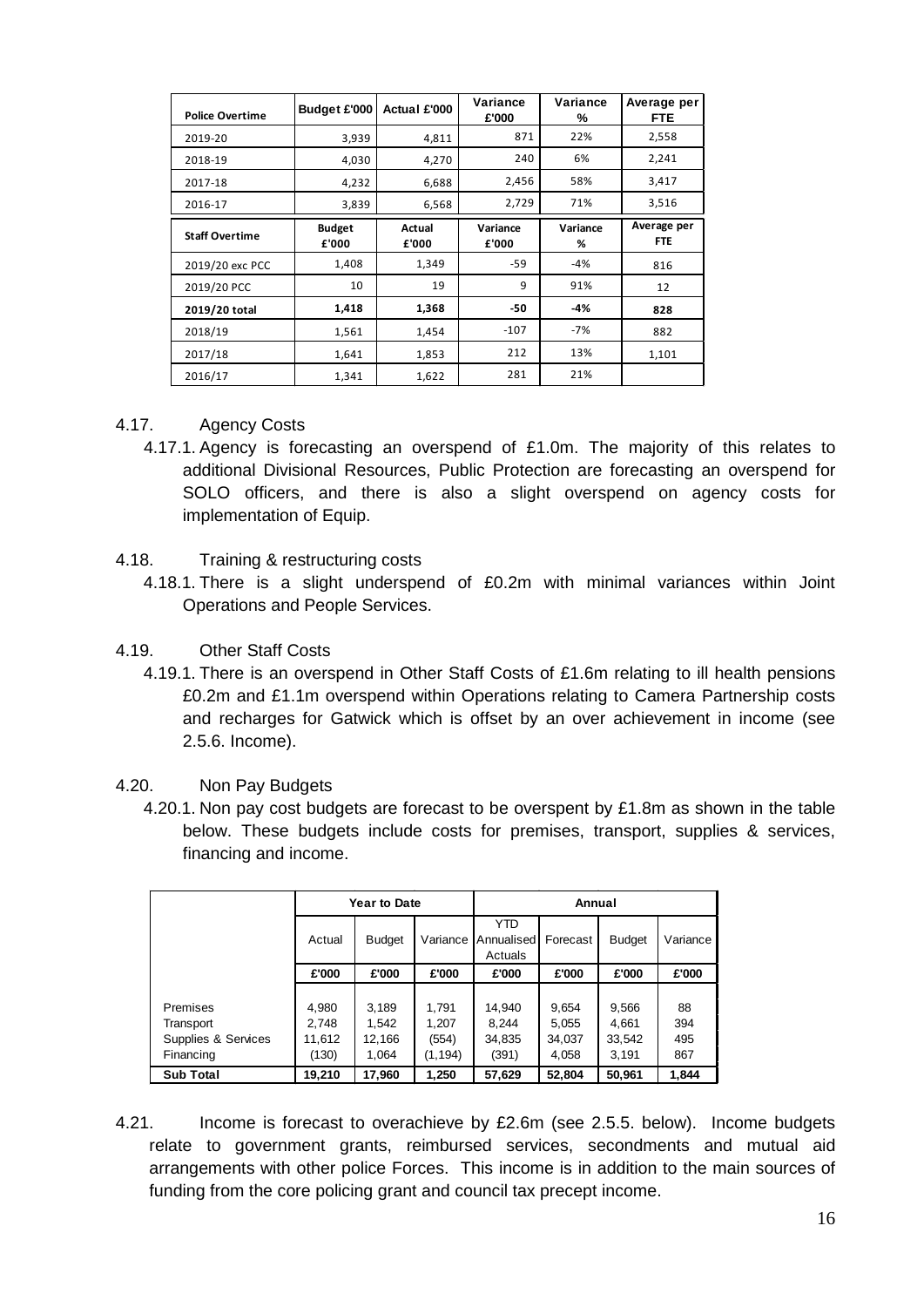|                  | <b>Year to Date</b> |               |          | Annual                              |          |               |          |  |
|------------------|---------------------|---------------|----------|-------------------------------------|----------|---------------|----------|--|
|                  | Actual              | <b>Budget</b> | Variance | <b>YTD</b><br>Annualised<br>Actuals | Forecast | <b>Budget</b> | Variance |  |
|                  | £'000               | £'000         | £'000    | £'000                               | £'000    | £'000         | £'000    |  |
| Income & Grants  | (1,301)             | (3,283)       | 1.982    | (3,904)                             | (12,026) | (9, 391)      | (2,634)  |  |
| <b>Sub Total</b> | (1, 301)            | (3, 283)      | 1.982    | (3,904)                             | (12,026) | (9, 391)      | (2,634)  |  |

#### 4.22. Premises

4.22.1. There is a small overspend forecast within Premises of £0.1m which is due to an uplift on consultancy rates relating to Estates & Facilities.

#### 4.23. Transport

4.23.1. There is a forecast overspend of £0.4m within Transport; the majority of which is for projected increased insurance costs.

#### 4.24. Supplies & services

4.24.1. There is a forecast overspend of £0.5m with minimal variances across departments. There is a small overspend forecast of £0.1m within Force Level Ops which is due to increased National Police Air Service charges.

#### 4.25. Financing

4.25.1. There is an overspend of £0.9m forecast relating to borrowing repayments for Building the Future.

#### 4.26. Income

4.26.1. There is an overachievement of income forecast of £2.6m primarily due to increased cost recovery for Camera Partnership and Gatwick recharges.

#### 4.27. Departmental Narrative

This section gives a narrative on the divisions & department with significant variances on appendix A, note the figures relate to delegated budgets only.

- $\circ$  Specialist Crime is forecast to underspend £1.9m primarily due to an underspend forecast in staff pay for under established posts within DFT, Intel and Forensics teams as well as some regionally managed posts filled by Thames Valley and Hampshire.
- o Public Protection are forecasting an overspend totalling £0.2m. There is an £0.2m overspend forecast in officer overtime offset by £0.1m underspend in staff pay and a slight overspend in agency costs (£0.1m) relating to SOLO Officers.
- o Contact Management are forecasting an overspend of £0.3m within staff salaries.
- $\circ$  Criminal Justice are forecasting an overspend of £0.2m within staff salaries.
- o PSD are forecasting an overspend totalling £0.5m; mostly within supplies relating to legal costs for Ops Daphne, Caccini and Orinoco and for DVPO.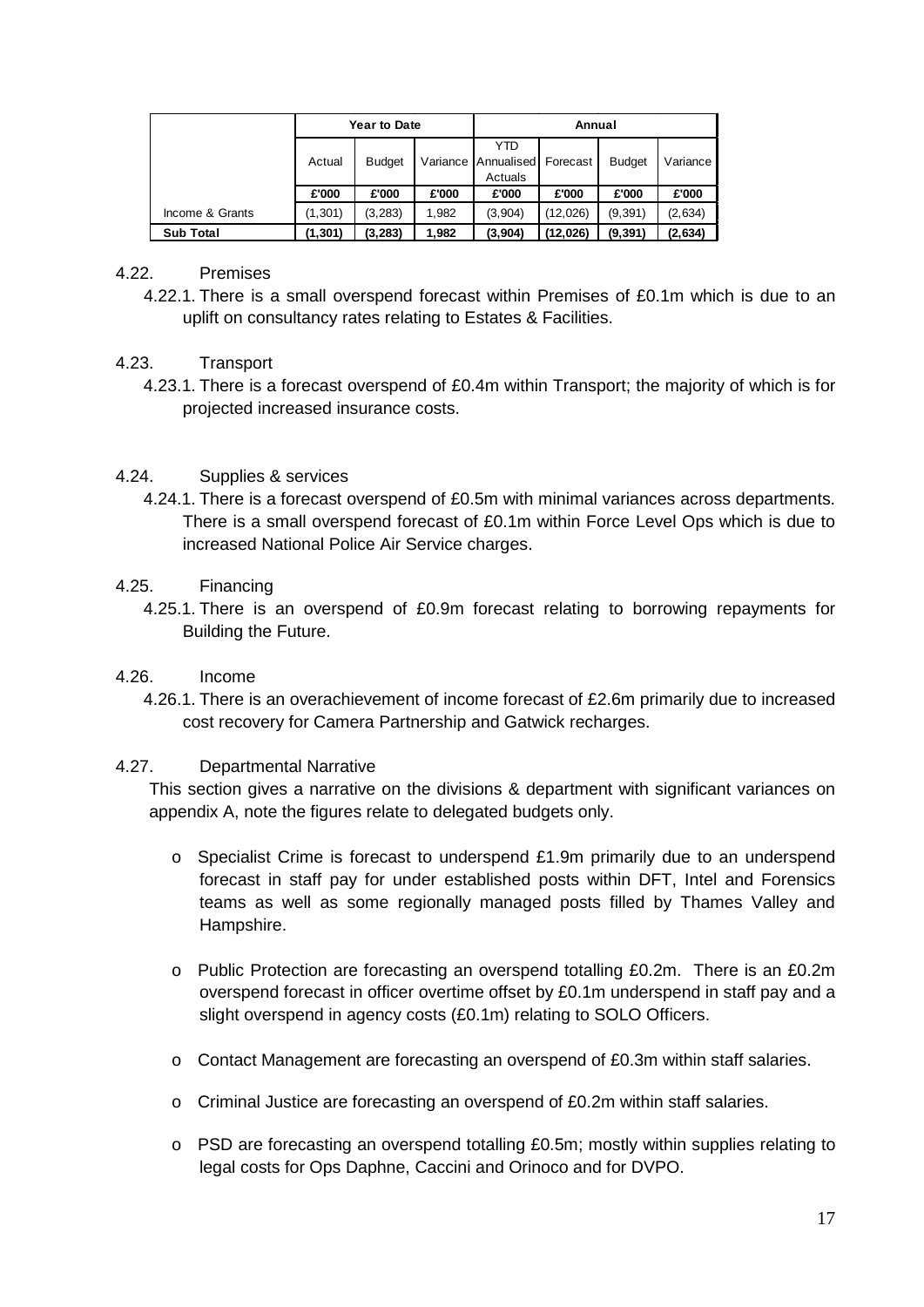- o ICT is forecasting an underspend of £0.3m largely due to carrying some staff vacancies.
- o Insurance Services are forecasting an overspend £0.3m due a forecast increase in insurance premiums (See 7.1 Risks and 2.5.2 Transport).

#### **5. Precept Investment**

5.1. The precept investment approved for 2019/20 allowed for the increase in police officers and police staff, the following table represents the forecast position against the precept investment.

|                                         | <b>Investment</b><br>provided | <b>Forecast</b> |
|-----------------------------------------|-------------------------------|-----------------|
| <b>Employee Group</b>                   | <b>FTE</b>                    | <b>FTE</b>      |
| <b>Police Officers - under strength</b> | 25                            | 25              |
| <b>Police Officers - growth</b>         | 64                            | 27              |
| <b>Police Staff - growth</b>            | 15                            | 15              |
| PCSO - growth                           | 0                             | 18              |
| <b>Investigator Officers - growth</b>   | 0                             | 30              |
| <b>Total</b>                            | 104                           | 115             |

5.2. The police officers under strength 25 was achieved by June 2019 whereas the 64 growth will take longer to achieve so to bolster resources while the recruitment lag is present additional PCSOs and Investigative Officers are being recruited. The Investigative officers are temporary and along with the PCSOs these will be managed down as the police officer numbers increase.

#### **6. Savings Performance**

6.1. All planned 2019-20 savings were taken at the beginning of the financial year, irrespective of their RAG status. Budget holders unable to make any of these savings are required to detail the reasons in an exception report for consideration and approval. The Strategic Change Board reviews the savings profile over the medium term on an ongoing basis, a summary of the savings schedule is shown in the table below.

|                                                                 | 2019/20 Forecast |
|-----------------------------------------------------------------|------------------|
| <b>Financial Confidence RAG Totals</b>                          | <b>Surrey</b>    |
| <b>Green</b> = on plan & saving will be achieved                | 2,848            |
| <b>Amber</b> = Some movement to deadline or saving possible     | $\bf{0}$         |
| $ Red =$ Saving figure or timing likely to be subject to change | $\bf{0}$         |
| Surplus / Deficit brought forward                               |                  |
| <b>Total Savings Plan</b>                                       | 2,848            |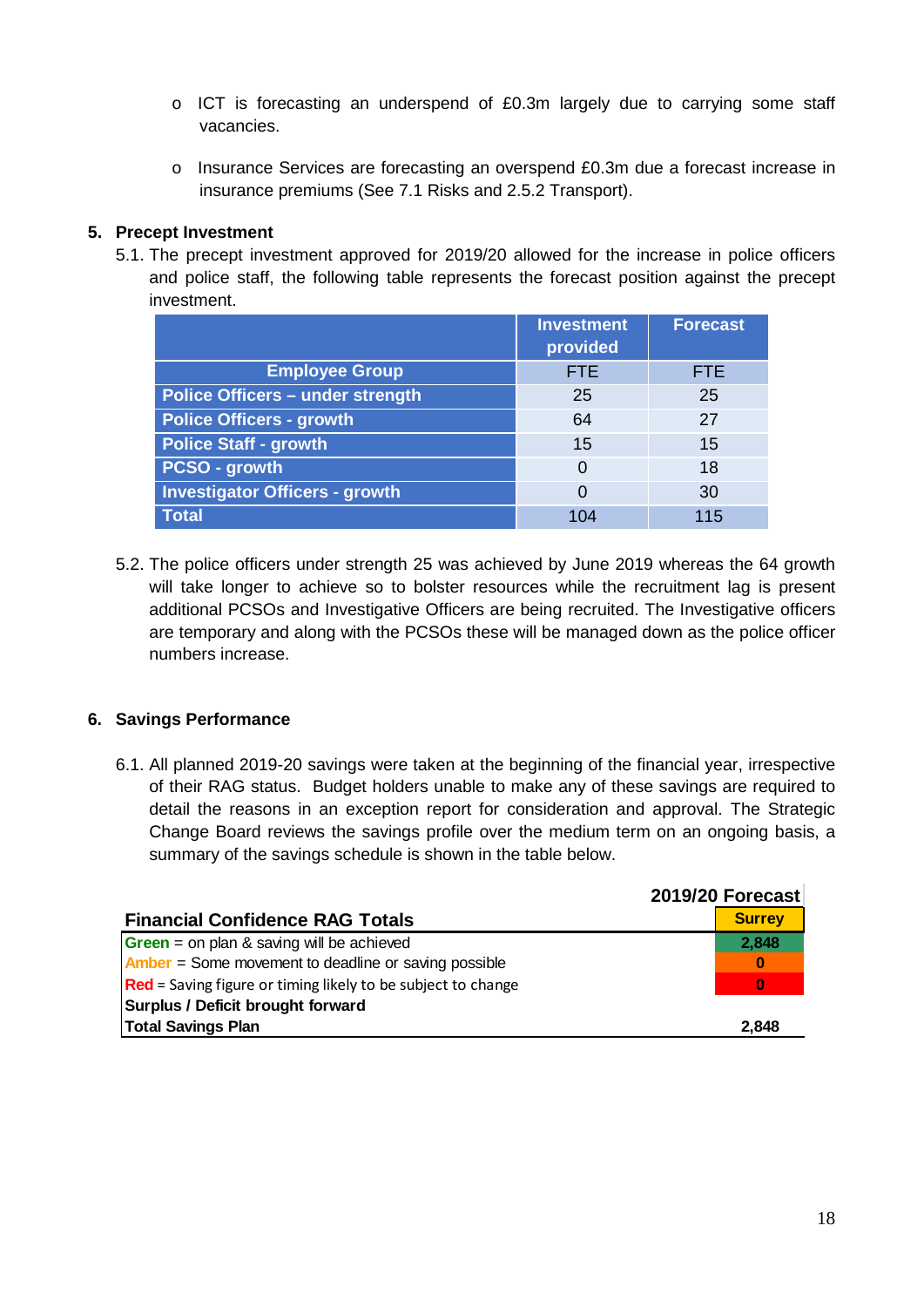#### **7. Financial Provisions and Reserves Transfers**

7.1. A summary of movement between provisions and reserves are shown below.

|                         | Balance at |         | Transfers Transfers | Balance at |
|-------------------------|------------|---------|---------------------|------------|
|                         | 31 March   | In.     | Out                 | 31 July    |
|                         | 2019       | 2019-20 | 2019-20             | 2019       |
|                         | £'000      | £'000   | £'000               | £'000      |
| <b>Provisions:</b>      |            |         |                     |            |
| Restructuring Provision | (109)      | 0       | 0                   | (109)      |
| Legal Claims Provision  | (721)      | 0       | 0                   | (721)      |
| <b>Total Provisions</b> | (830)      | O       | ი                   | (830)      |

|                                    | Balance at | Transfers | Transfers | Balance at |
|------------------------------------|------------|-----------|-----------|------------|
|                                    | 31 March   | In.       | Out       | 31 July    |
|                                    | 2019       |           |           | 2019       |
|                                    | £'000      | £'000     | £'000     | £'000      |
| <b>General Fund</b>                |            |           |           |            |
| General Fund                       | (6, 812)   | (61)      | O         | (6, 873)   |
| <b>Earmarked Reserves:</b>         |            |           |           |            |
| Chief Constable Reserve            | (571)      | O         | O         | (571)      |
| <b>OPCC Operational Reserve</b>    | (500)      | O         | ∩         | (500)      |
| <b>PCC Estate Strategy Reserve</b> | (2,800)    | O         | $\Omega$  | (2,800)    |
| Estate Maintenance Reserve         | (48)       | O         | O         | (48)       |
| Cost of Change Reserve             | (1, 443)   | O         | O         | (1, 443)   |
| Local Reserve - Corpoprate Comms   | (73)       | O         | O         | (73)       |
| Ill Health/Injury Reserve          | (1,718)    | O         | O         | (1, 718)   |
| Insurance Reserve                  | (3,288)    | (972)     | 299       | (3,961)    |
| <b>Total Reserves</b>              | (17, 253)  | (1,033)   | 299       | (17, 987)  |

#### **8. Treasury Management**

- 8.1. At the end of July £37.1m was held for investment by Surrey County Council under the SLA.
- 8.2. Surrey County Council are currently borrowing internally for investment purposes and therefore calculating their interest rate payable as the higher of; the London Inter-Bank BID rate, the Bank of England Rate or the average rate achieved by Surrey County Council.
- 8.3. In March 2019, the PCC entered into an external loan with PWLB for £15.6m In order to purchase land for Building the Future.
- 8.4. All cash balances are lent overnight allowing the flexibility to draw on resources.

#### **9. POCA Reserve and Allocations**

- 9.1. The Asset Seizure Reserve is used to earmark money received back from the government as part of the Asset Recovery Incentivisation Scheme (ARIS) whereby the force receives a share of amounts recovered under the Proceeds of Crime Act 2002 (POCA). The level of this reserve is currently maintained as a contingency to cover one year of salary costs for the Asset Seizure team within the Economic Crime Unit. At 01 April 2019 the reserve balance was £0.8m.
- 9.2. In-year POCA receipts cover the cost of the Asset Seizure team. Income is received quarterly, to date Nil has been received in year and quarters 3 and 4 for 2018/19 is currently still outstanding.

#### **10. Capital & Investments**

10.1. The overall capital & investment position is summarised below and detailed at Appendix D.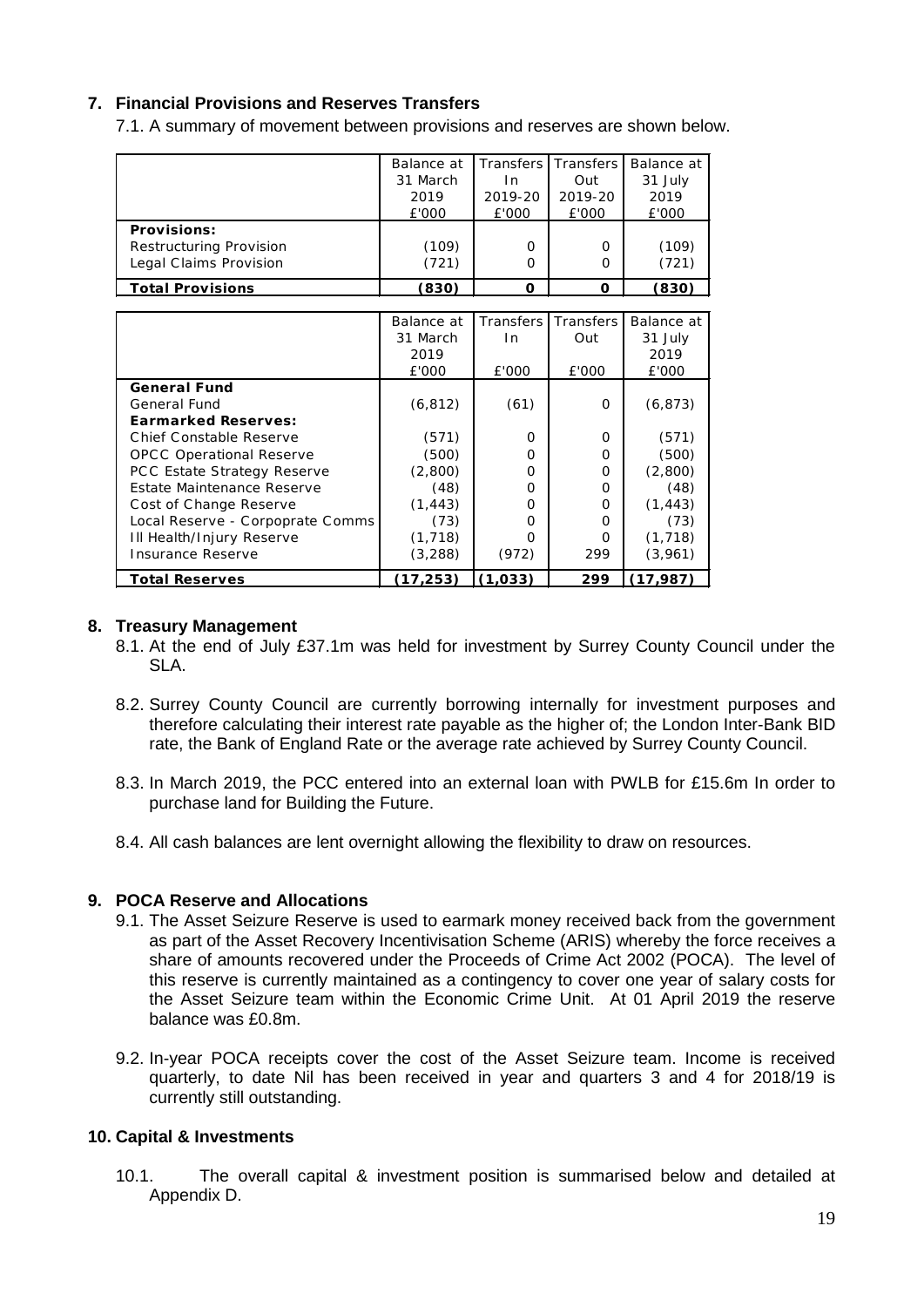|                                                      |                 | <b>Year to Date</b> |                                                   | Forecast          |                                  |                                                   |  |
|------------------------------------------------------|-----------------|---------------------|---------------------------------------------------|-------------------|----------------------------------|---------------------------------------------------|--|
|                                                      | Actual<br>£'000 | Budget<br>£'000     | Variation<br>Overspend /<br>(Underspend)<br>£'000 | Forecast<br>£'000 | Annual<br><b>Budget</b><br>£'000 | Variation<br>Overspend /<br>(Underspend)<br>£'000 |  |
|                                                      |                 |                     |                                                   |                   |                                  |                                                   |  |
| ICT Infrastructure<br>Renewal/Business<br>Continuity | 74              | 360                 | (286)                                             | 580               | 1,080                            | (500)                                             |  |
| Specific ICT Capital<br><b>Schemes</b>               | 61              | 1,327               | (1, 266)                                          | 3,970             | 3,983                            | (13)                                              |  |
| Fleet Annual Replacement<br><b>Schemes</b>           | 1,249           | 1,197               | 52                                                | 3,583             | 3,583                            | $\Omega$                                          |  |
| Specific Capital Schemes -<br>Operations             | 28              | 372                 | (344)                                             | 1,116             | 1,116                            | $\Omega$                                          |  |
| Specific Capital Schemes -<br>Local Policing         | 218             | 1,242               | (1,024)                                           | 3,216             | 3,221                            | (5)                                               |  |
| Specific Capital Schemes -<br>Specialist Crime       | 78              | $\mathbf 0$         | 78                                                | 1.686             | 1.686                            | $\Omega$                                          |  |
| <b>Total: Core Capital</b><br>Programme              | 1,708           | 4,498               | (2,790)                                           | 14,151            | 14,669                           | (518)                                             |  |
| Specific Capital Schemes -<br>Estate Strategy        | 98              | 1,879               | (1, 781)                                          | 5,654             | 5.636                            | 18                                                |  |
| <b>Overall Total:</b>                                | 1,806           | 6,377               | (4, 571)                                          | 19,805            | 20,305                           | (500)                                             |  |

10.2. The capital budget for 2019/20 was approved by the PCC in February 2019 at £22.8m including capital slippage during 2018/19. The force runs a flexible programme managing schemes over a rolling 2 year period enabling schemes to be brought forward or deferred. During the year agreed budget virements have been processed (including capital carried forward from 2018/19) as set out in the table below, resulting in a revised capital budget of £20.3m (£28.7m over 2 years).

|                                                | Original<br><b>Budget</b> | <b>Budget</b><br><b>Virements</b> | Revised<br><b>Budget</b> |
|------------------------------------------------|---------------------------|-----------------------------------|--------------------------|
| ICT Infrastructure Renewal/Business Continuity | 1,080                     | O                                 | 1,080                    |
| Specific ICT Capital Schemes                   | 3,666                     | 317                               | 3,983                    |
| Fleet Annual Replacement Schemes               | 3,841                     | (258)                             | 3,583                    |
| Specific Capital Schemes - Operations          | 176                       | 940                               | 1,116                    |
| Specific Capital Schemes - Local Policing      | 3,155                     | 66                                | 3,221                    |
| Specific Capital Schemes - Specialist Crime    | 320                       | 1,366                             | 1,686                    |
| Specific Capital Schemes - Estate Strategy     | 10,530                    | (4,894)                           | 5,636                    |
| Total Capital                                  | 22,768                    | (2,463)                           | 20,305                   |

- 10.3. The significant capital projects are ICT and Fleet replacement schemes, Building the Future, Agile Working and Storm-Surrey Contact Centre.
- 10.4. The annual forecast spend is £19.8m, resulting in a reported underspend of £0.5m.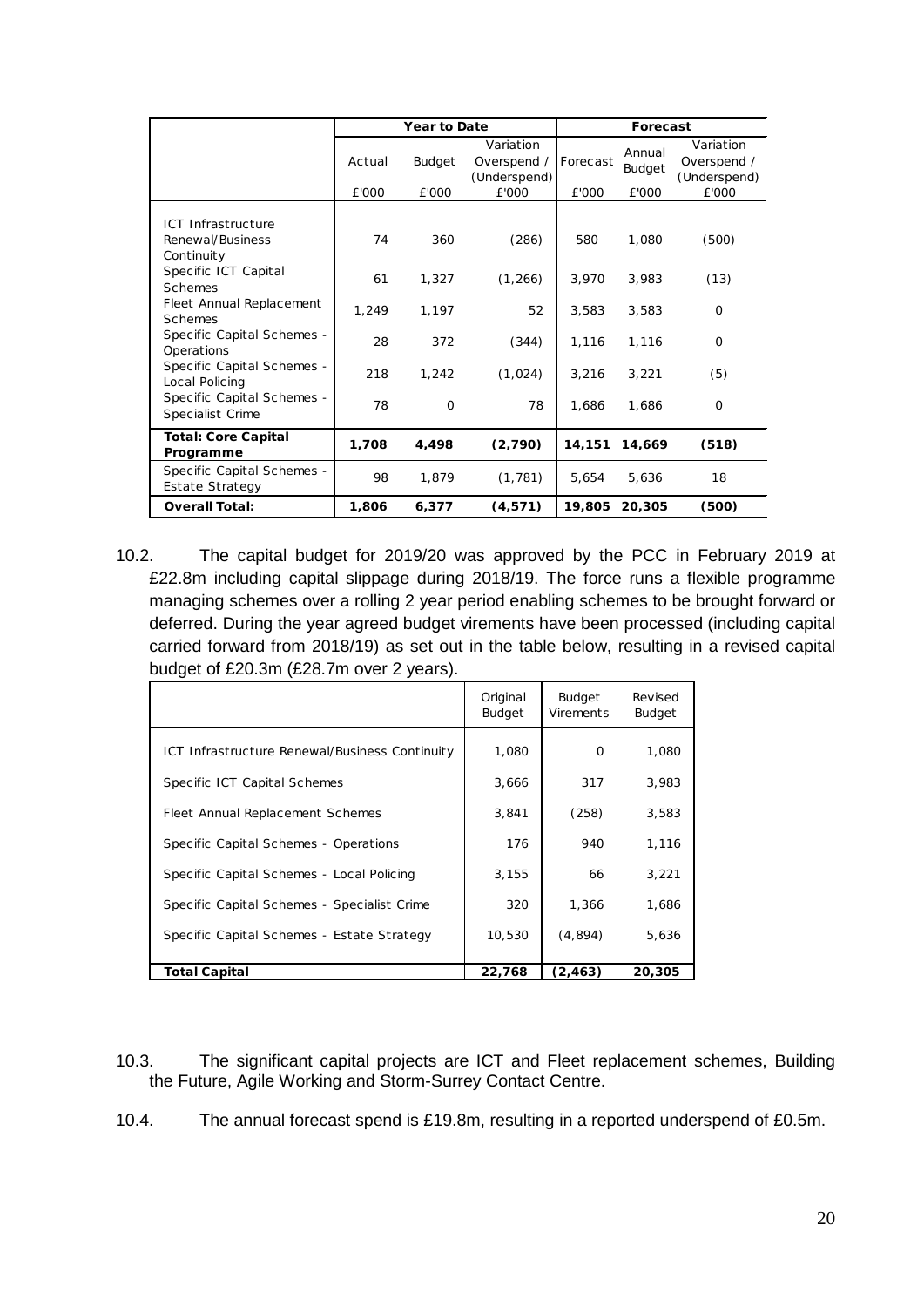10.5. Capital expenditure is financed from grants received from the Home Office & other contributions, capital receipts from the sale of assets, and revenue funding. If necessary borrowing can also be used to fund capital expenditure as shown in the table below.

| Source of Funding         | <b>Total Financing</b><br><b>f</b> m | %    |
|---------------------------|--------------------------------------|------|
| Home Office Capital Grant | 0.626                                | 3%   |
| Other Grants and Income   | 0.000                                | 0%   |
| Capital Receipts          | 7.275                                | 36%  |
| Revenue Funding           | 3.889                                | 19%  |
| Borrowing                 | 8.515                                | 42%  |
| Total                     | 20.305                               | 100% |

# **11. Risks**

The following risks and issues to the Operational Delivery Budget have been identified.

| <b>Risk</b>                                                                                                                                                                                                                                                                                                                     | Mitigation/Update                                                                                                                                                                                                                     | Owner                                                                    |
|---------------------------------------------------------------------------------------------------------------------------------------------------------------------------------------------------------------------------------------------------------------------------------------------------------------------------------|---------------------------------------------------------------------------------------------------------------------------------------------------------------------------------------------------------------------------------------|--------------------------------------------------------------------------|
| The Force continues to experience demand<br>from significant historic cases                                                                                                                                                                                                                                                     | Funding has been allocated in 19/20 for<br>Op Igil (Specialist Crime), Op Coledale<br>(Public Protection) and Op Heather.                                                                                                             | John Boshier Specialist<br>Crime<br>Jon Savell Public<br>Protection      |
| financial<br>forecasts<br>The<br>presented<br>an<br>unusual level of volatility during 2016/17<br>which was sighted as being due to the new<br>ways of working with budget holders on the<br>learning curve to fully understand their<br>finances. This subsequently reduced the<br>level of confidence in financial forecasts. | The action plan put in place in a<br>response to an internal audit review<br>continues to be implemented, it is<br>anticipated that a new forecasting<br>product will be in place for reporting in<br>2019/20.                        | Service<br>Paul<br>Bundy<br><b>Director Finance</b>                      |
| Covert Human Intelligence Sources (CHIS) -<br>There are a number of ongoing claims which<br>are incurring legal fees                                                                                                                                                                                                            | The financial cost of the claims and<br>legal<br>fees<br>have<br>been<br>associated<br>provided for and were £130k higher the<br>originally estimated.                                                                                | John Boshier Specialist<br>Crime                                         |
| Joint Force Property insurer<br>The<br>has<br>announced that they are withdrawing from<br>the insurance market. The current policy<br>runs out in September 2019 therefore an<br>accelerated OJEU tender process needs to<br>be carried out to ensure continuity of cover<br>from October 2019.                                 | There is a risk that terms received will be<br>favourable<br>than<br>less<br>current<br>arrangements.<br>However the risk is<br>reasonably low as SEERPIC Property<br>Portfolio represents a good risk, with low<br>claims experience | John Moyles,<br>Service Director,<br>Regional & Financial<br>Development |

#### **12. Decisions Required**

12.1. Financial regulations require the PCC to approve revenue budget transfers greater than £0.5m and the Chief Constable's Chief Finance Officer to approve transfer between £0.1m and £0.5m. The transfers requiring approval are shown on Appendix F.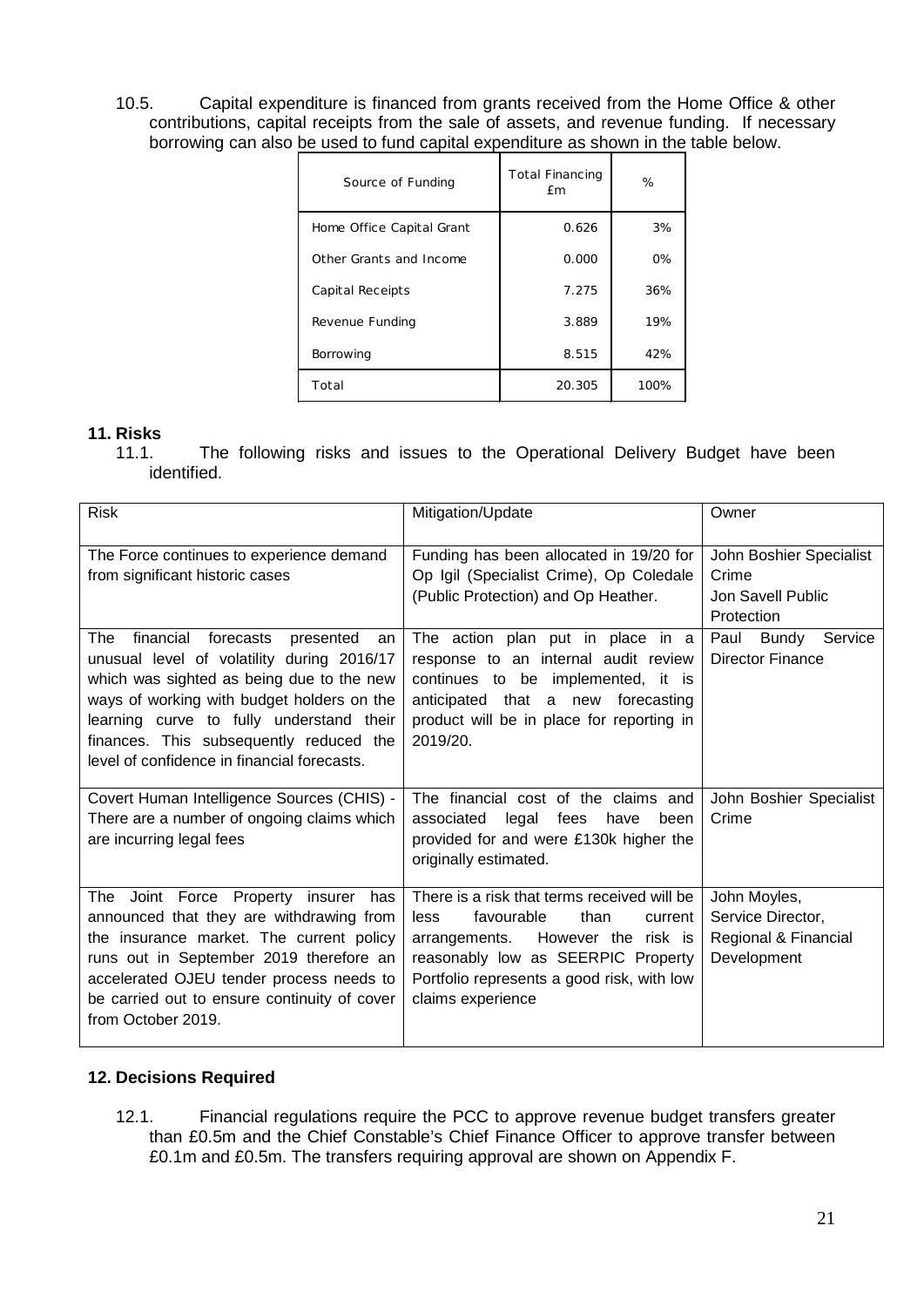12.2. Financial Regulations require the PCC to approve all changes to the capital budget, these changes are shown on Appendix G; there are none for month 4.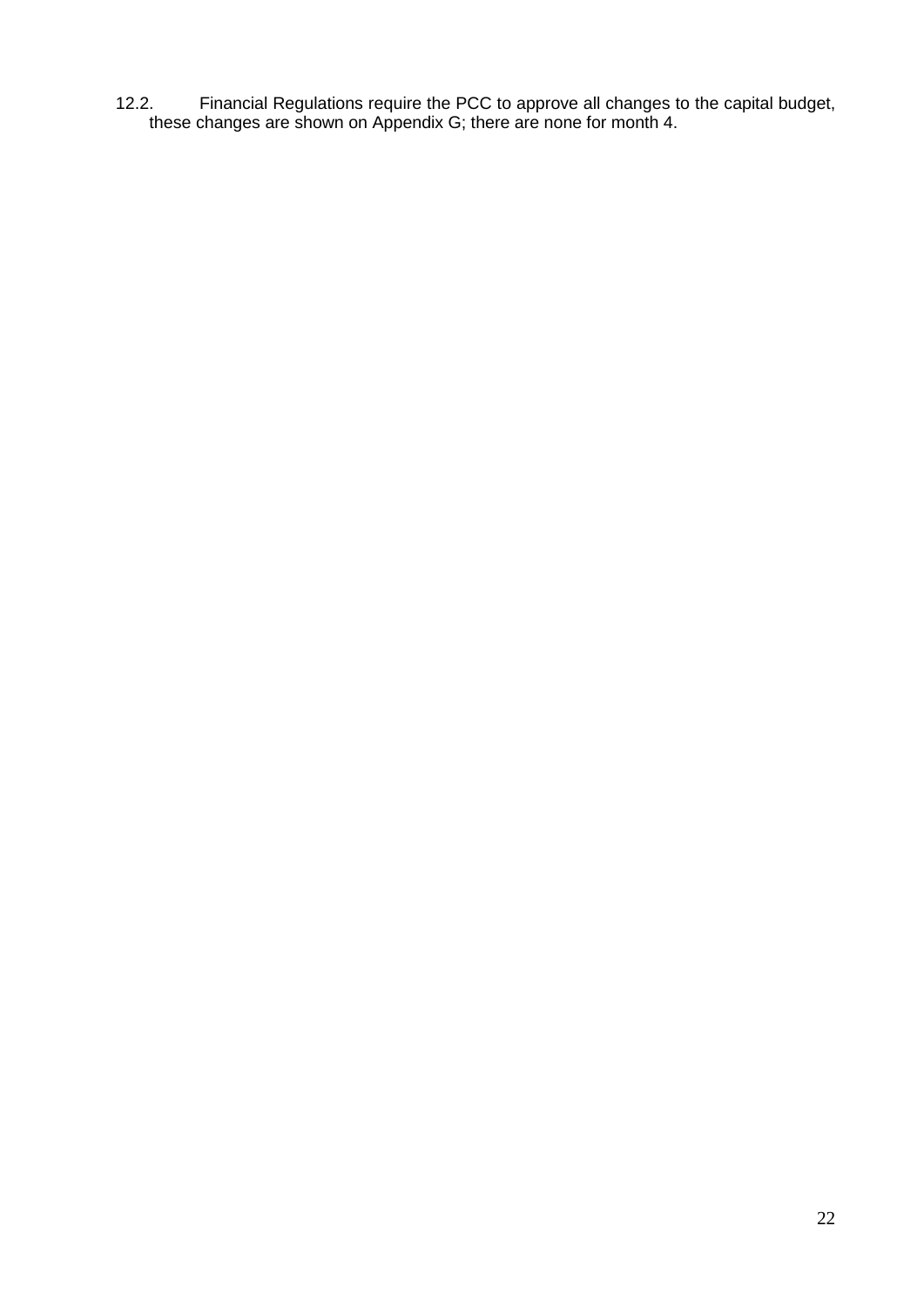### **6. A Force Fit for the Future**

#### **Estates Strategy**

Following purchase of a site in Leatherhead in March 2019, a programme team is being established and plans developed to take forward the design and delivery of a new Surrey Police headquarters and operational base.

The new site will become an operational hub housing specialist teams as well as Chief Officers and the senior leadership team, support, corporate functions and training facilities. It will replace the existing Mount Browne HQ and Woking Police Station, in addition to replacing Reigate Police Station as the main Eastern Divisional base. Further sites housing specialist units will also be moved to the new location.

Guildford and Staines police stations will be retained, accommodating Western and Northern Divisional teams. Neighbourhood Policing Teams will continue to operate from all eleven boroughs, including Woking and Reigate.

In addition to ensuring construction of the building within time and budget parameters, the new facility will be required to support a wide range of outcomes related to user experience, ongoing building operation, and economic and environmental sustainability factors. Following consultation with specialist advisors a number of delivery principles have been established that should be adopted to enable focus across the full range of required outcomes throughout the design and build process. A Project Manager with appropriate experience and expertise is currently being recruited to lead the new HQ project, following which a concept architect and specialist support team will be appointed to commence concept design and site master planning. It is anticipated that the new facility will be ready for occupation in 4 to 5 years' time.

The construction project forms part of the Building the Future Programme which is an integrated People, Place and Technology strategy that will transition Surrey Police to new ways of working and provide new working environments that will enable staff to achieve their potential and give the best possible service to the public.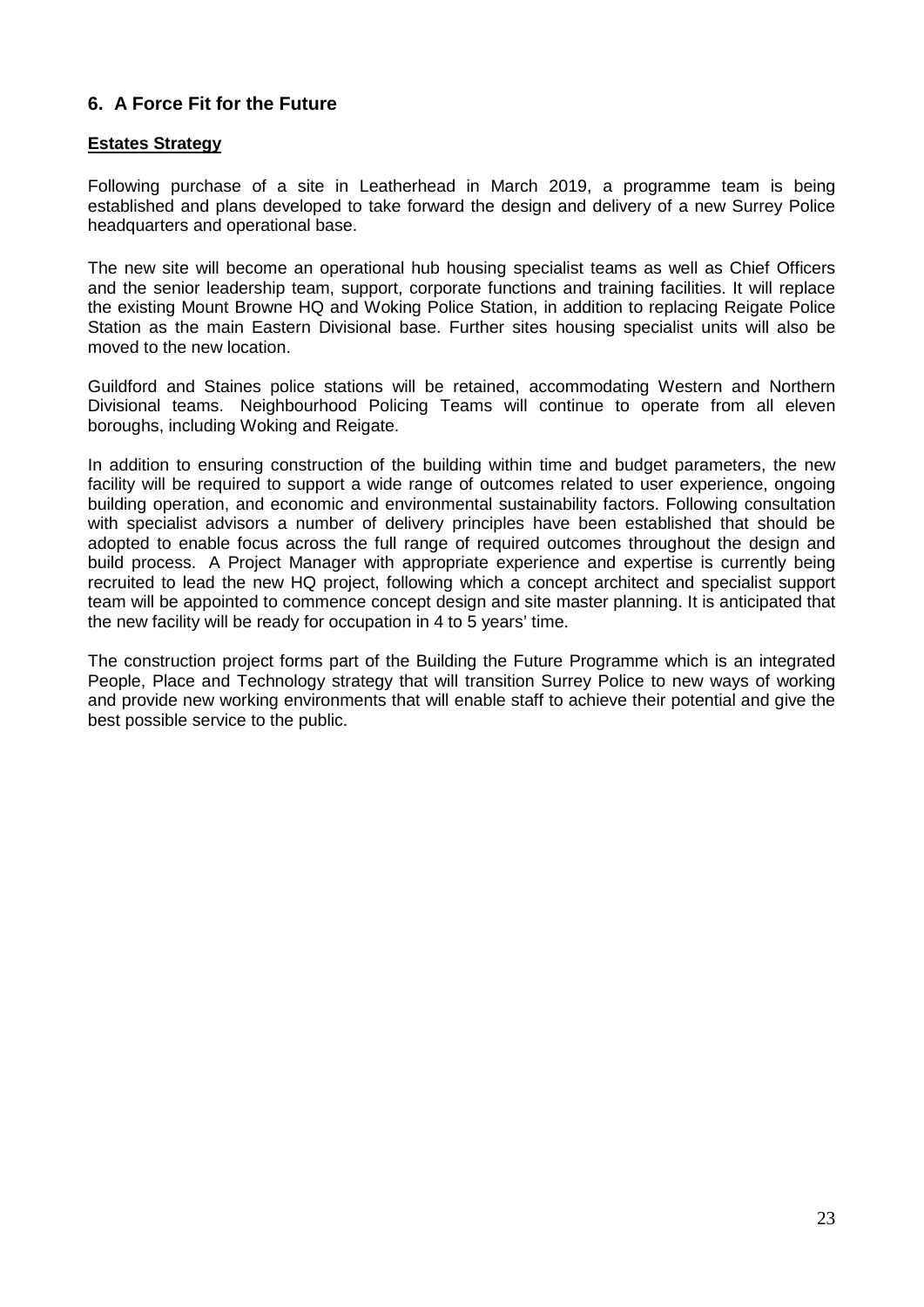### **Appendix A**



#### **FINANCIAL OVERVIEW AS AT JULY 2019**

|                                                          |                 |                                                           |                               |                            |                  |                   |                                                                                                                                                |                                             |              |                                   |                          |                                            | <b>Policing Together</b> |
|----------------------------------------------------------|-----------------|-----------------------------------------------------------|-------------------------------|----------------------------|------------------|-------------------|------------------------------------------------------------------------------------------------------------------------------------------------|---------------------------------------------|--------------|-----------------------------------|--------------------------|--------------------------------------------|--------------------------|
| <b>INCOME AND EXPENDITURE</b>                            |                 |                                                           | <b>INCOME AND EXPENDITURE</b> | <b>CAPITAL EXPENDITURE</b> |                  |                   |                                                                                                                                                |                                             |              |                                   |                          |                                            |                          |
|                                                          |                 |                                                           |                               |                            |                  |                   |                                                                                                                                                |                                             |              |                                   |                          |                                            |                          |
|                                                          |                 | <b>PCC REVENUE BUDGET</b>                                 |                               |                            |                  |                   | <b>REVENUE BUDGET VARIANCES</b>                                                                                                                |                                             |              | <b>PORTFOLIO VARIANCES</b>        |                          |                                            |                          |
|                                                          |                 | Year to Date                                              |                               |                            | Annual           |                   |                                                                                                                                                |                                             |              | Year to Date                      |                          | Annual                                     |                          |
|                                                          | Actual          | Budget                                                    | Variance                      | Forecast                   | Budget           | Variance          |                                                                                                                                                | <b>Summary Position</b>                     | Actual       | Budget                            | Variance                 | Budget<br>Forecast                         | Variance                 |
|                                                          | £'000           | £'000                                                     | £'000                         | £'000                      | £'000            | £'000             | Revenue Budget Variance (excl PCC)                                                                                                             |                                             |              |                                   |                          |                                            |                          |
| <b>PCC TOTAL</b>                                         | 1.527           | 702                                                       | 825                           | 2.044                      | 2.118            | (74)              | 4.00%                                                                                                                                          | <b>IT Strategy</b><br><b>Fleet Strategy</b> | 134<br>1,249 | 1.688<br>1,197                    | (1, 554)<br>52           | 4,550<br>5,063<br>3,583<br>3,583           | (513)<br>$\mathbf{0}$    |
|                                                          |                 | <b>FORCE REVENUE BUDGET BY FUNCTION</b>                   |                               |                            |                  |                   |                                                                                                                                                | <b>Estates Strategy</b>                     | 98           | 1.879                             | (1.781)                  | 5.636<br>5,654                             | 18                       |
|                                                          |                 | fear to Date                                              |                               |                            | Annual           |                   |                                                                                                                                                | Other Specific                              | 324          | 1,614                             | (1, 290)                 | 6,023<br>6,018                             | (5)                      |
|                                                          | Actual<br>£'000 | Budget<br>£'000                                           | Variance<br>£'000             | Forecast<br>£'000          | Budget<br>£'000  | Variance<br>£'000 | 2.00%                                                                                                                                          | Total                                       | 1,805        | 6,378                             | (4, 573)                 | 19,805<br>20,305                           | (500)                    |
| North Division                                           | 1,275           | 1,123                                                     | 152                           | 3,536                      | 3,343            | 193               |                                                                                                                                                |                                             |              |                                   |                          |                                            |                          |
| East Division                                            | 1,490           | 1,245                                                     | 245                           | 3,976                      | 3,699            | 277               | 0.00%                                                                                                                                          |                                             |              | <b>Capital Expenditure Status</b> |                          |                                            |                          |
| <b>West Division</b><br>Specialist Crime Local           | 1,626<br>464    | 1,506<br>803                                              | 120<br>(339)                  | 4,574<br>1,749             | 4,467<br>3,017   | 107<br>(1, 268)   |                                                                                                                                                |                                             |              |                                   |                          |                                            |                          |
| Specialist Crime                                         | 5,685           | 4,091                                                     | 1,595                         | 12,555                     | 13,155           | (600)             |                                                                                                                                                |                                             |              |                                   | 0%<br>9%                 |                                            |                          |
| Operations Local                                         | (286)           | (155)                                                     | (131)                         | (446)                      | (423)            | (23)              | (2.00)%                                                                                                                                        |                                             |              |                                   |                          |                                            |                          |
| Operations                                               | 1,534           | 1,589                                                     | (56)                          | 4,463                      | 4,808            | (345)             |                                                                                                                                                |                                             |              |                                   |                          |                                            |                          |
| Public Protection<br>Criminal Justice                    | 796<br>2,212    | 936<br>2,463                                              | (140)<br>(251)                | 3,363<br>7,678             | 3,140<br>7,488   | 223<br>189        | $(4.00)\%$                                                                                                                                     |                                             |              |                                   |                          | 16%                                        |                          |
| Probationers                                             | $\Omega$        | $\Omega$                                                  | $\circ$                       | $\Omega$                   | $\Omega$         | $\Omega$          |                                                                                                                                                |                                             |              |                                   |                          |                                            |                          |
| Contact Management                                       | 5.274           | 5.045                                                     | 229                           | 15.725                     | 15.384           | 340               |                                                                                                                                                |                                             |              |                                   |                          |                                            |                          |
| <b>Sub Total</b>                                         | 20,070          | 18,646                                                    | 1,424                         | 57,174                     | 58,079           | (906)             | $(6.00)$ %                                                                                                                                     |                                             |              |                                   |                          |                                            |                          |
| <b>Chief Officers</b>                                    | 183             | 200                                                       | (16)                          | 666                        | 604              | 62                |                                                                                                                                                |                                             |              |                                   |                          |                                            |                          |
| <b>DCC</b>                                               | 364             | 405                                                       | (40)                          | 1,222                      | 1,225            | (3)               | $(8.00)\%$                                                                                                                                     |                                             |              |                                   |                          |                                            |                          |
| PSD                                                      | 574             | 636                                                       | (61)                          | 2,424                      | 1,926            | 498               | May Jun Jul Aug Sep Oct Nov Dec Jan Feb Mar                                                                                                    |                                             |              |                                   |                          |                                            |                          |
| Corporate Comms                                          | 385             | 441                                                       | (55)                          | 1,304                      | 1,339            | (34)              |                                                                                                                                                |                                             | 75%          |                                   |                          |                                            |                          |
| Service Quality<br>Change Programme                      | 829<br>330      | 814<br>772                                                | 14<br>(442)                   | 2,236<br>2.164             | 2,484<br>2.315   | (248)<br>(150)    | YTD Variance %<br>Forecast Variance %                                                                                                          |                                             |              |                                   |                          |                                            |                          |
| Sub Total                                                | 2,666           | 3,267                                                     | (601)                         | 10,016                     | 9,892            | 124               |                                                                                                                                                |                                             |              |                                   |                          |                                            |                          |
|                                                          |                 |                                                           |                               |                            |                  |                   |                                                                                                                                                |                                             |              |                                   |                          |                                            |                          |
| IT<br>Finance                                            | 6,543<br>476    | 4,930<br>306                                              | 1,614<br>170                  | 14,619<br>1,118            | 14,948<br>929    | (330)<br>189      |                                                                                                                                                |                                             |              |                                   | <b>Capital Financing</b> |                                            |                          |
| <b>Estates &amp; Facilities</b>                          | 6,345           | 3,676                                                     | 2,669                         | 11,352                     | 11,050           | 301               | Annual Forecast Variances by Cost Type                                                                                                         |                                             |              |                                   |                          |                                            |                          |
| <b>Building the Future Estates</b>                       | 70              | 141                                                       | (71)                          | 85                         | 426              | (341)             |                                                                                                                                                |                                             |              |                                   | 3%                       |                                            |                          |
| People Services                                          | 2,923           | 3,519                                                     | (596)                         | 10,573                     | 10,681           | (108)             | 2000.00                                                                                                                                        |                                             |              |                                   |                          |                                            |                          |
| <b>Insurance Services</b><br><b>Procurement Services</b> | 1,779<br>90     | 863<br>66                                                 | 916<br>24                     | 2,875<br>229               | 2,591<br>200     | 285<br>29         |                                                                                                                                                |                                             |              |                                   |                          |                                            |                          |
| <b>Transport Service</b>                                 | (13)            | 605                                                       | (618)                         | 1,696                      | 1,796            | (101)             | 1500.00                                                                                                                                        |                                             |              |                                   |                          |                                            |                          |
| Op Symphony/OP Heather                                   | 109             | 164                                                       | (56)                          | 330                        | 499              | (169)             |                                                                                                                                                |                                             | 42%          |                                   |                          | 36%<br><b>D</b> Capt at top me familia     |                          |
| Sub Total<br>Central                                     | 18,322<br>1,673 | 14,270<br>4,651                                           | 4,052<br>(2,978)              | 42,877<br>12,116           | 43,120<br>10,787 | (243)<br>1,329    | 1000.00                                                                                                                                        |                                             |              |                                   |                          | <b>D</b> Other funding                     |                          |
| Officer Pay Variance                                     | 35,916          | 35,715                                                    | 201                           | 110,767                    | 111.132          | (366)             |                                                                                                                                                |                                             |              |                                   |                          |                                            |                          |
| <b>FORCE TOTAL</b>                                       | 78,646          | 76,547                                                    | 2,098                         | 232,949                    | 233,010          | (61)              | 500.00                                                                                                                                         |                                             |              |                                   |                          |                                            |                          |
|                                                          |                 |                                                           |                               |                            |                  |                   |                                                                                                                                                |                                             |              |                                   |                          |                                            |                          |
|                                                          |                 | <b>REVENUE BUDGET BY COST TYPE</b><br><b>Year to Date</b> |                               |                            |                  |                   | 0.00                                                                                                                                           |                                             |              | 0                                 |                          |                                            |                          |
|                                                          | Actual          | Budget                                                    | Variance                      | Forecast                   | Annual<br>Budget | Variance          |                                                                                                                                                |                                             |              |                                   | 19%                      |                                            |                          |
|                                                          | £'000           | £'000                                                     | £'000                         | £'000                      | £'000            | £'000             | Agency<br>Training                                                                                                                             |                                             |              |                                   |                          |                                            |                          |
|                                                          |                 |                                                           |                               |                            |                  |                   | Premises<br>Supplied & Sequence<br>Statt Payroll<br>Stat Overtrine<br>reamont costs<br>L1000.001 - Colege R R Bay<br>Financine<br>mcome & Gran |                                             |              |                                   |                          |                                            |                          |
| Police Payroll<br>Police Overtime                        | 35,916<br>1.615 | 35.715<br>1.325                                           | 201<br>289                    | 110.767<br>4.811           | 111,132<br>3.939 | (366)<br>872      |                                                                                                                                                | $\Omega$                                    |              |                                   |                          | Capital Scheme YTD Variances £50k or above |                          |
| Staff Payroll                                            | 20,622          | 22,212                                                    | (1,590)                       | 66,403                     | 68,589           | (2, 185)          | $\overline{O_{K}}$                                                                                                                             |                                             |              |                                   |                          |                                            |                          |
| Staff Overtime                                           | 426             | 407                                                       | 19                            | 1,349                      | 1,409            | (60)              |                                                                                                                                                |                                             |              |                                   |                          |                                            |                          |
| Agency<br>Training                                       | 399<br>474      | 342<br>403                                                | 57<br>71                      | 1,784<br>1,049             | 769<br>1,210     | 1,014<br>(161)    | $-1500.00$                                                                                                                                     | $-100$                                      |              |                                   |                          |                                            |                          |
| Other Payroll Costs                                      | 1,286           | 1,466                                                     | (180)                         | 6,007                      | 4,392            | 1,615             |                                                                                                                                                |                                             |              |                                   |                          |                                            |                          |
|                                                          |                 |                                                           |                               |                            |                  |                   | $-2000.00$                                                                                                                                     |                                             |              |                                   |                          |                                            |                          |
| <b>Sub Total</b>                                         | 60,738          | 61,871                                                    | (1, 133)                      | 192,171                    | 191,441          | 729               |                                                                                                                                                | $-200$                                      |              |                                   |                          |                                            |                          |
| Premises                                                 | 4.980           | 3.189                                                     | 1.791                         | 9.654                      | 9.566            | 88                | $-2500.00$                                                                                                                                     |                                             |              |                                   |                          |                                            |                          |
| Transport                                                | 2,748           | 1,542                                                     | 1,207                         | 5,055                      | 4,661            | 394               |                                                                                                                                                | -300                                        |              |                                   |                          |                                            |                          |
| Supplies & Services                                      | 11,245          | 10,972                                                    | 273                           | 29,204                     | 29,447           | (244)             | 3000.00                                                                                                                                        |                                             |              |                                   |                          |                                            |                          |
| Third Party<br>Financing                                 | 367<br>(130)    | 1,194<br>1,064                                            | (828)<br>(1, 194)             | 4,834<br>4,058             | 4,095<br>3,191   | 739<br>867        |                                                                                                                                                |                                             |              |                                   |                          |                                            |                          |
| Sub Total                                                | 19,210          | 17,960                                                    | 1,250                         | 52,804                     | 50,961           | 1,844             |                                                                                                                                                | $-400$                                      |              |                                   |                          |                                            |                          |
|                                                          |                 |                                                           |                               |                            |                  |                   |                                                                                                                                                |                                             |              |                                   |                          |                                            |                          |
| Income & Grants                                          | (1, 301)        | (3, 283)                                                  | 1,982                         | (12, 026)                  | (9, 391)         | (2,634)           |                                                                                                                                                | -500                                        |              |                                   |                          |                                            |                          |
| <b>Sub Total</b>                                         | (1, 301)        | (3, 283)                                                  | 1,982                         | (12, 026)                  | (9, 391)         | (2,634)           |                                                                                                                                                |                                             |              |                                   |                          |                                            |                          |
|                                                          |                 |                                                           |                               |                            |                  |                   |                                                                                                                                                |                                             |              |                                   |                          |                                            |                          |
| <b>FORCE TOTAL</b>                                       | 78.646          | 76,547                                                    | 2.098                         | 232.949                    | 233.010          | (61)              |                                                                                                                                                | $-600$                                      |              |                                   |                          |                                            |                          |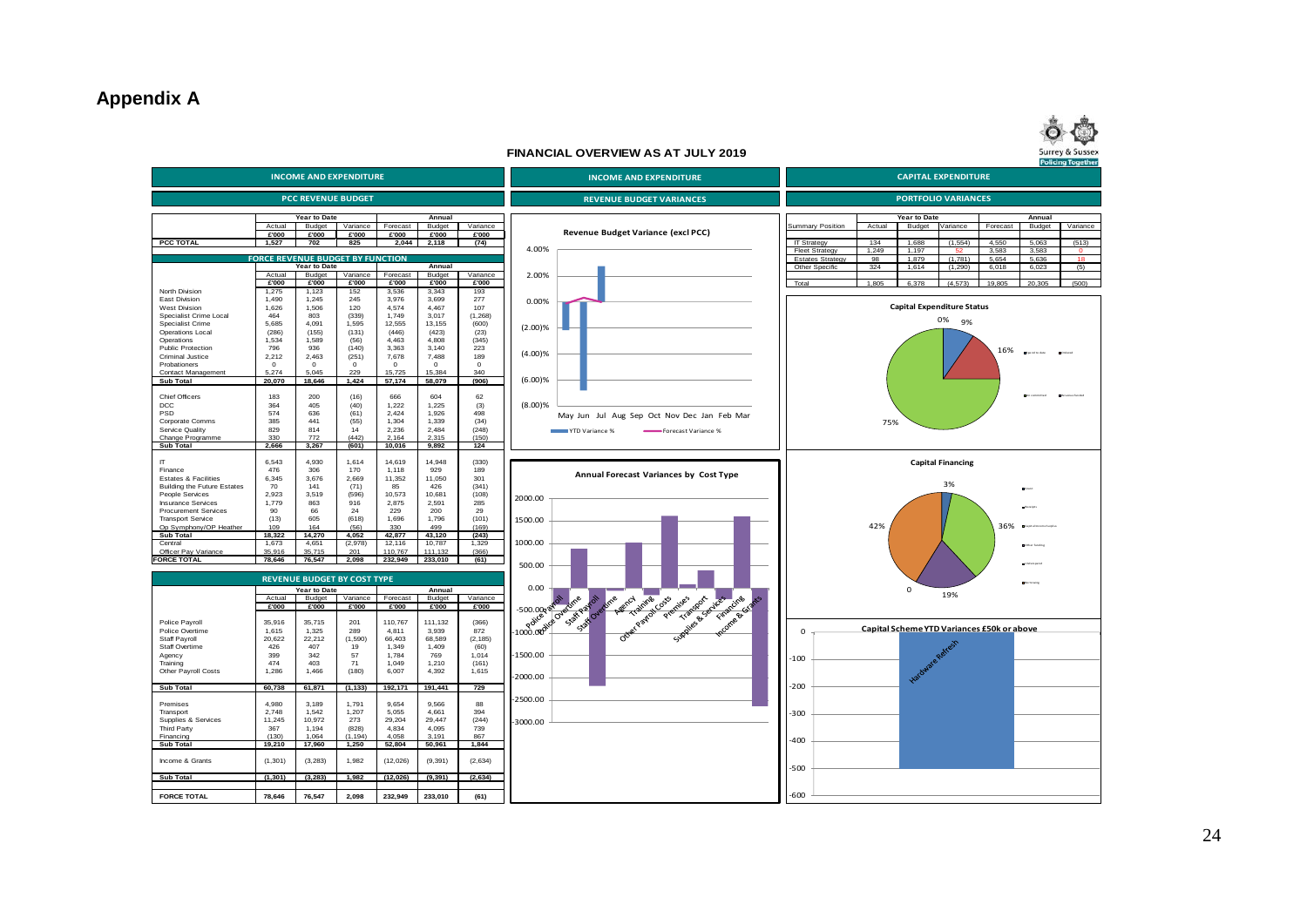

## **FINANCIAL OVERVIEW AS AT JULY 2019**

**INCOME & EXPENDITURE INCOME & EXPENDITURE INCOME & EXPENDITURE PAY VARIANCES OFFICER PAY VARIANCES OFFICER OVERTIME** <sup>500</sup> Annual Variance to Budget **YTD Variances by Function** Officer Pay - YTD & Annual Variance 2,000 400 600 1,500 300 1,000 200 400 500 100 -  $\Omega$ 200 Ps de de 50 de  $\mathcal{L}^{\mathcal{S}}$ SJ  $\mathcal{C}$ -500 -100 May Jun Jul Aug Sep Nov Jan Feb Mar **The FY Variance FY Variance**  $\Omega$ According to the contract A Construction of the ime vicine Scstreet Gottester **STAFF PAY VARIANCES STAFF OVERTIME** Scription Company Ed (2000) Coelar 100 **Annual Variance to Budget** Staff Pay - YTD & Annual Variance - 50 -500  $\Omega$ -1,000 **PILLION**  $\frac{1}{\sqrt{2}}$  $\mathcal{S}$ <u>්</u> 45 (600) -50 -1,500 **Officer Payroll Variance** -2,000  $-100$ **Agency & Other Payroll Variance** -2,500 -150 May Jun Jul Aug Sep Nov Jan Feb Mar ■ Staff Pavroll Variance **The FY Variance FY Variance**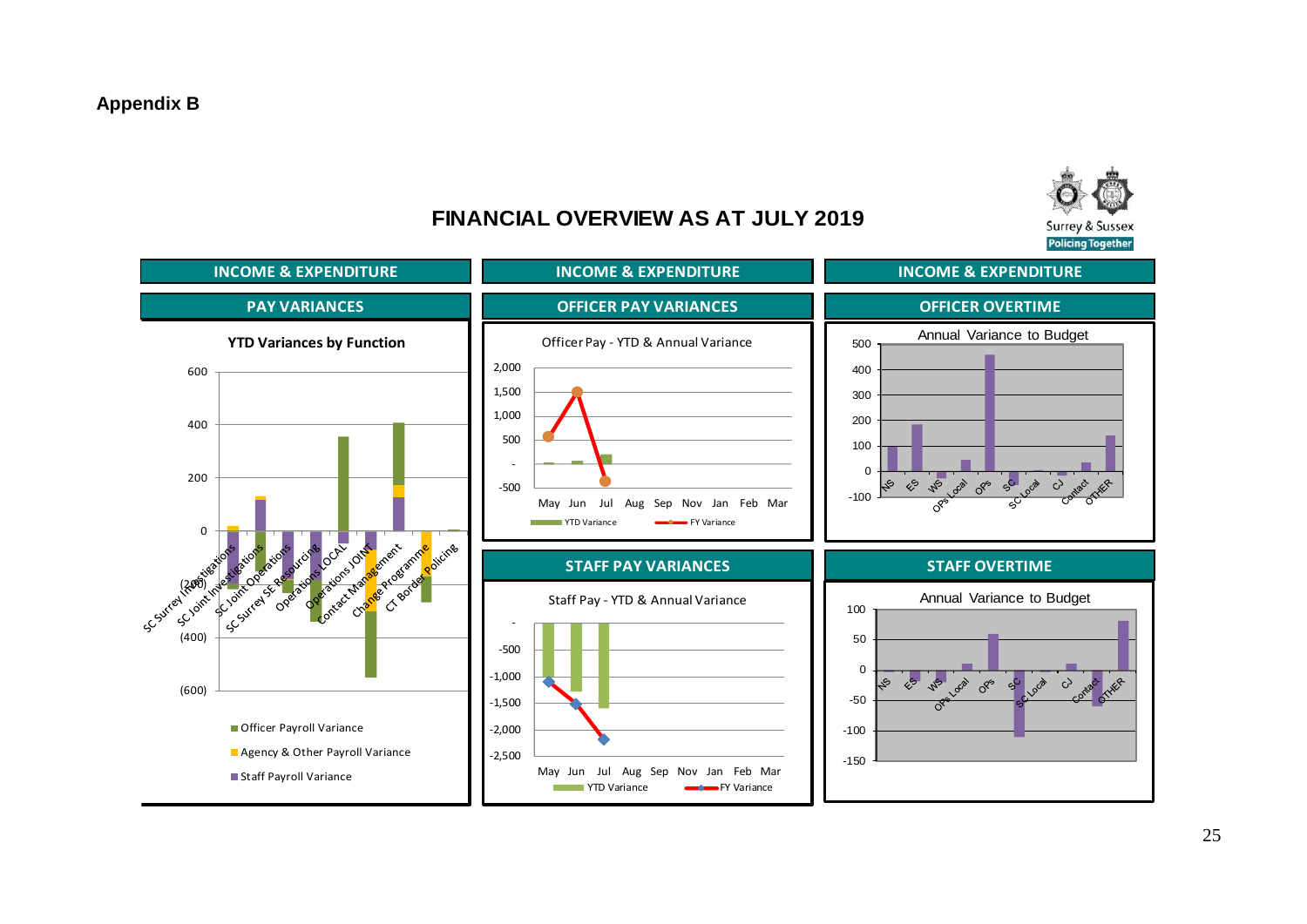

### **FINANCIAL OVERVIEW AS AT JULY 2019**

| <b>BALANCE SHEET &amp; PROVISIONS</b> |        |                   |            |  |  |  |  |  |
|---------------------------------------|--------|-------------------|------------|--|--|--|--|--|
| <b>RESERVES</b>                       |        |                   |            |  |  |  |  |  |
|                                       |        | 31/03/18 31/07/19 | <b>VAR</b> |  |  |  |  |  |
|                                       | £ 000  | £ 000             | £ 000      |  |  |  |  |  |
| General Balances                      | 6,904  | 6,946             | 42         |  |  |  |  |  |
| Chief Constable Operational Reserve   | 571    | 571               | (0)        |  |  |  |  |  |
| III Health Reserve                    | 1,718  | 1,718             | O          |  |  |  |  |  |
| Legal Claims Provision                | 1,082  | 975               | (107)      |  |  |  |  |  |
| Estate Maintenance Reserve            | 48     | 48                |            |  |  |  |  |  |
| <b>OPCC Operations Reserve</b>        | 500    | 500               | O          |  |  |  |  |  |
| <b>PCC Estate Strategy Reserve</b>    | 2,800  | 2,800             | O          |  |  |  |  |  |
| Cost of Change Reserve                | 1,443  | 1,443             | O          |  |  |  |  |  |
| Local Reserve - Corporate Comms       | 73     | 73                | O          |  |  |  |  |  |
| <b>Restructuring Provision</b>        | 109    | 109               | U          |  |  |  |  |  |
| Insurance Fund                        | 2,927  | 3,706             | 779        |  |  |  |  |  |
| <b>Bad Debt</b>                       | 78     | 76                | (2)        |  |  |  |  |  |
|                                       |        |                   |            |  |  |  |  |  |
| TOTAL                                 | 18,253 | 18,965            | 712        |  |  |  |  |  |









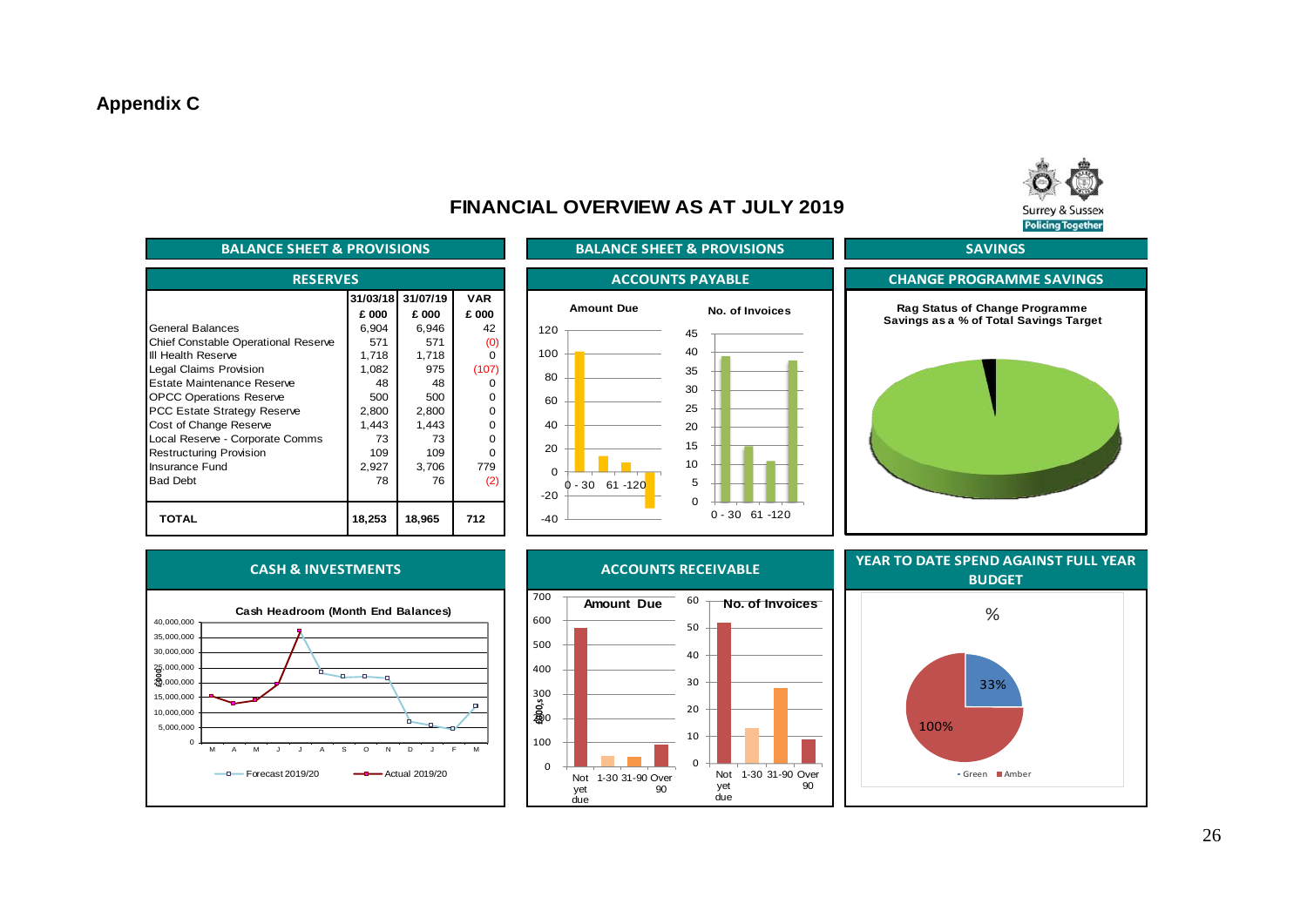### Appendix D Overtime by Division/Department

### **Surrey Overtime Report - July 2019**



**Surrey & Sussex** 

| Policing Together |  |  |
|-------------------|--|--|
|-------------------|--|--|

| <b>Service Area</b>                         |                |                             | <b>OFFICERS</b> |            |                | <b>STAFF</b>   |                  |               |  |
|---------------------------------------------|----------------|-----------------------------|-----------------|------------|----------------|----------------|------------------|---------------|--|
|                                             | <b>Budget</b>  | <b>Year End</b><br>Forecast | Variance        | Variance % | <b>Budget</b>  | Year<br>End    | Variance         | Variance<br>% |  |
|                                             | £ 000          | £ 000                       |                 | £ 000      | £ 000          | £ 000          | £ 000            |               |  |
| NS - NORTH SURREY                           | 652            | 748                         | 96              | 15%        | 51             | 48             | (3)              | $-5%$         |  |
| <b>ES - EAST SURREY</b>                     | 742            | 926                         | 184             | 25%        | 61             | 43             | (18)             | $-29%$        |  |
| <b>WS - WEST SURREY</b>                     | 825            | 800                         | (26)            | $-3%$      | 66             | 46             | (20)             | $-30%$        |  |
| SC - SPECIALIST CRIME - NON COLLABORATION   | 6              | 5                           | (1)             | $-13%$     | 13             | 11             | (2)              | $-18%$        |  |
| SC - SPECIALIST CRIME - COLLABORATION       | 564            | 512                         | (52)            | $-9%$      | 221            | 110            | (111)            | $-50%$        |  |
| OP - OPERATIONS - NON COLLABORATIVE         | 149            | 181                         | 32              | 22%        | 16             | 20             | 4                | 23%           |  |
| OP - OPERATIONS                             | 613            | 658                         | 45              | 7%         | 19             | 31             | 11               | 59%           |  |
| FORCE OPS PLANNING-NON COLLABORATION        | 8              | 435                         | 428             | 5622%      | 0              | 56             | 56               | 0%            |  |
| CJ - CRIMINAL JUSTICE AND CUSTODY           | 96             | 80                          | (16)            | $-17%$     | 106            | 117            | 10 <sup>10</sup> | 10%           |  |
| PREVENT                                     | $\Omega$       | 6                           | 6               | 0%         | $\mathbf 0$    | $\mathbf 0$    | $\Omega$         | 0%            |  |
| DEDICATED SECURITY POSTS                    | $\Omega$       | 13                          | 13              | 0%         | $\Omega$       | $\Omega$       | $\Omega$         | 0%            |  |
| <b>CU - CENTRAL UNIT</b>                    |                | 43                          | 36              | 549%       | 605            | 545            | (60)             | $-10%$        |  |
| DC - DCC                                    |                | $\mathbf{1}$                | (0)             | $-8%$      | $\mathbf 0$    | $\overline{2}$ | 2                | 0%            |  |
| AC - ACPO                                   | 3              | 8                           | 5               | 156%       | $\mathbf{1}$   | $\mathbf{1}$   | (0)              | 0%            |  |
| ACPO COLLABORATION                          | $\Omega$       | $\Omega$                    | $\mathbf 0$     | 0%         | $\mathbf 0$    | $\mathbf 0$    | $\mathbf 0$      | 0%            |  |
| AU -PCC for Surrey                          | 0              | $\mathbf 0$                 | 0               | 0%         | 10             | 19             | 9                | 91%           |  |
| <b>CC-CORPORATE COMMUNICATIONS</b>          | $\Omega$       | $\Omega$                    | $\Omega$        | 0%         | 12             | 9              | (3)              | $-25%$        |  |
| PB-PUBLIC PROTECTION                        | 117            | 291                         | 174             | 150%       | 32             | 79             | 47               | 146%          |  |
| SQ-SERVICE QUALITY                          | $\Omega$       | 0                           | $\mathbf 0$     | 0%         | 62             | 47             | (15)             | $-25%$        |  |
| <b>SPECIALS</b>                             | $\overline{0}$ | $\mathbf{1}$                | $\mathbf{1}$    | 0%         | $\mathbf{1}$   | $\overline{c}$ | 2                | 359%          |  |
| OP HEATHER                                  | $\Omega$       |                             | 1               | 0%         | 25             | 5              | (19)             | $-78%$        |  |
| <b>ESTATES &amp; FACILITIES</b>             | $\Omega$       | $\Omega$                    | $\mathbf 0$     | 0%         | 44             | 54             | 11               | 24%           |  |
| JOINT TRANSPORT SERVICES-NON COLLABARATION  | $\Omega$       | $\mathbf 0$                 | 0               | 0%         | 1              | 21             | 20               | 1840%         |  |
| <b>JOINT FINANCE SERVICES</b>               | $\Omega$       | $\Omega$                    | $\mathbf 0$     | 0%         | 2              | 1              | (1)              | $-47%$        |  |
| JOINT INSURANCE SERVICES-NON COLLABORATION  | $\Omega$       | $\Omega$                    | $\Omega$        | 0%         | $\Omega$       | $\Omega$       | $\Omega$         | 0%            |  |
| <b>JOINT TRANSPORT SERVICES</b>             | $\Omega$       | $\Omega$                    | $\Omega$        | 0%         | $\Omega$       | $\mathbf 0$    | $\Omega$         | 0%            |  |
| JOINT PROCUREMENT SERVICES                  | $\Omega$       | $\mathbf 0$                 | $\mathbf 0$     | 0%         | 0              | 0              | 0                | 0%            |  |
| <b>JOINT INSURANCE SERVICES</b>             | $\Omega$       | $\Omega$                    | $\mathbf 0$     | 0%         | 0              | $\mathbf 0$    | 0                | 0%            |  |
| PSD-COLLABORATION                           | $\Omega$       | $\Omega$                    | $\Omega$        | 0%         | $\Omega$       | 3              | 3                | 0%            |  |
| SURREY CHANGE PROGRAMME                     | $\Omega$       | (0)                         | (0)             | 0%         | (1)            | $\mathbf 0$    | 0                | $-11%$        |  |
| FN - FINANCE & SERVICES                     | $\Omega$       | $\Omega$                    | $\mathbf 0$     | 0%         | 0              | $\mathbf 0$    | 0                | 0%            |  |
| PEOPLE SERVICES - JOINT                     | $\Omega$       | $\mathbf 0$                 | 0               | 0%         | 0              | 12             | 12               | 0%            |  |
| <b>SECONDMENTS</b>                          | $\Omega$       | $\Omega$                    | $\Omega$        | 0%         | $\Omega$       | $\Omega$       | $\Omega$         | 0%            |  |
| PEOPLE SERVICES                             | 145            | 86                          | (58)            | $-40%$     | 5              | 13             | 8                | 171%          |  |
| IC - INFORMATION & COMMUNICATION TECHNOLOGY | $\Omega$       | $\mathbf{1}$                | 1               | 0%         | 34             | 44             | 10               | 29%           |  |
| IT digital                                  | $\Omega$       | $\mathbf 0$                 | $\mathbf 0$     | 0%         | $\Omega$       | $\mathbf 0$    | (0)              | 0%            |  |
| PF - PROFESSIONAL STANDARDS                 | 13             | 15                          | $\overline{2}$  | 16%        | 29             | 27             | (2)              | $-6%$         |  |
| <b>SG - FORCE IMPROVEMENT</b>               | $\Omega$       | $\mathbf 0$                 | $\mathbf 0$     | 0%         | $\overline{c}$ | $\overline{2}$ | $\Omega$         | 0%            |  |
| <b>Corporate Central Costs</b>              | $\Omega$       | $\Omega$                    | 0               | 0%         | 0              | $\mathbf 0$    | (0)              | 0%            |  |
| <b>SUSPENSE</b>                             | $\Omega$       | $\Omega$                    | $\Omega$        | 0%         | 0              | $\Omega$       | $\Omega$         | 0%            |  |
| <b>TOTAL</b>                                | 3,939          | 4,811                       | 871             | 22%        | 1,418          | 1368           | (50)             | $-3.51%$      |  |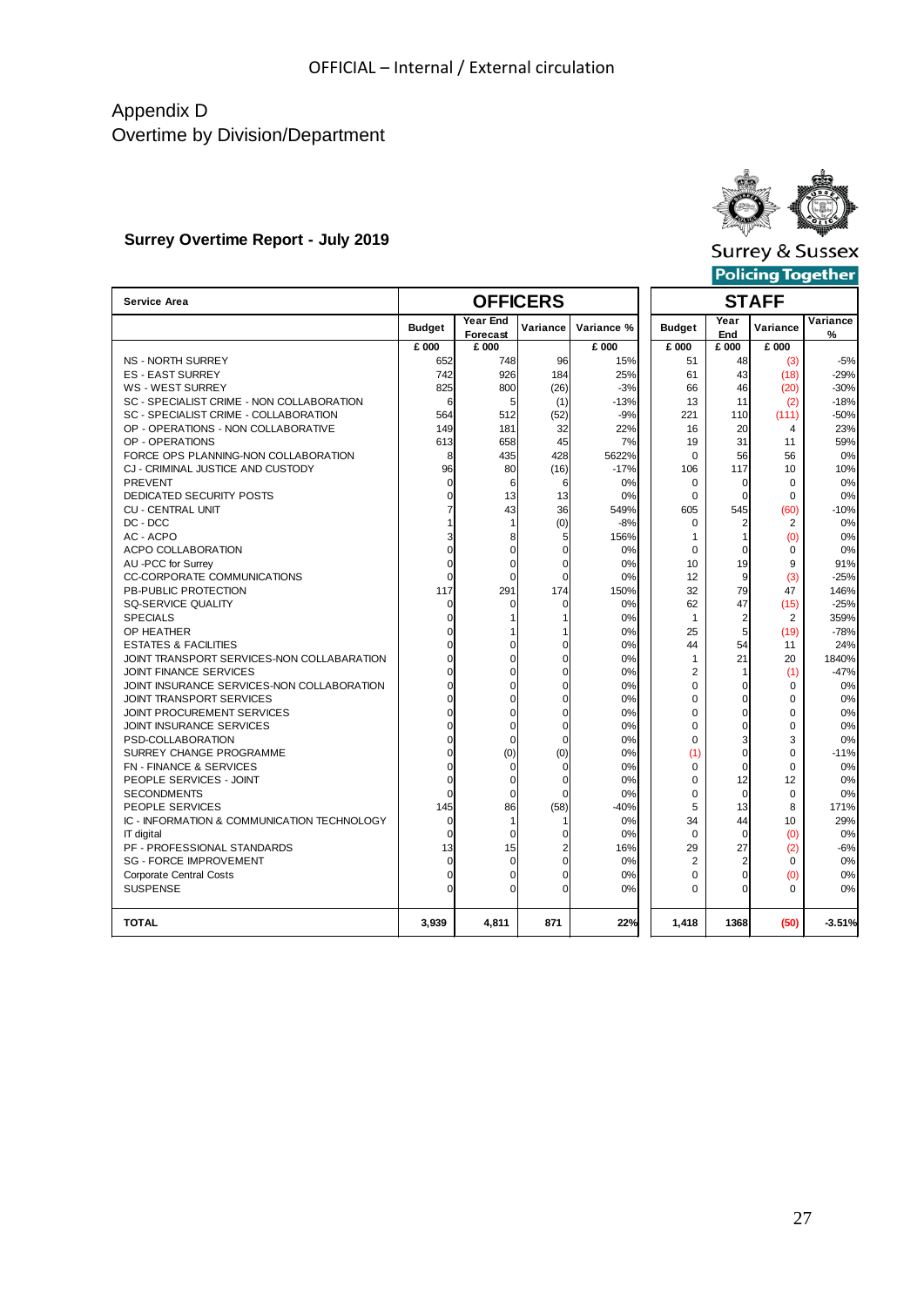### **Appendix E**

### **Capital Budget Position at 31 July 2019 no variance column**

| 2 Year<br><b>Budget</b><br><b>YTD Variance</b><br><b>Budget</b><br>Forecast<br><b>Budget</b><br>Scheme<br>Apr-19-Jul-19<br>Apr-19-Jul-19<br><b>Budget</b><br>for<br>2020/21<br>ICT Infrastructure Renewal / Business Continuity<br>233,332<br>(233, 332)<br>700,000<br>200,000<br>$\mathbf{0}$<br>Hardware Refresh<br>$\mathbf 0$<br>700,000<br>23,046<br>33,332<br>(10, 286)<br>100,000<br>100,000<br>0<br>100,000<br>Networks / Cabling<br>33,332<br>100,000<br>100,000<br>100,000<br>Network Storage<br>$\Omega$<br>(33, 332)<br>0<br>38,458<br>33,332<br>100,000<br>100,000<br>100,000<br>Infrastructure & Networks<br>5,126<br>0<br>Wireless<br>12,000<br>26,668<br>(14, 668)<br>80,000<br>80,000<br>0<br>80,000<br><b>Sub-Total</b><br>73,504<br>359,996<br>(286, 492)<br>1,080,000<br>580,000<br>$\bf{0}$<br><b>Specific ICT Capital Schemes</b><br><b>Firewall and Security Devices</b><br>1,121<br>38,332<br>115,000<br>115,000<br>(37, 211)<br>$\bf{0}$<br>5,990<br>50,000<br>(44, 010)<br>150,000<br>150,000<br>$\mathbf 0$<br>Telephony<br>22,668<br>68,000<br>68,000<br>$\mathbf 0$<br>IL4 Remediation (Collaboration)<br>$\mathbf 0$<br>(22, 668)<br>36,468<br>36,000<br>108,000<br>108,000<br>$\mathbf 0$<br>Mobile Data Terminals - Refresh<br>468<br>180,000<br>$\mathbf 0$<br>Digital Enablement 2<br>$\mathbf 0$<br>60,000<br>(60,000)<br>180.000<br>WINDOWS 10<br>5,145<br>328,668<br>986,000<br>$\mathbf 0$<br>(323, 523)<br>986,000<br>12,335<br>23,828<br>71,480<br>$\mathbf{0}$<br>Planned Server Replacement<br>(11, 493)<br>83,815<br>$\pmb{0}$<br>123,668<br>$\mathbf 0$<br>Office 365 Planning & Pre-implementation<br>(123, 668)<br>371,000<br>371,000<br>$\mathbf 0$<br>8,332<br>25,000<br>$\mathbf 0$<br><b>ARK Infrastructure</b><br>(8, 332)<br>0<br>$\mathbf 0$<br>37,668<br>(37, 668)<br>113,000<br>113,000<br>$\mathbf 0$<br>Private & Public Cloud<br>$\pmb{0}$<br>12,748<br>38,241<br>38,241<br>$\mathbf 0$<br>Exchange Backup (Altavault)<br>(12, 748)<br>38,241<br><b>DEMS / DAMS</b><br>$\pmb{0}$<br>248,000<br>(248,000)<br>744,000<br>744,000<br>0<br>SAN Switch Fabric Refresh<br>$\pmb{0}$<br>30,000<br>(30,000)<br>90,000<br>90,000<br>0<br>$\mathbf 0$<br>90,000<br>$\mathbf 0$<br>30,000<br>(30,000)<br>90,000<br>NSX for vSphere<br>$\mathbf 0$<br>$\mathbf 0$<br>Datacentre Improvements<br>10,000<br>(10,000)<br>30,000<br>30.000<br>$\mathbf 0$<br>6,668<br>(6, 668)<br>20,000<br>20,000<br>$\mathbf 0$<br>Additional HyperV Node<br>$\mathbf 0$<br>SUn M5000 Hardware Refresh<br>7,668<br>23,000<br>$\mathbf 0$<br>(7,668)<br>23,000<br>$\mathbf 0$<br>20,000<br>(20,000)<br>60,000<br>60,000<br>$\mathbf 0$<br>Network Monitoring Tool<br>$\mathbf 0$<br>Server 2008 Refresh/Migration<br>33,332<br>(33, 332)<br>100,000<br>100,000<br>0<br>$\mathbf 0$<br>200,000<br>(200, 000)<br>600,000<br>600,000<br>Agile Hardware<br>$\mathbf 0$<br>IT Developments (unallocated)<br>2,245,013<br>$\Omega$<br>0<br>1,327,580<br>3,982,721<br>2,245,013<br><b>Sub-Total</b><br>61,059<br>(1,266,521)<br>3,970,056<br>6,227,734<br><b>Fleet Annual Replacement Schemes</b><br>Vehicle Replacement<br>1,032,868<br>761,288<br>271,580<br>2,276,862<br>2,276,862<br>$\mathbf 0$<br>479,000<br>159,668<br>(159, 668)<br>479,000<br>0<br><b>Fleet Equipment</b><br>O<br>216,330<br>210,856<br>632,565<br>632,565<br>$\mathbf 0$<br><b>Vehicle Telemetry</b><br>5.474<br>65,000<br>(65,000)<br>195,000<br>195,000<br>Operations Command Equipment<br>$\mathbf 0$<br>n<br>1,249,198<br>1,196,812<br>52,386<br>3,583,427<br>3,583,427<br>$\bf{0}$<br>3,583,427<br><b>Sub-Total</b><br>Specific Capital Schemes - Estates Strategy<br>15,329<br>1,000,000<br>(984, 671)<br>3,000,000<br>3,015,329<br>5,530,231<br><b>Building the Future</b><br>8,530,231<br>2,664<br>2,664<br>Divisional Estates' Strategy<br>2,664<br>$\mathbf 0$<br>O<br>C<br>66,668<br>200,000<br>200,000<br>0<br>Air Conditioning<br>(66, 668)<br>0<br>(5,695)<br>100,000<br>300,000<br>300,000<br>Former Section House Scheme<br>(105, 695)<br>$\mathbf 0$<br>4,318<br>40,508<br>121,520<br>121,520<br>0<br>Estates' Strategy - Environmental<br>(36, 191)<br>Agile Working Developments<br>81,442<br>600,656<br>(519, 214)<br>1,801,968<br>1,801,968<br>$\mathbf 0$<br>$\mathbf 0$<br>2,000<br>5,993<br>5,993<br>$\mathbf 0$<br>Electric Vehicle Infrastructure<br>(2,000)<br>Niche Evidential Property<br>$\mathbf 0$<br>68,780<br>(68, 780)<br>206,338<br>206,338<br>$\mathbf 0$<br><b>Sub-Total</b><br>98,058<br>1,878,612<br>(1,780,554)<br>5,635,819<br>5,653,812<br>5,530,231<br><b>Specific Capital Schemes - Operations</b><br><b>ANPR</b><br>59,155<br>68,792<br>(9,637)<br>206,379<br>206,379<br>$\mathbf{0}$<br>Taser Replacement and Uplift<br>133,588<br>(133, 588)<br>400,761<br>400,761<br>0<br>2,952<br>Drone Replacement<br>(31, 149)<br>(34, 101)<br>8,851<br>8,851<br>$\mathbf 0$<br>Camera Partnership<br>166,668<br>(166, 668)<br>500,000<br>500.000<br>$\mathbf 0$<br>28,006<br><b>Sub-Total</b><br>372,000<br>(343,994)<br>1,115,991<br>1,115,991<br>$\bf{0}$<br>1,115,991<br>Specific Capital Schemes - Local Policing<br>40,950<br><b>ICCS</b><br>$\mathbf 0$<br>$\mathbf 0$<br>40,950<br>$\mathbf 0$<br>C<br>$\mathbf 0$<br>$\mathbf 0$<br>500,000<br>ESN- Hardware & Infrastructure<br>500,000<br>0<br>$\mathbf 0$<br><b>ESN-Devices</b><br>$\mathbf 0$<br>155,000<br>155,000<br>345,000<br>$\Omega$<br>Queue Buster 101<br>8,285<br>(970)<br>24,855<br>32,170<br>7,315<br>$\mathbf 0$<br>Storm-Surrey Contact Centre<br>210,778<br>1,233,332<br>(1,022,554)<br>2,500,000<br>2,487,715<br>$\mathbf{0}$<br>345,000<br>Sub-Total<br>218,093<br>1,241,617<br>(1,023,524)<br>3,220,805<br>3,215,835<br>Specific Capital Schemes - Specialist Crime<br>HTCU & POLIT Infrastructure Remediation<br>72,761<br>19,603<br>$\mathbf{0}$<br>72,761<br>20,000<br>$\mathbf 0$<br><b>Digital Forensics</b><br>$\mathbf 0$<br>337,020<br>337,020<br>0<br>$\mathbf{0}$<br>$\overline{0}$<br>Specialist Crime Capabilities Programme<br>4,916<br>4,916<br>75,203<br>75,203<br>$\mathbf 0$<br><b>SEROCU Western Hub</b><br>$\mathbf 0$<br>1,154,215<br>$\mathbf 0$<br>1,154,215<br>$\mathbf 0$<br><b>POLIT Workstations</b><br>$\Omega$<br>$\mathbf 0$<br>100,000<br>100,000<br>$\mathbf{0}$<br>Sub-Total<br>77,677<br>$\mathbf{0}$<br>77,677<br>1,686,438<br>1,686,041<br>$\bf{0}$<br>1,805,594<br>8,120,244<br><b>Total Schemes</b><br>6,376,617<br>(4,571,023)<br>20,305,201<br>19,805,161<br>Unallocated - Budget Only<br>287,085<br>0<br>O<br>(4,571,023) |                      | <b>Actual Spend YTD</b> | Profiled  | Profiled Budget Total 19-20 |            | <b>Full Year</b> | Total     | Total      |
|-----------------------------------------------------------------------------------------------------------------------------------------------------------------------------------------------------------------------------------------------------------------------------------------------------------------------------------------------------------------------------------------------------------------------------------------------------------------------------------------------------------------------------------------------------------------------------------------------------------------------------------------------------------------------------------------------------------------------------------------------------------------------------------------------------------------------------------------------------------------------------------------------------------------------------------------------------------------------------------------------------------------------------------------------------------------------------------------------------------------------------------------------------------------------------------------------------------------------------------------------------------------------------------------------------------------------------------------------------------------------------------------------------------------------------------------------------------------------------------------------------------------------------------------------------------------------------------------------------------------------------------------------------------------------------------------------------------------------------------------------------------------------------------------------------------------------------------------------------------------------------------------------------------------------------------------------------------------------------------------------------------------------------------------------------------------------------------------------------------------------------------------------------------------------------------------------------------------------------------------------------------------------------------------------------------------------------------------------------------------------------------------------------------------------------------------------------------------------------------------------------------------------------------------------------------------------------------------------------------------------------------------------------------------------------------------------------------------------------------------------------------------------------------------------------------------------------------------------------------------------------------------------------------------------------------------------------------------------------------------------------------------------------------------------------------------------------------------------------------------------------------------------------------------------------------------------------------------------------------------------------------------------------------------------------------------------------------------------------------------------------------------------------------------------------------------------------------------------------------------------------------------------------------------------------------------------------------------------------------------------------------------------------------------------------------------------------------------------------------------------------------------------------------------------------------------------------------------------------------------------------------------------------------------------------------------------------------------------------------------------------------------------------------------------------------------------------------------------------------------------------------------------------------------------------------------------------------------------------------------------------------------------------------------------------------------------------------------------------------------------------------------------------------------------------------------------------------------------------------------------------------------------------------------------------------------------------------------------------------------------------------------------------------------------------------------------------------------------------------------------------------------------------------------------------------------------------------------------------------------------------------------------------------------------------------------------------------------------------------------------------------------------------------------------------------------------------------------------------------------------------------------------------------------------------------------------------------------------------------------------------------------------------------------------------------------------------------------------------------------------------------------------------------------------------------------------------------------------------------------------------------------------------------------------------------------------------------------------------------------------------------------------------------------------------------------------------------------------------------------------------------------------------------------------------------------------------------------------------------------------------------------------------------------------------------------------------------------------------------------------------------------------------------------------------------------------------------------------------------------------------------------------------------------------------------------------------------------------------------------------------------------------------------------------------------------------------------------------------------------------------------------------------------------------------------------------------------------------------------------------------------------------------------------------------------------------------------|----------------------|-------------------------|-----------|-----------------------------|------------|------------------|-----------|------------|
|                                                                                                                                                                                                                                                                                                                                                                                                                                                                                                                                                                                                                                                                                                                                                                                                                                                                                                                                                                                                                                                                                                                                                                                                                                                                                                                                                                                                                                                                                                                                                                                                                                                                                                                                                                                                                                                                                                                                                                                                                                                                                                                                                                                                                                                                                                                                                                                                                                                                                                                                                                                                                                                                                                                                                                                                                                                                                                                                                                                                                                                                                                                                                                                                                                                                                                                                                                                                                                                                                                                                                                                                                                                                                                                                                                                                                                                                                                                                                                                                                                                                                                                                                                                                                                                                                                                                                                                                                                                                                                                                                                                                                                                                                                                                                                                                                                                                                                                                                                                                                                                                                                                                                                                                                                                                                                                                                                                                                                                                                                                                                                                                                                                                                                                                                                                                                                                                                                                                                                                                                                                                                                                                                                                                                                                                                                                                                                                                                                                                                                                                                                                   |                      |                         |           |                             |            |                  |           |            |
|                                                                                                                                                                                                                                                                                                                                                                                                                                                                                                                                                                                                                                                                                                                                                                                                                                                                                                                                                                                                                                                                                                                                                                                                                                                                                                                                                                                                                                                                                                                                                                                                                                                                                                                                                                                                                                                                                                                                                                                                                                                                                                                                                                                                                                                                                                                                                                                                                                                                                                                                                                                                                                                                                                                                                                                                                                                                                                                                                                                                                                                                                                                                                                                                                                                                                                                                                                                                                                                                                                                                                                                                                                                                                                                                                                                                                                                                                                                                                                                                                                                                                                                                                                                                                                                                                                                                                                                                                                                                                                                                                                                                                                                                                                                                                                                                                                                                                                                                                                                                                                                                                                                                                                                                                                                                                                                                                                                                                                                                                                                                                                                                                                                                                                                                                                                                                                                                                                                                                                                                                                                                                                                                                                                                                                                                                                                                                                                                                                                                                                                                                                                   |                      |                         |           |                             |            |                  |           |            |
|                                                                                                                                                                                                                                                                                                                                                                                                                                                                                                                                                                                                                                                                                                                                                                                                                                                                                                                                                                                                                                                                                                                                                                                                                                                                                                                                                                                                                                                                                                                                                                                                                                                                                                                                                                                                                                                                                                                                                                                                                                                                                                                                                                                                                                                                                                                                                                                                                                                                                                                                                                                                                                                                                                                                                                                                                                                                                                                                                                                                                                                                                                                                                                                                                                                                                                                                                                                                                                                                                                                                                                                                                                                                                                                                                                                                                                                                                                                                                                                                                                                                                                                                                                                                                                                                                                                                                                                                                                                                                                                                                                                                                                                                                                                                                                                                                                                                                                                                                                                                                                                                                                                                                                                                                                                                                                                                                                                                                                                                                                                                                                                                                                                                                                                                                                                                                                                                                                                                                                                                                                                                                                                                                                                                                                                                                                                                                                                                                                                                                                                                                                                   |                      |                         |           |                             |            |                  |           |            |
|                                                                                                                                                                                                                                                                                                                                                                                                                                                                                                                                                                                                                                                                                                                                                                                                                                                                                                                                                                                                                                                                                                                                                                                                                                                                                                                                                                                                                                                                                                                                                                                                                                                                                                                                                                                                                                                                                                                                                                                                                                                                                                                                                                                                                                                                                                                                                                                                                                                                                                                                                                                                                                                                                                                                                                                                                                                                                                                                                                                                                                                                                                                                                                                                                                                                                                                                                                                                                                                                                                                                                                                                                                                                                                                                                                                                                                                                                                                                                                                                                                                                                                                                                                                                                                                                                                                                                                                                                                                                                                                                                                                                                                                                                                                                                                                                                                                                                                                                                                                                                                                                                                                                                                                                                                                                                                                                                                                                                                                                                                                                                                                                                                                                                                                                                                                                                                                                                                                                                                                                                                                                                                                                                                                                                                                                                                                                                                                                                                                                                                                                                                                   |                      |                         |           |                             |            |                  |           |            |
|                                                                                                                                                                                                                                                                                                                                                                                                                                                                                                                                                                                                                                                                                                                                                                                                                                                                                                                                                                                                                                                                                                                                                                                                                                                                                                                                                                                                                                                                                                                                                                                                                                                                                                                                                                                                                                                                                                                                                                                                                                                                                                                                                                                                                                                                                                                                                                                                                                                                                                                                                                                                                                                                                                                                                                                                                                                                                                                                                                                                                                                                                                                                                                                                                                                                                                                                                                                                                                                                                                                                                                                                                                                                                                                                                                                                                                                                                                                                                                                                                                                                                                                                                                                                                                                                                                                                                                                                                                                                                                                                                                                                                                                                                                                                                                                                                                                                                                                                                                                                                                                                                                                                                                                                                                                                                                                                                                                                                                                                                                                                                                                                                                                                                                                                                                                                                                                                                                                                                                                                                                                                                                                                                                                                                                                                                                                                                                                                                                                                                                                                                                                   |                      |                         |           |                             |            |                  |           |            |
|                                                                                                                                                                                                                                                                                                                                                                                                                                                                                                                                                                                                                                                                                                                                                                                                                                                                                                                                                                                                                                                                                                                                                                                                                                                                                                                                                                                                                                                                                                                                                                                                                                                                                                                                                                                                                                                                                                                                                                                                                                                                                                                                                                                                                                                                                                                                                                                                                                                                                                                                                                                                                                                                                                                                                                                                                                                                                                                                                                                                                                                                                                                                                                                                                                                                                                                                                                                                                                                                                                                                                                                                                                                                                                                                                                                                                                                                                                                                                                                                                                                                                                                                                                                                                                                                                                                                                                                                                                                                                                                                                                                                                                                                                                                                                                                                                                                                                                                                                                                                                                                                                                                                                                                                                                                                                                                                                                                                                                                                                                                                                                                                                                                                                                                                                                                                                                                                                                                                                                                                                                                                                                                                                                                                                                                                                                                                                                                                                                                                                                                                                                                   |                      |                         |           |                             |            |                  |           |            |
|                                                                                                                                                                                                                                                                                                                                                                                                                                                                                                                                                                                                                                                                                                                                                                                                                                                                                                                                                                                                                                                                                                                                                                                                                                                                                                                                                                                                                                                                                                                                                                                                                                                                                                                                                                                                                                                                                                                                                                                                                                                                                                                                                                                                                                                                                                                                                                                                                                                                                                                                                                                                                                                                                                                                                                                                                                                                                                                                                                                                                                                                                                                                                                                                                                                                                                                                                                                                                                                                                                                                                                                                                                                                                                                                                                                                                                                                                                                                                                                                                                                                                                                                                                                                                                                                                                                                                                                                                                                                                                                                                                                                                                                                                                                                                                                                                                                                                                                                                                                                                                                                                                                                                                                                                                                                                                                                                                                                                                                                                                                                                                                                                                                                                                                                                                                                                                                                                                                                                                                                                                                                                                                                                                                                                                                                                                                                                                                                                                                                                                                                                                                   |                      |                         |           |                             |            |                  |           |            |
|                                                                                                                                                                                                                                                                                                                                                                                                                                                                                                                                                                                                                                                                                                                                                                                                                                                                                                                                                                                                                                                                                                                                                                                                                                                                                                                                                                                                                                                                                                                                                                                                                                                                                                                                                                                                                                                                                                                                                                                                                                                                                                                                                                                                                                                                                                                                                                                                                                                                                                                                                                                                                                                                                                                                                                                                                                                                                                                                                                                                                                                                                                                                                                                                                                                                                                                                                                                                                                                                                                                                                                                                                                                                                                                                                                                                                                                                                                                                                                                                                                                                                                                                                                                                                                                                                                                                                                                                                                                                                                                                                                                                                                                                                                                                                                                                                                                                                                                                                                                                                                                                                                                                                                                                                                                                                                                                                                                                                                                                                                                                                                                                                                                                                                                                                                                                                                                                                                                                                                                                                                                                                                                                                                                                                                                                                                                                                                                                                                                                                                                                                                                   |                      |                         |           |                             |            |                  |           |            |
| 115,000<br>150,000                                                                                                                                                                                                                                                                                                                                                                                                                                                                                                                                                                                                                                                                                                                                                                                                                                                                                                                                                                                                                                                                                                                                                                                                                                                                                                                                                                                                                                                                                                                                                                                                                                                                                                                                                                                                                                                                                                                                                                                                                                                                                                                                                                                                                                                                                                                                                                                                                                                                                                                                                                                                                                                                                                                                                                                                                                                                                                                                                                                                                                                                                                                                                                                                                                                                                                                                                                                                                                                                                                                                                                                                                                                                                                                                                                                                                                                                                                                                                                                                                                                                                                                                                                                                                                                                                                                                                                                                                                                                                                                                                                                                                                                                                                                                                                                                                                                                                                                                                                                                                                                                                                                                                                                                                                                                                                                                                                                                                                                                                                                                                                                                                                                                                                                                                                                                                                                                                                                                                                                                                                                                                                                                                                                                                                                                                                                                                                                                                                                                                                                                                                |                      |                         |           |                             |            |                  |           | 1,080,000  |
|                                                                                                                                                                                                                                                                                                                                                                                                                                                                                                                                                                                                                                                                                                                                                                                                                                                                                                                                                                                                                                                                                                                                                                                                                                                                                                                                                                                                                                                                                                                                                                                                                                                                                                                                                                                                                                                                                                                                                                                                                                                                                                                                                                                                                                                                                                                                                                                                                                                                                                                                                                                                                                                                                                                                                                                                                                                                                                                                                                                                                                                                                                                                                                                                                                                                                                                                                                                                                                                                                                                                                                                                                                                                                                                                                                                                                                                                                                                                                                                                                                                                                                                                                                                                                                                                                                                                                                                                                                                                                                                                                                                                                                                                                                                                                                                                                                                                                                                                                                                                                                                                                                                                                                                                                                                                                                                                                                                                                                                                                                                                                                                                                                                                                                                                                                                                                                                                                                                                                                                                                                                                                                                                                                                                                                                                                                                                                                                                                                                                                                                                                                                   |                      |                         |           |                             |            |                  |           |            |
| 68,000<br>108,000<br>180,000<br>986,000<br>71,480<br>371,000<br>25,000<br>113,000<br>744,000<br>90,000<br>90,000<br>30,000<br>20,000<br>23,000<br>60,000<br>100,000<br>600,000<br>2,245,013                                                                                                                                                                                                                                                                                                                                                                                                                                                                                                                                                                                                                                                                                                                                                                                                                                                                                                                                                                                                                                                                                                                                                                                                                                                                                                                                                                                                                                                                                                                                                                                                                                                                                                                                                                                                                                                                                                                                                                                                                                                                                                                                                                                                                                                                                                                                                                                                                                                                                                                                                                                                                                                                                                                                                                                                                                                                                                                                                                                                                                                                                                                                                                                                                                                                                                                                                                                                                                                                                                                                                                                                                                                                                                                                                                                                                                                                                                                                                                                                                                                                                                                                                                                                                                                                                                                                                                                                                                                                                                                                                                                                                                                                                                                                                                                                                                                                                                                                                                                                                                                                                                                                                                                                                                                                                                                                                                                                                                                                                                                                                                                                                                                                                                                                                                                                                                                                                                                                                                                                                                                                                                                                                                                                                                                                                                                                                                                       |                      |                         |           |                             |            |                  |           |            |
|                                                                                                                                                                                                                                                                                                                                                                                                                                                                                                                                                                                                                                                                                                                                                                                                                                                                                                                                                                                                                                                                                                                                                                                                                                                                                                                                                                                                                                                                                                                                                                                                                                                                                                                                                                                                                                                                                                                                                                                                                                                                                                                                                                                                                                                                                                                                                                                                                                                                                                                                                                                                                                                                                                                                                                                                                                                                                                                                                                                                                                                                                                                                                                                                                                                                                                                                                                                                                                                                                                                                                                                                                                                                                                                                                                                                                                                                                                                                                                                                                                                                                                                                                                                                                                                                                                                                                                                                                                                                                                                                                                                                                                                                                                                                                                                                                                                                                                                                                                                                                                                                                                                                                                                                                                                                                                                                                                                                                                                                                                                                                                                                                                                                                                                                                                                                                                                                                                                                                                                                                                                                                                                                                                                                                                                                                                                                                                                                                                                                                                                                                                                   |                      |                         |           |                             |            |                  |           |            |
|                                                                                                                                                                                                                                                                                                                                                                                                                                                                                                                                                                                                                                                                                                                                                                                                                                                                                                                                                                                                                                                                                                                                                                                                                                                                                                                                                                                                                                                                                                                                                                                                                                                                                                                                                                                                                                                                                                                                                                                                                                                                                                                                                                                                                                                                                                                                                                                                                                                                                                                                                                                                                                                                                                                                                                                                                                                                                                                                                                                                                                                                                                                                                                                                                                                                                                                                                                                                                                                                                                                                                                                                                                                                                                                                                                                                                                                                                                                                                                                                                                                                                                                                                                                                                                                                                                                                                                                                                                                                                                                                                                                                                                                                                                                                                                                                                                                                                                                                                                                                                                                                                                                                                                                                                                                                                                                                                                                                                                                                                                                                                                                                                                                                                                                                                                                                                                                                                                                                                                                                                                                                                                                                                                                                                                                                                                                                                                                                                                                                                                                                                                                   |                      |                         |           |                             |            |                  |           |            |
|                                                                                                                                                                                                                                                                                                                                                                                                                                                                                                                                                                                                                                                                                                                                                                                                                                                                                                                                                                                                                                                                                                                                                                                                                                                                                                                                                                                                                                                                                                                                                                                                                                                                                                                                                                                                                                                                                                                                                                                                                                                                                                                                                                                                                                                                                                                                                                                                                                                                                                                                                                                                                                                                                                                                                                                                                                                                                                                                                                                                                                                                                                                                                                                                                                                                                                                                                                                                                                                                                                                                                                                                                                                                                                                                                                                                                                                                                                                                                                                                                                                                                                                                                                                                                                                                                                                                                                                                                                                                                                                                                                                                                                                                                                                                                                                                                                                                                                                                                                                                                                                                                                                                                                                                                                                                                                                                                                                                                                                                                                                                                                                                                                                                                                                                                                                                                                                                                                                                                                                                                                                                                                                                                                                                                                                                                                                                                                                                                                                                                                                                                                                   |                      |                         |           |                             |            |                  |           |            |
|                                                                                                                                                                                                                                                                                                                                                                                                                                                                                                                                                                                                                                                                                                                                                                                                                                                                                                                                                                                                                                                                                                                                                                                                                                                                                                                                                                                                                                                                                                                                                                                                                                                                                                                                                                                                                                                                                                                                                                                                                                                                                                                                                                                                                                                                                                                                                                                                                                                                                                                                                                                                                                                                                                                                                                                                                                                                                                                                                                                                                                                                                                                                                                                                                                                                                                                                                                                                                                                                                                                                                                                                                                                                                                                                                                                                                                                                                                                                                                                                                                                                                                                                                                                                                                                                                                                                                                                                                                                                                                                                                                                                                                                                                                                                                                                                                                                                                                                                                                                                                                                                                                                                                                                                                                                                                                                                                                                                                                                                                                                                                                                                                                                                                                                                                                                                                                                                                                                                                                                                                                                                                                                                                                                                                                                                                                                                                                                                                                                                                                                                                                                   |                      |                         |           |                             |            |                  |           |            |
|                                                                                                                                                                                                                                                                                                                                                                                                                                                                                                                                                                                                                                                                                                                                                                                                                                                                                                                                                                                                                                                                                                                                                                                                                                                                                                                                                                                                                                                                                                                                                                                                                                                                                                                                                                                                                                                                                                                                                                                                                                                                                                                                                                                                                                                                                                                                                                                                                                                                                                                                                                                                                                                                                                                                                                                                                                                                                                                                                                                                                                                                                                                                                                                                                                                                                                                                                                                                                                                                                                                                                                                                                                                                                                                                                                                                                                                                                                                                                                                                                                                                                                                                                                                                                                                                                                                                                                                                                                                                                                                                                                                                                                                                                                                                                                                                                                                                                                                                                                                                                                                                                                                                                                                                                                                                                                                                                                                                                                                                                                                                                                                                                                                                                                                                                                                                                                                                                                                                                                                                                                                                                                                                                                                                                                                                                                                                                                                                                                                                                                                                                                                   |                      |                         |           |                             |            |                  |           |            |
|                                                                                                                                                                                                                                                                                                                                                                                                                                                                                                                                                                                                                                                                                                                                                                                                                                                                                                                                                                                                                                                                                                                                                                                                                                                                                                                                                                                                                                                                                                                                                                                                                                                                                                                                                                                                                                                                                                                                                                                                                                                                                                                                                                                                                                                                                                                                                                                                                                                                                                                                                                                                                                                                                                                                                                                                                                                                                                                                                                                                                                                                                                                                                                                                                                                                                                                                                                                                                                                                                                                                                                                                                                                                                                                                                                                                                                                                                                                                                                                                                                                                                                                                                                                                                                                                                                                                                                                                                                                                                                                                                                                                                                                                                                                                                                                                                                                                                                                                                                                                                                                                                                                                                                                                                                                                                                                                                                                                                                                                                                                                                                                                                                                                                                                                                                                                                                                                                                                                                                                                                                                                                                                                                                                                                                                                                                                                                                                                                                                                                                                                                                                   |                      |                         |           |                             |            |                  |           |            |
|                                                                                                                                                                                                                                                                                                                                                                                                                                                                                                                                                                                                                                                                                                                                                                                                                                                                                                                                                                                                                                                                                                                                                                                                                                                                                                                                                                                                                                                                                                                                                                                                                                                                                                                                                                                                                                                                                                                                                                                                                                                                                                                                                                                                                                                                                                                                                                                                                                                                                                                                                                                                                                                                                                                                                                                                                                                                                                                                                                                                                                                                                                                                                                                                                                                                                                                                                                                                                                                                                                                                                                                                                                                                                                                                                                                                                                                                                                                                                                                                                                                                                                                                                                                                                                                                                                                                                                                                                                                                                                                                                                                                                                                                                                                                                                                                                                                                                                                                                                                                                                                                                                                                                                                                                                                                                                                                                                                                                                                                                                                                                                                                                                                                                                                                                                                                                                                                                                                                                                                                                                                                                                                                                                                                                                                                                                                                                                                                                                                                                                                                                                                   |                      |                         |           |                             |            |                  |           |            |
|                                                                                                                                                                                                                                                                                                                                                                                                                                                                                                                                                                                                                                                                                                                                                                                                                                                                                                                                                                                                                                                                                                                                                                                                                                                                                                                                                                                                                                                                                                                                                                                                                                                                                                                                                                                                                                                                                                                                                                                                                                                                                                                                                                                                                                                                                                                                                                                                                                                                                                                                                                                                                                                                                                                                                                                                                                                                                                                                                                                                                                                                                                                                                                                                                                                                                                                                                                                                                                                                                                                                                                                                                                                                                                                                                                                                                                                                                                                                                                                                                                                                                                                                                                                                                                                                                                                                                                                                                                                                                                                                                                                                                                                                                                                                                                                                                                                                                                                                                                                                                                                                                                                                                                                                                                                                                                                                                                                                                                                                                                                                                                                                                                                                                                                                                                                                                                                                                                                                                                                                                                                                                                                                                                                                                                                                                                                                                                                                                                                                                                                                                                                   |                      |                         |           |                             |            |                  |           |            |
|                                                                                                                                                                                                                                                                                                                                                                                                                                                                                                                                                                                                                                                                                                                                                                                                                                                                                                                                                                                                                                                                                                                                                                                                                                                                                                                                                                                                                                                                                                                                                                                                                                                                                                                                                                                                                                                                                                                                                                                                                                                                                                                                                                                                                                                                                                                                                                                                                                                                                                                                                                                                                                                                                                                                                                                                                                                                                                                                                                                                                                                                                                                                                                                                                                                                                                                                                                                                                                                                                                                                                                                                                                                                                                                                                                                                                                                                                                                                                                                                                                                                                                                                                                                                                                                                                                                                                                                                                                                                                                                                                                                                                                                                                                                                                                                                                                                                                                                                                                                                                                                                                                                                                                                                                                                                                                                                                                                                                                                                                                                                                                                                                                                                                                                                                                                                                                                                                                                                                                                                                                                                                                                                                                                                                                                                                                                                                                                                                                                                                                                                                                                   |                      |                         |           |                             |            |                  |           |            |
|                                                                                                                                                                                                                                                                                                                                                                                                                                                                                                                                                                                                                                                                                                                                                                                                                                                                                                                                                                                                                                                                                                                                                                                                                                                                                                                                                                                                                                                                                                                                                                                                                                                                                                                                                                                                                                                                                                                                                                                                                                                                                                                                                                                                                                                                                                                                                                                                                                                                                                                                                                                                                                                                                                                                                                                                                                                                                                                                                                                                                                                                                                                                                                                                                                                                                                                                                                                                                                                                                                                                                                                                                                                                                                                                                                                                                                                                                                                                                                                                                                                                                                                                                                                                                                                                                                                                                                                                                                                                                                                                                                                                                                                                                                                                                                                                                                                                                                                                                                                                                                                                                                                                                                                                                                                                                                                                                                                                                                                                                                                                                                                                                                                                                                                                                                                                                                                                                                                                                                                                                                                                                                                                                                                                                                                                                                                                                                                                                                                                                                                                                                                   |                      |                         |           |                             |            |                  |           |            |
|                                                                                                                                                                                                                                                                                                                                                                                                                                                                                                                                                                                                                                                                                                                                                                                                                                                                                                                                                                                                                                                                                                                                                                                                                                                                                                                                                                                                                                                                                                                                                                                                                                                                                                                                                                                                                                                                                                                                                                                                                                                                                                                                                                                                                                                                                                                                                                                                                                                                                                                                                                                                                                                                                                                                                                                                                                                                                                                                                                                                                                                                                                                                                                                                                                                                                                                                                                                                                                                                                                                                                                                                                                                                                                                                                                                                                                                                                                                                                                                                                                                                                                                                                                                                                                                                                                                                                                                                                                                                                                                                                                                                                                                                                                                                                                                                                                                                                                                                                                                                                                                                                                                                                                                                                                                                                                                                                                                                                                                                                                                                                                                                                                                                                                                                                                                                                                                                                                                                                                                                                                                                                                                                                                                                                                                                                                                                                                                                                                                                                                                                                                                   |                      |                         |           |                             |            |                  |           |            |
|                                                                                                                                                                                                                                                                                                                                                                                                                                                                                                                                                                                                                                                                                                                                                                                                                                                                                                                                                                                                                                                                                                                                                                                                                                                                                                                                                                                                                                                                                                                                                                                                                                                                                                                                                                                                                                                                                                                                                                                                                                                                                                                                                                                                                                                                                                                                                                                                                                                                                                                                                                                                                                                                                                                                                                                                                                                                                                                                                                                                                                                                                                                                                                                                                                                                                                                                                                                                                                                                                                                                                                                                                                                                                                                                                                                                                                                                                                                                                                                                                                                                                                                                                                                                                                                                                                                                                                                                                                                                                                                                                                                                                                                                                                                                                                                                                                                                                                                                                                                                                                                                                                                                                                                                                                                                                                                                                                                                                                                                                                                                                                                                                                                                                                                                                                                                                                                                                                                                                                                                                                                                                                                                                                                                                                                                                                                                                                                                                                                                                                                                                                                   |                      |                         |           |                             |            |                  |           |            |
|                                                                                                                                                                                                                                                                                                                                                                                                                                                                                                                                                                                                                                                                                                                                                                                                                                                                                                                                                                                                                                                                                                                                                                                                                                                                                                                                                                                                                                                                                                                                                                                                                                                                                                                                                                                                                                                                                                                                                                                                                                                                                                                                                                                                                                                                                                                                                                                                                                                                                                                                                                                                                                                                                                                                                                                                                                                                                                                                                                                                                                                                                                                                                                                                                                                                                                                                                                                                                                                                                                                                                                                                                                                                                                                                                                                                                                                                                                                                                                                                                                                                                                                                                                                                                                                                                                                                                                                                                                                                                                                                                                                                                                                                                                                                                                                                                                                                                                                                                                                                                                                                                                                                                                                                                                                                                                                                                                                                                                                                                                                                                                                                                                                                                                                                                                                                                                                                                                                                                                                                                                                                                                                                                                                                                                                                                                                                                                                                                                                                                                                                                                                   |                      |                         |           |                             |            |                  |           |            |
|                                                                                                                                                                                                                                                                                                                                                                                                                                                                                                                                                                                                                                                                                                                                                                                                                                                                                                                                                                                                                                                                                                                                                                                                                                                                                                                                                                                                                                                                                                                                                                                                                                                                                                                                                                                                                                                                                                                                                                                                                                                                                                                                                                                                                                                                                                                                                                                                                                                                                                                                                                                                                                                                                                                                                                                                                                                                                                                                                                                                                                                                                                                                                                                                                                                                                                                                                                                                                                                                                                                                                                                                                                                                                                                                                                                                                                                                                                                                                                                                                                                                                                                                                                                                                                                                                                                                                                                                                                                                                                                                                                                                                                                                                                                                                                                                                                                                                                                                                                                                                                                                                                                                                                                                                                                                                                                                                                                                                                                                                                                                                                                                                                                                                                                                                                                                                                                                                                                                                                                                                                                                                                                                                                                                                                                                                                                                                                                                                                                                                                                                                                                   |                      |                         |           |                             |            |                  |           |            |
|                                                                                                                                                                                                                                                                                                                                                                                                                                                                                                                                                                                                                                                                                                                                                                                                                                                                                                                                                                                                                                                                                                                                                                                                                                                                                                                                                                                                                                                                                                                                                                                                                                                                                                                                                                                                                                                                                                                                                                                                                                                                                                                                                                                                                                                                                                                                                                                                                                                                                                                                                                                                                                                                                                                                                                                                                                                                                                                                                                                                                                                                                                                                                                                                                                                                                                                                                                                                                                                                                                                                                                                                                                                                                                                                                                                                                                                                                                                                                                                                                                                                                                                                                                                                                                                                                                                                                                                                                                                                                                                                                                                                                                                                                                                                                                                                                                                                                                                                                                                                                                                                                                                                                                                                                                                                                                                                                                                                                                                                                                                                                                                                                                                                                                                                                                                                                                                                                                                                                                                                                                                                                                                                                                                                                                                                                                                                                                                                                                                                                                                                                                                   |                      |                         |           |                             |            |                  |           |            |
|                                                                                                                                                                                                                                                                                                                                                                                                                                                                                                                                                                                                                                                                                                                                                                                                                                                                                                                                                                                                                                                                                                                                                                                                                                                                                                                                                                                                                                                                                                                                                                                                                                                                                                                                                                                                                                                                                                                                                                                                                                                                                                                                                                                                                                                                                                                                                                                                                                                                                                                                                                                                                                                                                                                                                                                                                                                                                                                                                                                                                                                                                                                                                                                                                                                                                                                                                                                                                                                                                                                                                                                                                                                                                                                                                                                                                                                                                                                                                                                                                                                                                                                                                                                                                                                                                                                                                                                                                                                                                                                                                                                                                                                                                                                                                                                                                                                                                                                                                                                                                                                                                                                                                                                                                                                                                                                                                                                                                                                                                                                                                                                                                                                                                                                                                                                                                                                                                                                                                                                                                                                                                                                                                                                                                                                                                                                                                                                                                                                                                                                                                                                   |                      |                         |           |                             |            |                  |           |            |
|                                                                                                                                                                                                                                                                                                                                                                                                                                                                                                                                                                                                                                                                                                                                                                                                                                                                                                                                                                                                                                                                                                                                                                                                                                                                                                                                                                                                                                                                                                                                                                                                                                                                                                                                                                                                                                                                                                                                                                                                                                                                                                                                                                                                                                                                                                                                                                                                                                                                                                                                                                                                                                                                                                                                                                                                                                                                                                                                                                                                                                                                                                                                                                                                                                                                                                                                                                                                                                                                                                                                                                                                                                                                                                                                                                                                                                                                                                                                                                                                                                                                                                                                                                                                                                                                                                                                                                                                                                                                                                                                                                                                                                                                                                                                                                                                                                                                                                                                                                                                                                                                                                                                                                                                                                                                                                                                                                                                                                                                                                                                                                                                                                                                                                                                                                                                                                                                                                                                                                                                                                                                                                                                                                                                                                                                                                                                                                                                                                                                                                                                                                                   |                      |                         |           |                             |            |                  |           |            |
|                                                                                                                                                                                                                                                                                                                                                                                                                                                                                                                                                                                                                                                                                                                                                                                                                                                                                                                                                                                                                                                                                                                                                                                                                                                                                                                                                                                                                                                                                                                                                                                                                                                                                                                                                                                                                                                                                                                                                                                                                                                                                                                                                                                                                                                                                                                                                                                                                                                                                                                                                                                                                                                                                                                                                                                                                                                                                                                                                                                                                                                                                                                                                                                                                                                                                                                                                                                                                                                                                                                                                                                                                                                                                                                                                                                                                                                                                                                                                                                                                                                                                                                                                                                                                                                                                                                                                                                                                                                                                                                                                                                                                                                                                                                                                                                                                                                                                                                                                                                                                                                                                                                                                                                                                                                                                                                                                                                                                                                                                                                                                                                                                                                                                                                                                                                                                                                                                                                                                                                                                                                                                                                                                                                                                                                                                                                                                                                                                                                                                                                                                                                   |                      |                         |           |                             |            |                  |           |            |
|                                                                                                                                                                                                                                                                                                                                                                                                                                                                                                                                                                                                                                                                                                                                                                                                                                                                                                                                                                                                                                                                                                                                                                                                                                                                                                                                                                                                                                                                                                                                                                                                                                                                                                                                                                                                                                                                                                                                                                                                                                                                                                                                                                                                                                                                                                                                                                                                                                                                                                                                                                                                                                                                                                                                                                                                                                                                                                                                                                                                                                                                                                                                                                                                                                                                                                                                                                                                                                                                                                                                                                                                                                                                                                                                                                                                                                                                                                                                                                                                                                                                                                                                                                                                                                                                                                                                                                                                                                                                                                                                                                                                                                                                                                                                                                                                                                                                                                                                                                                                                                                                                                                                                                                                                                                                                                                                                                                                                                                                                                                                                                                                                                                                                                                                                                                                                                                                                                                                                                                                                                                                                                                                                                                                                                                                                                                                                                                                                                                                                                                                                                                   |                      |                         |           |                             |            |                  |           |            |
| 2,276,862<br>479,000<br>632,565<br>195,000<br>U<br>200,000<br>300,000<br>121,520<br>1,801,968<br>5,993<br>206,338<br>11,166,050<br>206,379<br>400,761<br>8,851<br>500,000<br>40,950<br>500.000<br>500,000<br>24,855<br>2,500,000<br>3,565,805<br>20,000<br>337,020<br>75,203<br>1,154,215<br>100,000<br>1,686,438<br>28,425,445<br>287,085                                                                                                                                                                                                                                                                                                                                                                                                                                                                                                                                                                                                                                                                                                                                                                                                                                                                                                                                                                                                                                                                                                                                                                                                                                                                                                                                                                                                                                                                                                                                                                                                                                                                                                                                                                                                                                                                                                                                                                                                                                                                                                                                                                                                                                                                                                                                                                                                                                                                                                                                                                                                                                                                                                                                                                                                                                                                                                                                                                                                                                                                                                                                                                                                                                                                                                                                                                                                                                                                                                                                                                                                                                                                                                                                                                                                                                                                                                                                                                                                                                                                                                                                                                                                                                                                                                                                                                                                                                                                                                                                                                                                                                                                                                                                                                                                                                                                                                                                                                                                                                                                                                                                                                                                                                                                                                                                                                                                                                                                                                                                                                                                                                                                                                                                                                                                                                                                                                                                                                                                                                                                                                                                                                                                                                        |                      |                         |           |                             |            |                  |           |            |
|                                                                                                                                                                                                                                                                                                                                                                                                                                                                                                                                                                                                                                                                                                                                                                                                                                                                                                                                                                                                                                                                                                                                                                                                                                                                                                                                                                                                                                                                                                                                                                                                                                                                                                                                                                                                                                                                                                                                                                                                                                                                                                                                                                                                                                                                                                                                                                                                                                                                                                                                                                                                                                                                                                                                                                                                                                                                                                                                                                                                                                                                                                                                                                                                                                                                                                                                                                                                                                                                                                                                                                                                                                                                                                                                                                                                                                                                                                                                                                                                                                                                                                                                                                                                                                                                                                                                                                                                                                                                                                                                                                                                                                                                                                                                                                                                                                                                                                                                                                                                                                                                                                                                                                                                                                                                                                                                                                                                                                                                                                                                                                                                                                                                                                                                                                                                                                                                                                                                                                                                                                                                                                                                                                                                                                                                                                                                                                                                                                                                                                                                                                                   |                      |                         |           |                             |            |                  |           |            |
|                                                                                                                                                                                                                                                                                                                                                                                                                                                                                                                                                                                                                                                                                                                                                                                                                                                                                                                                                                                                                                                                                                                                                                                                                                                                                                                                                                                                                                                                                                                                                                                                                                                                                                                                                                                                                                                                                                                                                                                                                                                                                                                                                                                                                                                                                                                                                                                                                                                                                                                                                                                                                                                                                                                                                                                                                                                                                                                                                                                                                                                                                                                                                                                                                                                                                                                                                                                                                                                                                                                                                                                                                                                                                                                                                                                                                                                                                                                                                                                                                                                                                                                                                                                                                                                                                                                                                                                                                                                                                                                                                                                                                                                                                                                                                                                                                                                                                                                                                                                                                                                                                                                                                                                                                                                                                                                                                                                                                                                                                                                                                                                                                                                                                                                                                                                                                                                                                                                                                                                                                                                                                                                                                                                                                                                                                                                                                                                                                                                                                                                                                                                   |                      |                         |           |                             |            |                  |           |            |
|                                                                                                                                                                                                                                                                                                                                                                                                                                                                                                                                                                                                                                                                                                                                                                                                                                                                                                                                                                                                                                                                                                                                                                                                                                                                                                                                                                                                                                                                                                                                                                                                                                                                                                                                                                                                                                                                                                                                                                                                                                                                                                                                                                                                                                                                                                                                                                                                                                                                                                                                                                                                                                                                                                                                                                                                                                                                                                                                                                                                                                                                                                                                                                                                                                                                                                                                                                                                                                                                                                                                                                                                                                                                                                                                                                                                                                                                                                                                                                                                                                                                                                                                                                                                                                                                                                                                                                                                                                                                                                                                                                                                                                                                                                                                                                                                                                                                                                                                                                                                                                                                                                                                                                                                                                                                                                                                                                                                                                                                                                                                                                                                                                                                                                                                                                                                                                                                                                                                                                                                                                                                                                                                                                                                                                                                                                                                                                                                                                                                                                                                                                                   |                      |                         |           |                             |            |                  |           |            |
|                                                                                                                                                                                                                                                                                                                                                                                                                                                                                                                                                                                                                                                                                                                                                                                                                                                                                                                                                                                                                                                                                                                                                                                                                                                                                                                                                                                                                                                                                                                                                                                                                                                                                                                                                                                                                                                                                                                                                                                                                                                                                                                                                                                                                                                                                                                                                                                                                                                                                                                                                                                                                                                                                                                                                                                                                                                                                                                                                                                                                                                                                                                                                                                                                                                                                                                                                                                                                                                                                                                                                                                                                                                                                                                                                                                                                                                                                                                                                                                                                                                                                                                                                                                                                                                                                                                                                                                                                                                                                                                                                                                                                                                                                                                                                                                                                                                                                                                                                                                                                                                                                                                                                                                                                                                                                                                                                                                                                                                                                                                                                                                                                                                                                                                                                                                                                                                                                                                                                                                                                                                                                                                                                                                                                                                                                                                                                                                                                                                                                                                                                                                   |                      |                         |           |                             |            |                  |           |            |
|                                                                                                                                                                                                                                                                                                                                                                                                                                                                                                                                                                                                                                                                                                                                                                                                                                                                                                                                                                                                                                                                                                                                                                                                                                                                                                                                                                                                                                                                                                                                                                                                                                                                                                                                                                                                                                                                                                                                                                                                                                                                                                                                                                                                                                                                                                                                                                                                                                                                                                                                                                                                                                                                                                                                                                                                                                                                                                                                                                                                                                                                                                                                                                                                                                                                                                                                                                                                                                                                                                                                                                                                                                                                                                                                                                                                                                                                                                                                                                                                                                                                                                                                                                                                                                                                                                                                                                                                                                                                                                                                                                                                                                                                                                                                                                                                                                                                                                                                                                                                                                                                                                                                                                                                                                                                                                                                                                                                                                                                                                                                                                                                                                                                                                                                                                                                                                                                                                                                                                                                                                                                                                                                                                                                                                                                                                                                                                                                                                                                                                                                                                                   |                      |                         |           |                             |            |                  |           |            |
|                                                                                                                                                                                                                                                                                                                                                                                                                                                                                                                                                                                                                                                                                                                                                                                                                                                                                                                                                                                                                                                                                                                                                                                                                                                                                                                                                                                                                                                                                                                                                                                                                                                                                                                                                                                                                                                                                                                                                                                                                                                                                                                                                                                                                                                                                                                                                                                                                                                                                                                                                                                                                                                                                                                                                                                                                                                                                                                                                                                                                                                                                                                                                                                                                                                                                                                                                                                                                                                                                                                                                                                                                                                                                                                                                                                                                                                                                                                                                                                                                                                                                                                                                                                                                                                                                                                                                                                                                                                                                                                                                                                                                                                                                                                                                                                                                                                                                                                                                                                                                                                                                                                                                                                                                                                                                                                                                                                                                                                                                                                                                                                                                                                                                                                                                                                                                                                                                                                                                                                                                                                                                                                                                                                                                                                                                                                                                                                                                                                                                                                                                                                   |                      |                         |           |                             |            |                  |           |            |
|                                                                                                                                                                                                                                                                                                                                                                                                                                                                                                                                                                                                                                                                                                                                                                                                                                                                                                                                                                                                                                                                                                                                                                                                                                                                                                                                                                                                                                                                                                                                                                                                                                                                                                                                                                                                                                                                                                                                                                                                                                                                                                                                                                                                                                                                                                                                                                                                                                                                                                                                                                                                                                                                                                                                                                                                                                                                                                                                                                                                                                                                                                                                                                                                                                                                                                                                                                                                                                                                                                                                                                                                                                                                                                                                                                                                                                                                                                                                                                                                                                                                                                                                                                                                                                                                                                                                                                                                                                                                                                                                                                                                                                                                                                                                                                                                                                                                                                                                                                                                                                                                                                                                                                                                                                                                                                                                                                                                                                                                                                                                                                                                                                                                                                                                                                                                                                                                                                                                                                                                                                                                                                                                                                                                                                                                                                                                                                                                                                                                                                                                                                                   |                      |                         |           |                             |            |                  |           |            |
|                                                                                                                                                                                                                                                                                                                                                                                                                                                                                                                                                                                                                                                                                                                                                                                                                                                                                                                                                                                                                                                                                                                                                                                                                                                                                                                                                                                                                                                                                                                                                                                                                                                                                                                                                                                                                                                                                                                                                                                                                                                                                                                                                                                                                                                                                                                                                                                                                                                                                                                                                                                                                                                                                                                                                                                                                                                                                                                                                                                                                                                                                                                                                                                                                                                                                                                                                                                                                                                                                                                                                                                                                                                                                                                                                                                                                                                                                                                                                                                                                                                                                                                                                                                                                                                                                                                                                                                                                                                                                                                                                                                                                                                                                                                                                                                                                                                                                                                                                                                                                                                                                                                                                                                                                                                                                                                                                                                                                                                                                                                                                                                                                                                                                                                                                                                                                                                                                                                                                                                                                                                                                                                                                                                                                                                                                                                                                                                                                                                                                                                                                                                   |                      |                         |           |                             |            |                  |           |            |
|                                                                                                                                                                                                                                                                                                                                                                                                                                                                                                                                                                                                                                                                                                                                                                                                                                                                                                                                                                                                                                                                                                                                                                                                                                                                                                                                                                                                                                                                                                                                                                                                                                                                                                                                                                                                                                                                                                                                                                                                                                                                                                                                                                                                                                                                                                                                                                                                                                                                                                                                                                                                                                                                                                                                                                                                                                                                                                                                                                                                                                                                                                                                                                                                                                                                                                                                                                                                                                                                                                                                                                                                                                                                                                                                                                                                                                                                                                                                                                                                                                                                                                                                                                                                                                                                                                                                                                                                                                                                                                                                                                                                                                                                                                                                                                                                                                                                                                                                                                                                                                                                                                                                                                                                                                                                                                                                                                                                                                                                                                                                                                                                                                                                                                                                                                                                                                                                                                                                                                                                                                                                                                                                                                                                                                                                                                                                                                                                                                                                                                                                                                                   |                      |                         |           |                             |            |                  |           |            |
|                                                                                                                                                                                                                                                                                                                                                                                                                                                                                                                                                                                                                                                                                                                                                                                                                                                                                                                                                                                                                                                                                                                                                                                                                                                                                                                                                                                                                                                                                                                                                                                                                                                                                                                                                                                                                                                                                                                                                                                                                                                                                                                                                                                                                                                                                                                                                                                                                                                                                                                                                                                                                                                                                                                                                                                                                                                                                                                                                                                                                                                                                                                                                                                                                                                                                                                                                                                                                                                                                                                                                                                                                                                                                                                                                                                                                                                                                                                                                                                                                                                                                                                                                                                                                                                                                                                                                                                                                                                                                                                                                                                                                                                                                                                                                                                                                                                                                                                                                                                                                                                                                                                                                                                                                                                                                                                                                                                                                                                                                                                                                                                                                                                                                                                                                                                                                                                                                                                                                                                                                                                                                                                                                                                                                                                                                                                                                                                                                                                                                                                                                                                   |                      |                         |           |                             |            |                  |           |            |
|                                                                                                                                                                                                                                                                                                                                                                                                                                                                                                                                                                                                                                                                                                                                                                                                                                                                                                                                                                                                                                                                                                                                                                                                                                                                                                                                                                                                                                                                                                                                                                                                                                                                                                                                                                                                                                                                                                                                                                                                                                                                                                                                                                                                                                                                                                                                                                                                                                                                                                                                                                                                                                                                                                                                                                                                                                                                                                                                                                                                                                                                                                                                                                                                                                                                                                                                                                                                                                                                                                                                                                                                                                                                                                                                                                                                                                                                                                                                                                                                                                                                                                                                                                                                                                                                                                                                                                                                                                                                                                                                                                                                                                                                                                                                                                                                                                                                                                                                                                                                                                                                                                                                                                                                                                                                                                                                                                                                                                                                                                                                                                                                                                                                                                                                                                                                                                                                                                                                                                                                                                                                                                                                                                                                                                                                                                                                                                                                                                                                                                                                                                                   |                      |                         |           |                             |            |                  |           |            |
|                                                                                                                                                                                                                                                                                                                                                                                                                                                                                                                                                                                                                                                                                                                                                                                                                                                                                                                                                                                                                                                                                                                                                                                                                                                                                                                                                                                                                                                                                                                                                                                                                                                                                                                                                                                                                                                                                                                                                                                                                                                                                                                                                                                                                                                                                                                                                                                                                                                                                                                                                                                                                                                                                                                                                                                                                                                                                                                                                                                                                                                                                                                                                                                                                                                                                                                                                                                                                                                                                                                                                                                                                                                                                                                                                                                                                                                                                                                                                                                                                                                                                                                                                                                                                                                                                                                                                                                                                                                                                                                                                                                                                                                                                                                                                                                                                                                                                                                                                                                                                                                                                                                                                                                                                                                                                                                                                                                                                                                                                                                                                                                                                                                                                                                                                                                                                                                                                                                                                                                                                                                                                                                                                                                                                                                                                                                                                                                                                                                                                                                                                                                   |                      |                         |           |                             |            |                  |           |            |
|                                                                                                                                                                                                                                                                                                                                                                                                                                                                                                                                                                                                                                                                                                                                                                                                                                                                                                                                                                                                                                                                                                                                                                                                                                                                                                                                                                                                                                                                                                                                                                                                                                                                                                                                                                                                                                                                                                                                                                                                                                                                                                                                                                                                                                                                                                                                                                                                                                                                                                                                                                                                                                                                                                                                                                                                                                                                                                                                                                                                                                                                                                                                                                                                                                                                                                                                                                                                                                                                                                                                                                                                                                                                                                                                                                                                                                                                                                                                                                                                                                                                                                                                                                                                                                                                                                                                                                                                                                                                                                                                                                                                                                                                                                                                                                                                                                                                                                                                                                                                                                                                                                                                                                                                                                                                                                                                                                                                                                                                                                                                                                                                                                                                                                                                                                                                                                                                                                                                                                                                                                                                                                                                                                                                                                                                                                                                                                                                                                                                                                                                                                                   |                      |                         |           |                             |            |                  |           |            |
|                                                                                                                                                                                                                                                                                                                                                                                                                                                                                                                                                                                                                                                                                                                                                                                                                                                                                                                                                                                                                                                                                                                                                                                                                                                                                                                                                                                                                                                                                                                                                                                                                                                                                                                                                                                                                                                                                                                                                                                                                                                                                                                                                                                                                                                                                                                                                                                                                                                                                                                                                                                                                                                                                                                                                                                                                                                                                                                                                                                                                                                                                                                                                                                                                                                                                                                                                                                                                                                                                                                                                                                                                                                                                                                                                                                                                                                                                                                                                                                                                                                                                                                                                                                                                                                                                                                                                                                                                                                                                                                                                                                                                                                                                                                                                                                                                                                                                                                                                                                                                                                                                                                                                                                                                                                                                                                                                                                                                                                                                                                                                                                                                                                                                                                                                                                                                                                                                                                                                                                                                                                                                                                                                                                                                                                                                                                                                                                                                                                                                                                                                                                   |                      |                         |           |                             |            |                  |           |            |
|                                                                                                                                                                                                                                                                                                                                                                                                                                                                                                                                                                                                                                                                                                                                                                                                                                                                                                                                                                                                                                                                                                                                                                                                                                                                                                                                                                                                                                                                                                                                                                                                                                                                                                                                                                                                                                                                                                                                                                                                                                                                                                                                                                                                                                                                                                                                                                                                                                                                                                                                                                                                                                                                                                                                                                                                                                                                                                                                                                                                                                                                                                                                                                                                                                                                                                                                                                                                                                                                                                                                                                                                                                                                                                                                                                                                                                                                                                                                                                                                                                                                                                                                                                                                                                                                                                                                                                                                                                                                                                                                                                                                                                                                                                                                                                                                                                                                                                                                                                                                                                                                                                                                                                                                                                                                                                                                                                                                                                                                                                                                                                                                                                                                                                                                                                                                                                                                                                                                                                                                                                                                                                                                                                                                                                                                                                                                                                                                                                                                                                                                                                                   |                      |                         |           |                             |            |                  |           |            |
|                                                                                                                                                                                                                                                                                                                                                                                                                                                                                                                                                                                                                                                                                                                                                                                                                                                                                                                                                                                                                                                                                                                                                                                                                                                                                                                                                                                                                                                                                                                                                                                                                                                                                                                                                                                                                                                                                                                                                                                                                                                                                                                                                                                                                                                                                                                                                                                                                                                                                                                                                                                                                                                                                                                                                                                                                                                                                                                                                                                                                                                                                                                                                                                                                                                                                                                                                                                                                                                                                                                                                                                                                                                                                                                                                                                                                                                                                                                                                                                                                                                                                                                                                                                                                                                                                                                                                                                                                                                                                                                                                                                                                                                                                                                                                                                                                                                                                                                                                                                                                                                                                                                                                                                                                                                                                                                                                                                                                                                                                                                                                                                                                                                                                                                                                                                                                                                                                                                                                                                                                                                                                                                                                                                                                                                                                                                                                                                                                                                                                                                                                                                   |                      |                         |           |                             |            |                  |           |            |
|                                                                                                                                                                                                                                                                                                                                                                                                                                                                                                                                                                                                                                                                                                                                                                                                                                                                                                                                                                                                                                                                                                                                                                                                                                                                                                                                                                                                                                                                                                                                                                                                                                                                                                                                                                                                                                                                                                                                                                                                                                                                                                                                                                                                                                                                                                                                                                                                                                                                                                                                                                                                                                                                                                                                                                                                                                                                                                                                                                                                                                                                                                                                                                                                                                                                                                                                                                                                                                                                                                                                                                                                                                                                                                                                                                                                                                                                                                                                                                                                                                                                                                                                                                                                                                                                                                                                                                                                                                                                                                                                                                                                                                                                                                                                                                                                                                                                                                                                                                                                                                                                                                                                                                                                                                                                                                                                                                                                                                                                                                                                                                                                                                                                                                                                                                                                                                                                                                                                                                                                                                                                                                                                                                                                                                                                                                                                                                                                                                                                                                                                                                                   |                      |                         |           |                             |            |                  |           |            |
|                                                                                                                                                                                                                                                                                                                                                                                                                                                                                                                                                                                                                                                                                                                                                                                                                                                                                                                                                                                                                                                                                                                                                                                                                                                                                                                                                                                                                                                                                                                                                                                                                                                                                                                                                                                                                                                                                                                                                                                                                                                                                                                                                                                                                                                                                                                                                                                                                                                                                                                                                                                                                                                                                                                                                                                                                                                                                                                                                                                                                                                                                                                                                                                                                                                                                                                                                                                                                                                                                                                                                                                                                                                                                                                                                                                                                                                                                                                                                                                                                                                                                                                                                                                                                                                                                                                                                                                                                                                                                                                                                                                                                                                                                                                                                                                                                                                                                                                                                                                                                                                                                                                                                                                                                                                                                                                                                                                                                                                                                                                                                                                                                                                                                                                                                                                                                                                                                                                                                                                                                                                                                                                                                                                                                                                                                                                                                                                                                                                                                                                                                                                   |                      |                         |           |                             |            |                  |           |            |
|                                                                                                                                                                                                                                                                                                                                                                                                                                                                                                                                                                                                                                                                                                                                                                                                                                                                                                                                                                                                                                                                                                                                                                                                                                                                                                                                                                                                                                                                                                                                                                                                                                                                                                                                                                                                                                                                                                                                                                                                                                                                                                                                                                                                                                                                                                                                                                                                                                                                                                                                                                                                                                                                                                                                                                                                                                                                                                                                                                                                                                                                                                                                                                                                                                                                                                                                                                                                                                                                                                                                                                                                                                                                                                                                                                                                                                                                                                                                                                                                                                                                                                                                                                                                                                                                                                                                                                                                                                                                                                                                                                                                                                                                                                                                                                                                                                                                                                                                                                                                                                                                                                                                                                                                                                                                                                                                                                                                                                                                                                                                                                                                                                                                                                                                                                                                                                                                                                                                                                                                                                                                                                                                                                                                                                                                                                                                                                                                                                                                                                                                                                                   |                      |                         |           |                             |            |                  |           |            |
|                                                                                                                                                                                                                                                                                                                                                                                                                                                                                                                                                                                                                                                                                                                                                                                                                                                                                                                                                                                                                                                                                                                                                                                                                                                                                                                                                                                                                                                                                                                                                                                                                                                                                                                                                                                                                                                                                                                                                                                                                                                                                                                                                                                                                                                                                                                                                                                                                                                                                                                                                                                                                                                                                                                                                                                                                                                                                                                                                                                                                                                                                                                                                                                                                                                                                                                                                                                                                                                                                                                                                                                                                                                                                                                                                                                                                                                                                                                                                                                                                                                                                                                                                                                                                                                                                                                                                                                                                                                                                                                                                                                                                                                                                                                                                                                                                                                                                                                                                                                                                                                                                                                                                                                                                                                                                                                                                                                                                                                                                                                                                                                                                                                                                                                                                                                                                                                                                                                                                                                                                                                                                                                                                                                                                                                                                                                                                                                                                                                                                                                                                                                   |                      |                         |           |                             |            |                  |           |            |
|                                                                                                                                                                                                                                                                                                                                                                                                                                                                                                                                                                                                                                                                                                                                                                                                                                                                                                                                                                                                                                                                                                                                                                                                                                                                                                                                                                                                                                                                                                                                                                                                                                                                                                                                                                                                                                                                                                                                                                                                                                                                                                                                                                                                                                                                                                                                                                                                                                                                                                                                                                                                                                                                                                                                                                                                                                                                                                                                                                                                                                                                                                                                                                                                                                                                                                                                                                                                                                                                                                                                                                                                                                                                                                                                                                                                                                                                                                                                                                                                                                                                                                                                                                                                                                                                                                                                                                                                                                                                                                                                                                                                                                                                                                                                                                                                                                                                                                                                                                                                                                                                                                                                                                                                                                                                                                                                                                                                                                                                                                                                                                                                                                                                                                                                                                                                                                                                                                                                                                                                                                                                                                                                                                                                                                                                                                                                                                                                                                                                                                                                                                                   |                      |                         |           |                             |            |                  |           |            |
|                                                                                                                                                                                                                                                                                                                                                                                                                                                                                                                                                                                                                                                                                                                                                                                                                                                                                                                                                                                                                                                                                                                                                                                                                                                                                                                                                                                                                                                                                                                                                                                                                                                                                                                                                                                                                                                                                                                                                                                                                                                                                                                                                                                                                                                                                                                                                                                                                                                                                                                                                                                                                                                                                                                                                                                                                                                                                                                                                                                                                                                                                                                                                                                                                                                                                                                                                                                                                                                                                                                                                                                                                                                                                                                                                                                                                                                                                                                                                                                                                                                                                                                                                                                                                                                                                                                                                                                                                                                                                                                                                                                                                                                                                                                                                                                                                                                                                                                                                                                                                                                                                                                                                                                                                                                                                                                                                                                                                                                                                                                                                                                                                                                                                                                                                                                                                                                                                                                                                                                                                                                                                                                                                                                                                                                                                                                                                                                                                                                                                                                                                                                   |                      |                         |           |                             |            |                  |           |            |
|                                                                                                                                                                                                                                                                                                                                                                                                                                                                                                                                                                                                                                                                                                                                                                                                                                                                                                                                                                                                                                                                                                                                                                                                                                                                                                                                                                                                                                                                                                                                                                                                                                                                                                                                                                                                                                                                                                                                                                                                                                                                                                                                                                                                                                                                                                                                                                                                                                                                                                                                                                                                                                                                                                                                                                                                                                                                                                                                                                                                                                                                                                                                                                                                                                                                                                                                                                                                                                                                                                                                                                                                                                                                                                                                                                                                                                                                                                                                                                                                                                                                                                                                                                                                                                                                                                                                                                                                                                                                                                                                                                                                                                                                                                                                                                                                                                                                                                                                                                                                                                                                                                                                                                                                                                                                                                                                                                                                                                                                                                                                                                                                                                                                                                                                                                                                                                                                                                                                                                                                                                                                                                                                                                                                                                                                                                                                                                                                                                                                                                                                                                                   |                      |                         |           |                             |            |                  |           |            |
|                                                                                                                                                                                                                                                                                                                                                                                                                                                                                                                                                                                                                                                                                                                                                                                                                                                                                                                                                                                                                                                                                                                                                                                                                                                                                                                                                                                                                                                                                                                                                                                                                                                                                                                                                                                                                                                                                                                                                                                                                                                                                                                                                                                                                                                                                                                                                                                                                                                                                                                                                                                                                                                                                                                                                                                                                                                                                                                                                                                                                                                                                                                                                                                                                                                                                                                                                                                                                                                                                                                                                                                                                                                                                                                                                                                                                                                                                                                                                                                                                                                                                                                                                                                                                                                                                                                                                                                                                                                                                                                                                                                                                                                                                                                                                                                                                                                                                                                                                                                                                                                                                                                                                                                                                                                                                                                                                                                                                                                                                                                                                                                                                                                                                                                                                                                                                                                                                                                                                                                                                                                                                                                                                                                                                                                                                                                                                                                                                                                                                                                                                                                   |                      |                         |           |                             |            |                  |           |            |
|                                                                                                                                                                                                                                                                                                                                                                                                                                                                                                                                                                                                                                                                                                                                                                                                                                                                                                                                                                                                                                                                                                                                                                                                                                                                                                                                                                                                                                                                                                                                                                                                                                                                                                                                                                                                                                                                                                                                                                                                                                                                                                                                                                                                                                                                                                                                                                                                                                                                                                                                                                                                                                                                                                                                                                                                                                                                                                                                                                                                                                                                                                                                                                                                                                                                                                                                                                                                                                                                                                                                                                                                                                                                                                                                                                                                                                                                                                                                                                                                                                                                                                                                                                                                                                                                                                                                                                                                                                                                                                                                                                                                                                                                                                                                                                                                                                                                                                                                                                                                                                                                                                                                                                                                                                                                                                                                                                                                                                                                                                                                                                                                                                                                                                                                                                                                                                                                                                                                                                                                                                                                                                                                                                                                                                                                                                                                                                                                                                                                                                                                                                                   |                      |                         |           |                             |            |                  |           |            |
|                                                                                                                                                                                                                                                                                                                                                                                                                                                                                                                                                                                                                                                                                                                                                                                                                                                                                                                                                                                                                                                                                                                                                                                                                                                                                                                                                                                                                                                                                                                                                                                                                                                                                                                                                                                                                                                                                                                                                                                                                                                                                                                                                                                                                                                                                                                                                                                                                                                                                                                                                                                                                                                                                                                                                                                                                                                                                                                                                                                                                                                                                                                                                                                                                                                                                                                                                                                                                                                                                                                                                                                                                                                                                                                                                                                                                                                                                                                                                                                                                                                                                                                                                                                                                                                                                                                                                                                                                                                                                                                                                                                                                                                                                                                                                                                                                                                                                                                                                                                                                                                                                                                                                                                                                                                                                                                                                                                                                                                                                                                                                                                                                                                                                                                                                                                                                                                                                                                                                                                                                                                                                                                                                                                                                                                                                                                                                                                                                                                                                                                                                                                   |                      |                         |           |                             |            |                  |           |            |
|                                                                                                                                                                                                                                                                                                                                                                                                                                                                                                                                                                                                                                                                                                                                                                                                                                                                                                                                                                                                                                                                                                                                                                                                                                                                                                                                                                                                                                                                                                                                                                                                                                                                                                                                                                                                                                                                                                                                                                                                                                                                                                                                                                                                                                                                                                                                                                                                                                                                                                                                                                                                                                                                                                                                                                                                                                                                                                                                                                                                                                                                                                                                                                                                                                                                                                                                                                                                                                                                                                                                                                                                                                                                                                                                                                                                                                                                                                                                                                                                                                                                                                                                                                                                                                                                                                                                                                                                                                                                                                                                                                                                                                                                                                                                                                                                                                                                                                                                                                                                                                                                                                                                                                                                                                                                                                                                                                                                                                                                                                                                                                                                                                                                                                                                                                                                                                                                                                                                                                                                                                                                                                                                                                                                                                                                                                                                                                                                                                                                                                                                                                                   |                      |                         |           |                             |            |                  |           |            |
|                                                                                                                                                                                                                                                                                                                                                                                                                                                                                                                                                                                                                                                                                                                                                                                                                                                                                                                                                                                                                                                                                                                                                                                                                                                                                                                                                                                                                                                                                                                                                                                                                                                                                                                                                                                                                                                                                                                                                                                                                                                                                                                                                                                                                                                                                                                                                                                                                                                                                                                                                                                                                                                                                                                                                                                                                                                                                                                                                                                                                                                                                                                                                                                                                                                                                                                                                                                                                                                                                                                                                                                                                                                                                                                                                                                                                                                                                                                                                                                                                                                                                                                                                                                                                                                                                                                                                                                                                                                                                                                                                                                                                                                                                                                                                                                                                                                                                                                                                                                                                                                                                                                                                                                                                                                                                                                                                                                                                                                                                                                                                                                                                                                                                                                                                                                                                                                                                                                                                                                                                                                                                                                                                                                                                                                                                                                                                                                                                                                                                                                                                                                   |                      |                         |           |                             |            |                  |           |            |
|                                                                                                                                                                                                                                                                                                                                                                                                                                                                                                                                                                                                                                                                                                                                                                                                                                                                                                                                                                                                                                                                                                                                                                                                                                                                                                                                                                                                                                                                                                                                                                                                                                                                                                                                                                                                                                                                                                                                                                                                                                                                                                                                                                                                                                                                                                                                                                                                                                                                                                                                                                                                                                                                                                                                                                                                                                                                                                                                                                                                                                                                                                                                                                                                                                                                                                                                                                                                                                                                                                                                                                                                                                                                                                                                                                                                                                                                                                                                                                                                                                                                                                                                                                                                                                                                                                                                                                                                                                                                                                                                                                                                                                                                                                                                                                                                                                                                                                                                                                                                                                                                                                                                                                                                                                                                                                                                                                                                                                                                                                                                                                                                                                                                                                                                                                                                                                                                                                                                                                                                                                                                                                                                                                                                                                                                                                                                                                                                                                                                                                                                                                                   |                      |                         |           |                             |            |                  |           |            |
|                                                                                                                                                                                                                                                                                                                                                                                                                                                                                                                                                                                                                                                                                                                                                                                                                                                                                                                                                                                                                                                                                                                                                                                                                                                                                                                                                                                                                                                                                                                                                                                                                                                                                                                                                                                                                                                                                                                                                                                                                                                                                                                                                                                                                                                                                                                                                                                                                                                                                                                                                                                                                                                                                                                                                                                                                                                                                                                                                                                                                                                                                                                                                                                                                                                                                                                                                                                                                                                                                                                                                                                                                                                                                                                                                                                                                                                                                                                                                                                                                                                                                                                                                                                                                                                                                                                                                                                                                                                                                                                                                                                                                                                                                                                                                                                                                                                                                                                                                                                                                                                                                                                                                                                                                                                                                                                                                                                                                                                                                                                                                                                                                                                                                                                                                                                                                                                                                                                                                                                                                                                                                                                                                                                                                                                                                                                                                                                                                                                                                                                                                                                   |                      |                         |           |                             |            |                  |           |            |
|                                                                                                                                                                                                                                                                                                                                                                                                                                                                                                                                                                                                                                                                                                                                                                                                                                                                                                                                                                                                                                                                                                                                                                                                                                                                                                                                                                                                                                                                                                                                                                                                                                                                                                                                                                                                                                                                                                                                                                                                                                                                                                                                                                                                                                                                                                                                                                                                                                                                                                                                                                                                                                                                                                                                                                                                                                                                                                                                                                                                                                                                                                                                                                                                                                                                                                                                                                                                                                                                                                                                                                                                                                                                                                                                                                                                                                                                                                                                                                                                                                                                                                                                                                                                                                                                                                                                                                                                                                                                                                                                                                                                                                                                                                                                                                                                                                                                                                                                                                                                                                                                                                                                                                                                                                                                                                                                                                                                                                                                                                                                                                                                                                                                                                                                                                                                                                                                                                                                                                                                                                                                                                                                                                                                                                                                                                                                                                                                                                                                                                                                                                                   |                      |                         |           |                             |            |                  |           |            |
|                                                                                                                                                                                                                                                                                                                                                                                                                                                                                                                                                                                                                                                                                                                                                                                                                                                                                                                                                                                                                                                                                                                                                                                                                                                                                                                                                                                                                                                                                                                                                                                                                                                                                                                                                                                                                                                                                                                                                                                                                                                                                                                                                                                                                                                                                                                                                                                                                                                                                                                                                                                                                                                                                                                                                                                                                                                                                                                                                                                                                                                                                                                                                                                                                                                                                                                                                                                                                                                                                                                                                                                                                                                                                                                                                                                                                                                                                                                                                                                                                                                                                                                                                                                                                                                                                                                                                                                                                                                                                                                                                                                                                                                                                                                                                                                                                                                                                                                                                                                                                                                                                                                                                                                                                                                                                                                                                                                                                                                                                                                                                                                                                                                                                                                                                                                                                                                                                                                                                                                                                                                                                                                                                                                                                                                                                                                                                                                                                                                                                                                                                                                   |                      |                         |           |                             |            |                  |           |            |
|                                                                                                                                                                                                                                                                                                                                                                                                                                                                                                                                                                                                                                                                                                                                                                                                                                                                                                                                                                                                                                                                                                                                                                                                                                                                                                                                                                                                                                                                                                                                                                                                                                                                                                                                                                                                                                                                                                                                                                                                                                                                                                                                                                                                                                                                                                                                                                                                                                                                                                                                                                                                                                                                                                                                                                                                                                                                                                                                                                                                                                                                                                                                                                                                                                                                                                                                                                                                                                                                                                                                                                                                                                                                                                                                                                                                                                                                                                                                                                                                                                                                                                                                                                                                                                                                                                                                                                                                                                                                                                                                                                                                                                                                                                                                                                                                                                                                                                                                                                                                                                                                                                                                                                                                                                                                                                                                                                                                                                                                                                                                                                                                                                                                                                                                                                                                                                                                                                                                                                                                                                                                                                                                                                                                                                                                                                                                                                                                                                                                                                                                                                                   |                      |                         |           |                             |            |                  |           |            |
|                                                                                                                                                                                                                                                                                                                                                                                                                                                                                                                                                                                                                                                                                                                                                                                                                                                                                                                                                                                                                                                                                                                                                                                                                                                                                                                                                                                                                                                                                                                                                                                                                                                                                                                                                                                                                                                                                                                                                                                                                                                                                                                                                                                                                                                                                                                                                                                                                                                                                                                                                                                                                                                                                                                                                                                                                                                                                                                                                                                                                                                                                                                                                                                                                                                                                                                                                                                                                                                                                                                                                                                                                                                                                                                                                                                                                                                                                                                                                                                                                                                                                                                                                                                                                                                                                                                                                                                                                                                                                                                                                                                                                                                                                                                                                                                                                                                                                                                                                                                                                                                                                                                                                                                                                                                                                                                                                                                                                                                                                                                                                                                                                                                                                                                                                                                                                                                                                                                                                                                                                                                                                                                                                                                                                                                                                                                                                                                                                                                                                                                                                                                   |                      |                         |           |                             |            |                  |           |            |
|                                                                                                                                                                                                                                                                                                                                                                                                                                                                                                                                                                                                                                                                                                                                                                                                                                                                                                                                                                                                                                                                                                                                                                                                                                                                                                                                                                                                                                                                                                                                                                                                                                                                                                                                                                                                                                                                                                                                                                                                                                                                                                                                                                                                                                                                                                                                                                                                                                                                                                                                                                                                                                                                                                                                                                                                                                                                                                                                                                                                                                                                                                                                                                                                                                                                                                                                                                                                                                                                                                                                                                                                                                                                                                                                                                                                                                                                                                                                                                                                                                                                                                                                                                                                                                                                                                                                                                                                                                                                                                                                                                                                                                                                                                                                                                                                                                                                                                                                                                                                                                                                                                                                                                                                                                                                                                                                                                                                                                                                                                                                                                                                                                                                                                                                                                                                                                                                                                                                                                                                                                                                                                                                                                                                                                                                                                                                                                                                                                                                                                                                                                                   |                      |                         |           |                             |            |                  |           |            |
|                                                                                                                                                                                                                                                                                                                                                                                                                                                                                                                                                                                                                                                                                                                                                                                                                                                                                                                                                                                                                                                                                                                                                                                                                                                                                                                                                                                                                                                                                                                                                                                                                                                                                                                                                                                                                                                                                                                                                                                                                                                                                                                                                                                                                                                                                                                                                                                                                                                                                                                                                                                                                                                                                                                                                                                                                                                                                                                                                                                                                                                                                                                                                                                                                                                                                                                                                                                                                                                                                                                                                                                                                                                                                                                                                                                                                                                                                                                                                                                                                                                                                                                                                                                                                                                                                                                                                                                                                                                                                                                                                                                                                                                                                                                                                                                                                                                                                                                                                                                                                                                                                                                                                                                                                                                                                                                                                                                                                                                                                                                                                                                                                                                                                                                                                                                                                                                                                                                                                                                                                                                                                                                                                                                                                                                                                                                                                                                                                                                                                                                                                                                   |                      |                         |           |                             |            |                  |           |            |
|                                                                                                                                                                                                                                                                                                                                                                                                                                                                                                                                                                                                                                                                                                                                                                                                                                                                                                                                                                                                                                                                                                                                                                                                                                                                                                                                                                                                                                                                                                                                                                                                                                                                                                                                                                                                                                                                                                                                                                                                                                                                                                                                                                                                                                                                                                                                                                                                                                                                                                                                                                                                                                                                                                                                                                                                                                                                                                                                                                                                                                                                                                                                                                                                                                                                                                                                                                                                                                                                                                                                                                                                                                                                                                                                                                                                                                                                                                                                                                                                                                                                                                                                                                                                                                                                                                                                                                                                                                                                                                                                                                                                                                                                                                                                                                                                                                                                                                                                                                                                                                                                                                                                                                                                                                                                                                                                                                                                                                                                                                                                                                                                                                                                                                                                                                                                                                                                                                                                                                                                                                                                                                                                                                                                                                                                                                                                                                                                                                                                                                                                                                                   | <b>Overall Total</b> | 1,805,594               | 6,376,617 |                             | 20,305,201 | 19,805,161       | 8,407,329 | 28,712,530 |

### **Appendix F**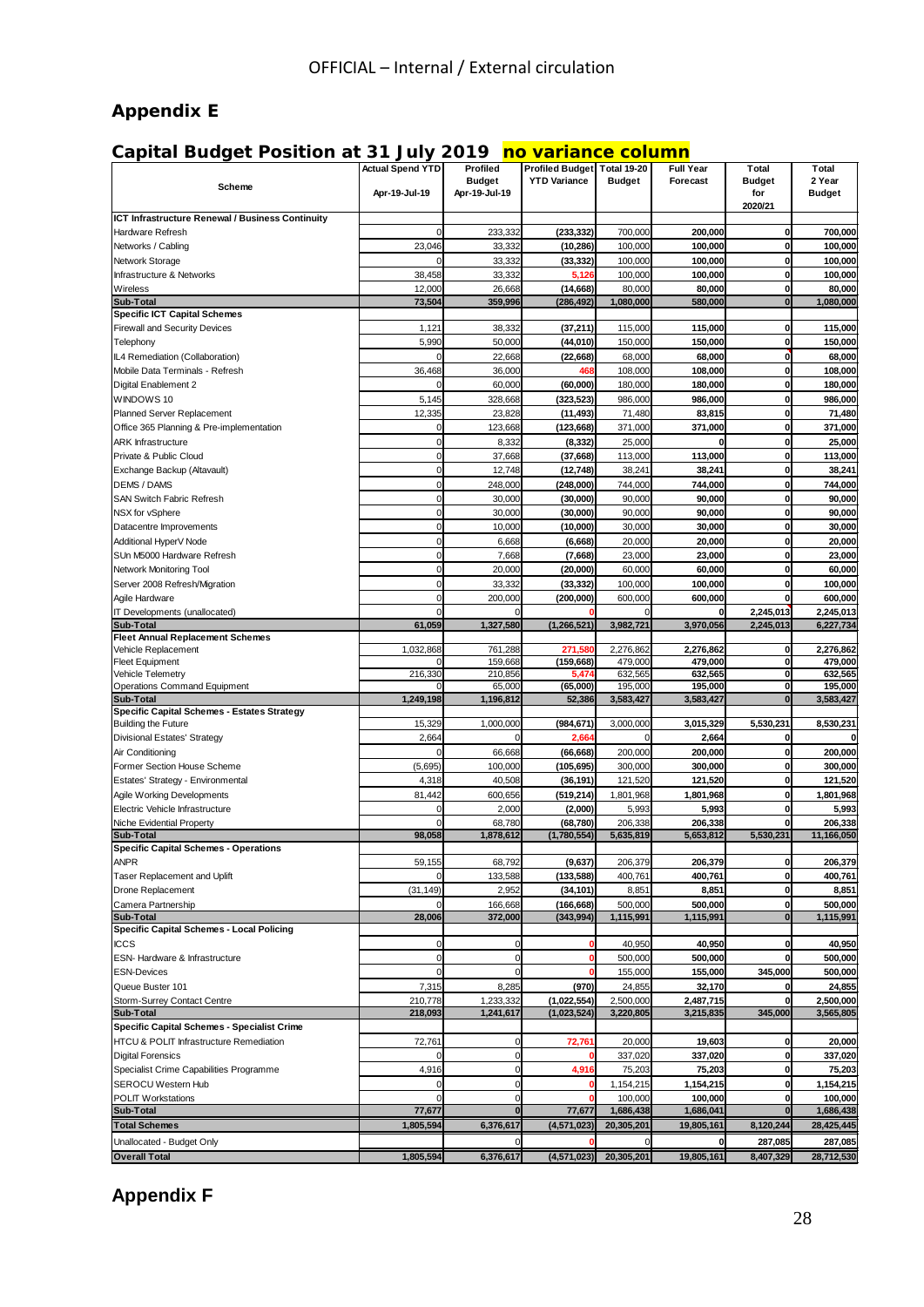#### Revenue Virements

| $DCLWCLII LU.1III$ and $LU.3III$ |         |               |                    |                                          |                                   |
|----------------------------------|---------|---------------|--------------------|------------------------------------------|-----------------------------------|
| Month                            | Amount  | Perm/<br>Temp | From               | To                                       | <b>Description</b>                |
| M4                               | 99,140  | Perm          | North Surrey       | Ops Local                                | Casulty reduction<br>officers(HB) |
| M4                               | 99,140  | Perm          | East Surrey        | Ops Local                                | Casulty reduction<br>officers(HB) |
| M4                               | 99,140  | Perm          | <b>West Surrey</b> | Ops Local                                | Casulty reduction<br>officers(HB) |
| M4                               | 160,521 | Perm          | ACPO (Local)       | <b>SURREY CHANGE</b><br><b>PROGRAMME</b> | <b>ACPO Local/ACPO Joint</b>      |

Between £0.1m and £0.5m

#### Greater than £0.5m

| וווכוסב וושווד וטושוט |                 |      |                    |                         |                                                    |
|-----------------------|-----------------|------|--------------------|-------------------------|----------------------------------------------------|
| <b>Month</b>          | Perm/<br>Amount |      | From               | To                      | <b>Description</b>                                 |
|                       |                 | Temp |                    |                         |                                                    |
| M4                    | 594,840         | Perm | Operations (Local) | Planning and<br>Support | OC/OJ/PL-Operation 501,572 and 562<br>virement(AH) |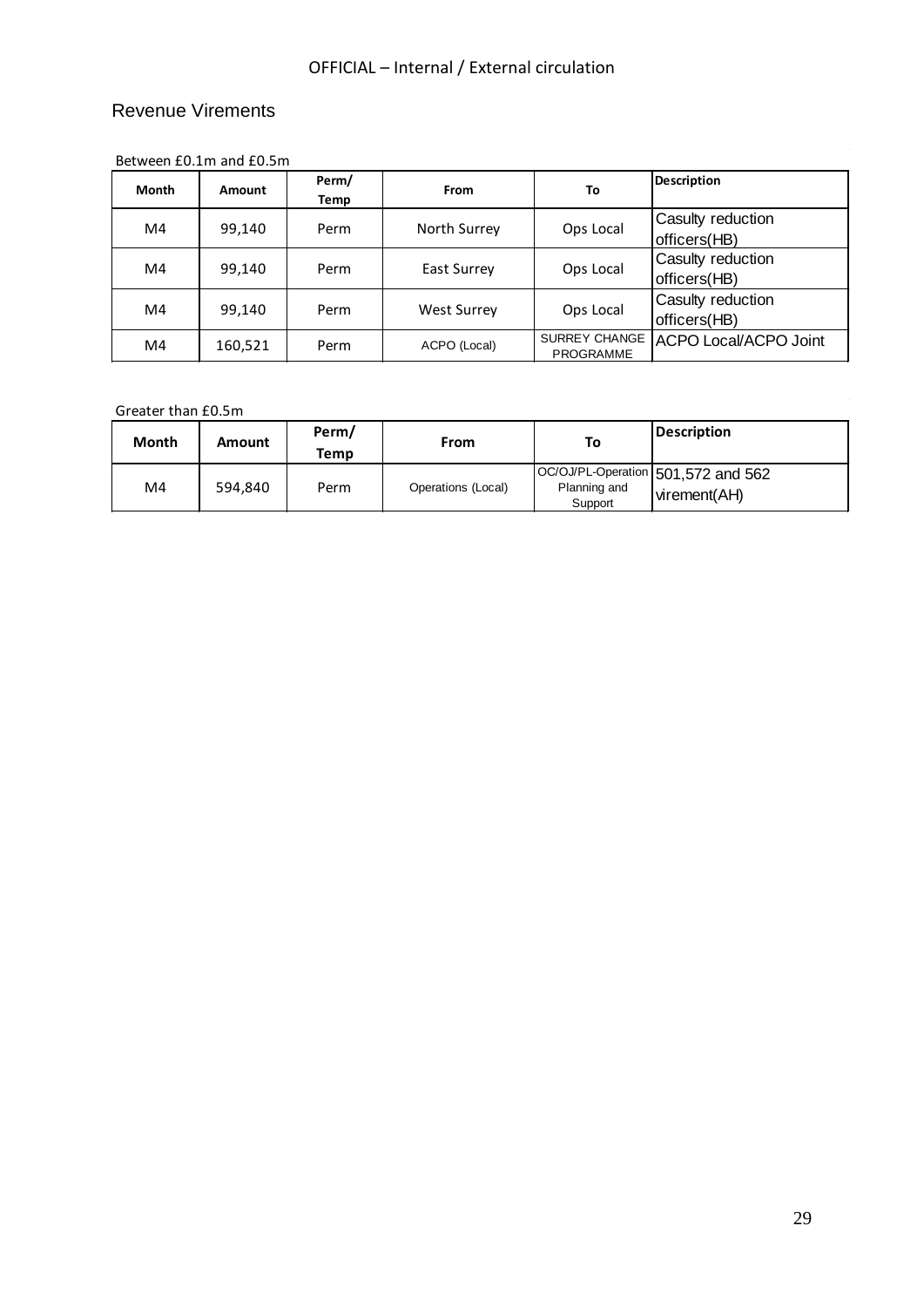# **Appendix G**

Capital Virements

No virements to report for month 4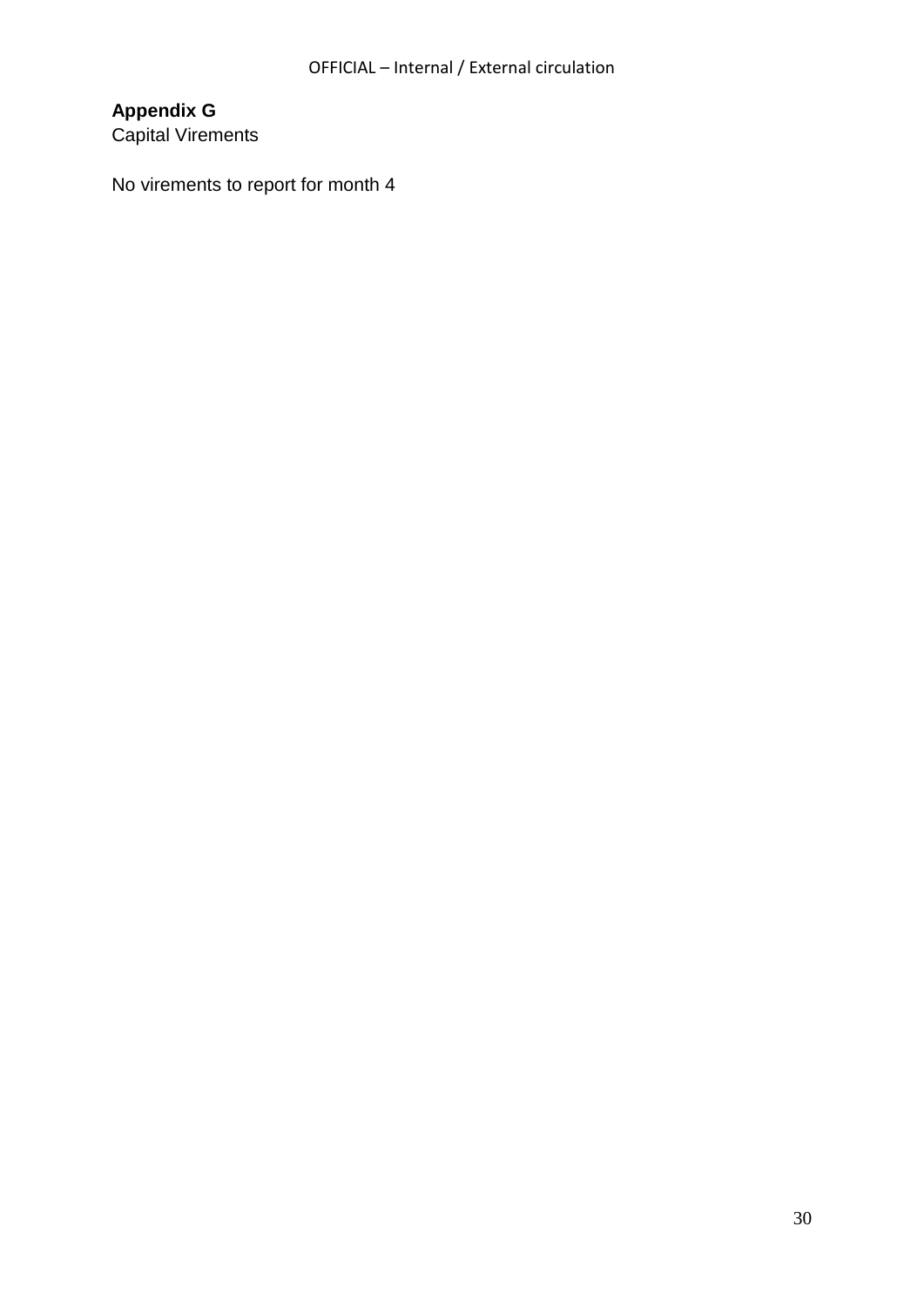### **Appendix H**

### Abbreviations

- PCC Police and Crime Commisioner
- DCC Deputy Chief Constable
- ICT Information Communication Technology
- PSD Professional Standard Department
- ACPO Chief Officers
- ERP Enterprise Resource Planning
- PiYN Policing in Your Neighbourhood
- FTE Full-time equivalent
- DFT Digital Forensic Team
- POLIT Paedophile Online Investigation Team
- ICCS Integrated Communications and Control System
- ANPR Automatic Number Plate Recognition
- APT Area Policing Team
- SERIP South East Regional Integrated Policing Programme
- RIPA Regulation of Investigatory Powers Act
- PIN Personal Identification Number